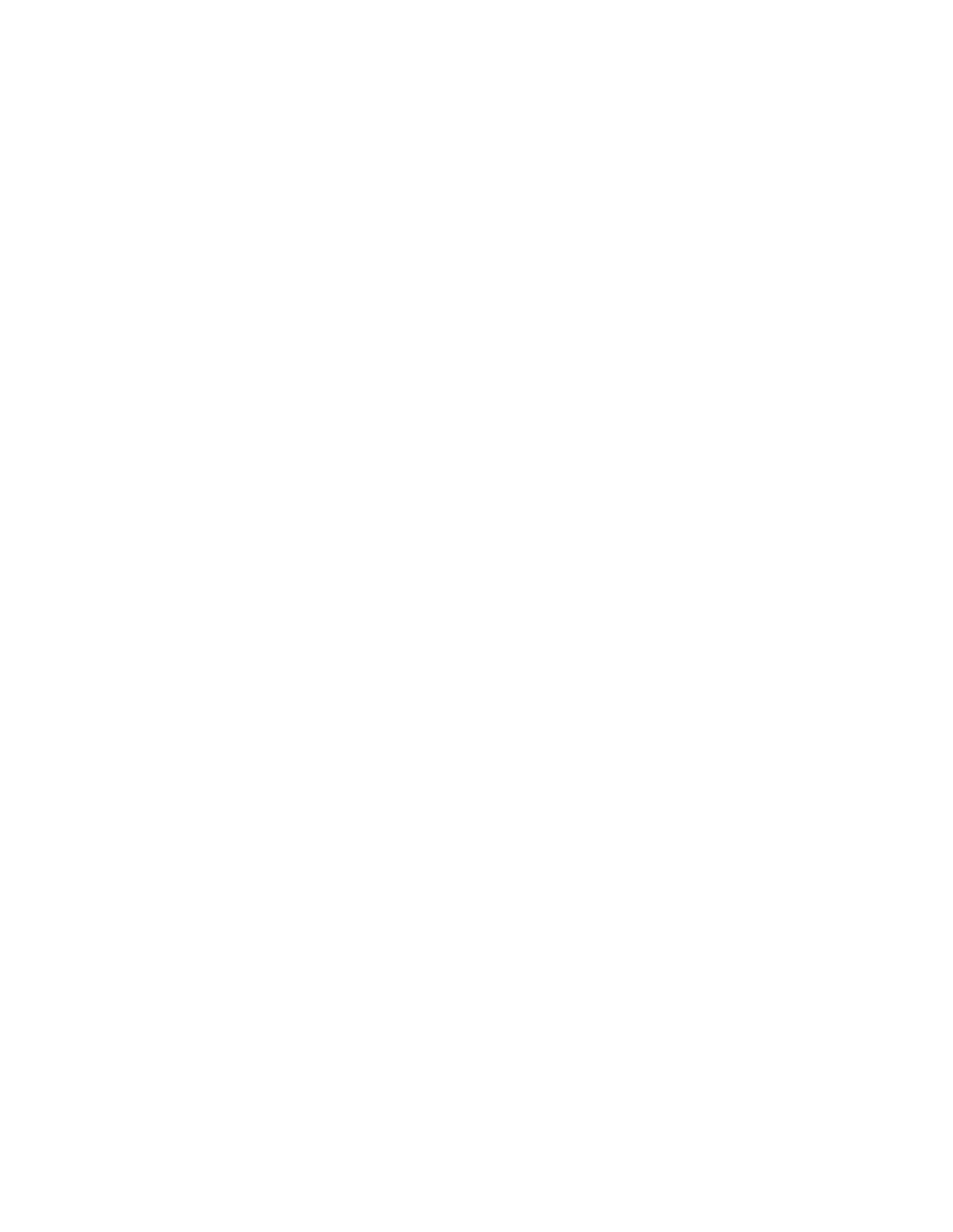| <b>4 Year Universities</b>                     | Abbr.       | Page |
|------------------------------------------------|-------------|------|
| <b>Arkansas State University</b>               | ASUJ        | 1    |
| <b>Arkansas Tech University</b>                | <b>ATU</b>  | 3    |
| <b>Henderson State University</b>              | <b>HSU</b>  | 7    |
| Southern Arkansas University Magnolia          | <b>SAUM</b> | 9    |
| UA, Fayetteville                               | <b>UARK</b> | 11   |
| UA, Cooperative Extension Svs.                 |             | 13   |
| UA, Criminal Justice Institute - UA Systems    |             | 15   |
| <b>UA, Fort Smith</b>                          | <b>UAFS</b> | 17   |
| <b>UA, Little Rock</b>                         | <b>UALR</b> | 21   |
| <b>UA, Medical Science</b>                     | <b>UAMS</b> | 23   |
| UA, Monticello (Crossett, McGehee, Monticello) | <b>UAM</b>  | 25   |
| UA, Pine Bluff                                 | <b>UAPB</b> | 33   |
| University of Central Arkansas                 | <b>UCA</b>  | 35   |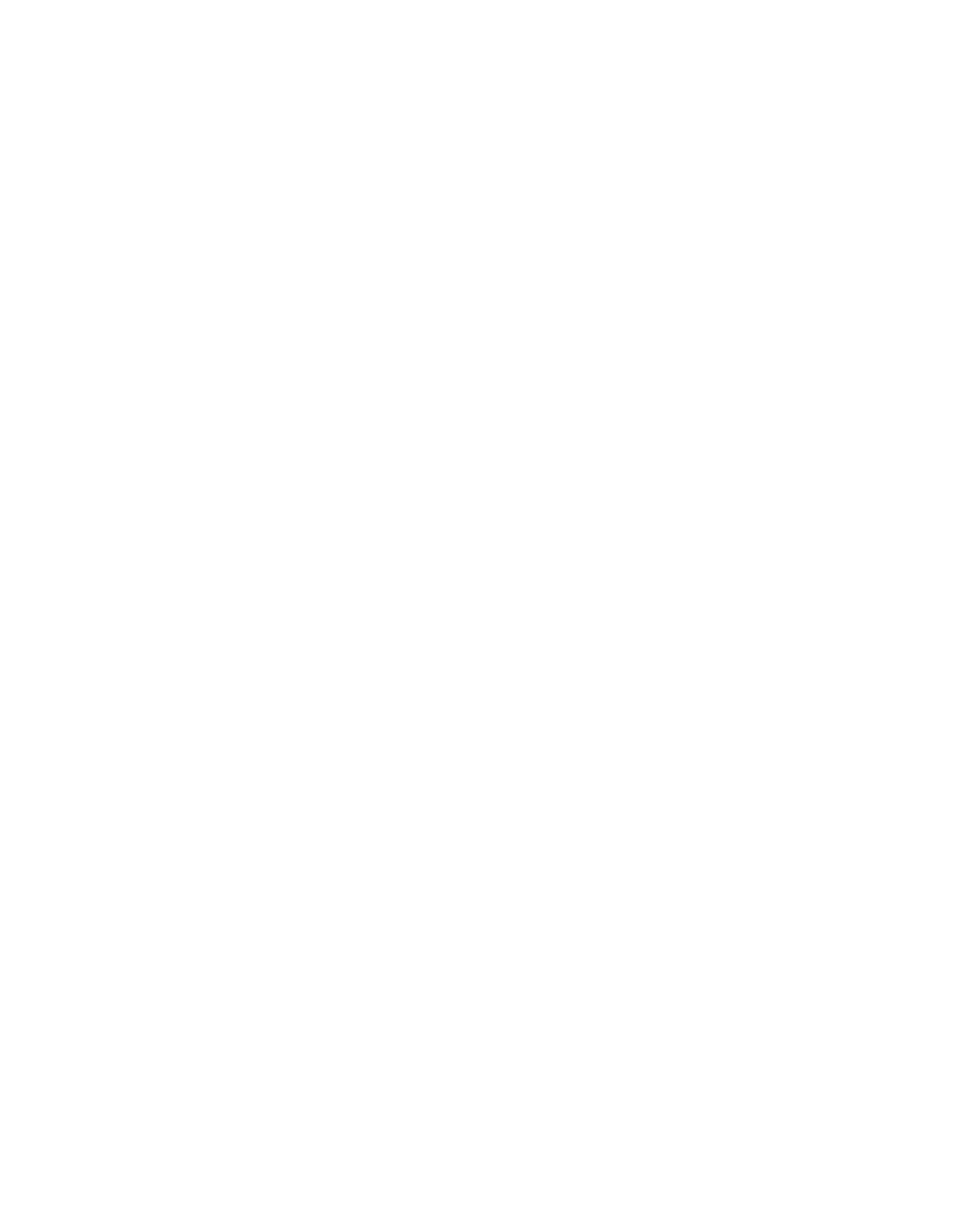| 2014 Higher Education Workforce Training Initiative Survey                                                                                                                                            |                                  |             |           |           |                            |                |  |
|-------------------------------------------------------------------------------------------------------------------------------------------------------------------------------------------------------|----------------------------------|-------------|-----------|-----------|----------------------------|----------------|--|
| <b>Institution Name:</b>                                                                                                                                                                              | <b>Arkansas State University</b> |             |           |           |                            |                |  |
| <b>Respondent Name:</b>                                                                                                                                                                               | Lynita Cooksey                   |             |           |           |                            |                |  |
| 870-972-2030<br>lcooksey@astate.edu<br>Phone:<br>Email:                                                                                                                                               |                                  |             |           |           |                            |                |  |
| What industry/business partnerships does your institution have?                                                                                                                                       |                                  |             |           |           |                            |                |  |
| Partnerships are primarily with healthcare providers such as hospitals, clinics and rehabilitation facilities.                                                                                        |                                  |             |           |           |                            |                |  |
| 2. What technical programs does your institution offer on its campuses and are they industry driven?                                                                                                  |                                  |             |           |           |                            |                |  |
| AAS - Clinical Laboratory Science; AAS - Physical Therapy Assistant; AAS -Radiologic Science; AASN - Associate of Applied<br>Science in Nursing; AAS - Disaster Preparedness and Emergency Management |                                  |             |           |           |                            |                |  |
| Does your institution have a secondary career center(s) located on its campus(es)?<br>3.                                                                                                              |                                  |             |           |           |                            |                |  |
| No                                                                                                                                                                                                    |                                  |             |           |           |                            |                |  |
| 4. What technical programs does your institution have in local high schools?                                                                                                                          |                                  |             |           |           |                            |                |  |
| Not Applicable                                                                                                                                                                                        |                                  |             |           |           |                            |                |  |
| Does your institution have formal technical program articulation agreements with the high schools?<br>5.                                                                                              |                                  |             |           |           |                            |                |  |
| Not Applicable                                                                                                                                                                                        |                                  |             |           |           |                            |                |  |
| 6. List your institution's specific programs that offer state or national certification.                                                                                                              |                                  |             |           |           |                            |                |  |
| AAS - Clinical Laboratory Science; AAS - Physical Therapy Assistant; AAS -Radiologic Science; AASN - Associate of Applied<br><b>Science in Nursing</b>                                                |                                  |             |           |           |                            |                |  |
| 7. How does your institution meet the employee demand needs of the business community?                                                                                                                |                                  |             |           |           |                            |                |  |
| ASU-J works with local, state and regional business and industry leaders to determine and provide applicable degree programs for<br>meeting their employment needs.                                   |                                  |             |           |           |                            |                |  |
| 8. Identify your institution's industry specific Incumbent Worker Programs.                                                                                                                           |                                  |             |           |           |                            |                |  |
| Not Applicable                                                                                                                                                                                        |                                  |             |           |           |                            |                |  |
| 9. Provide funding expended for these programs, for each of the fiscal years FY2009-10 actual through FY2014-15 estimated, by                                                                         |                                  |             |           |           |                            |                |  |
| source (State, Federal, Other) with a description of each source and required match. (Include any pass-through funding from                                                                           |                                  |             |           |           |                            |                |  |
| other state agencies/institutions in the "Other" funding amounts and describe the agency source, fund type, and latest actual                                                                         |                                  |             |           |           |                            |                |  |
| amount in the "Other" description section.)<br><b>Funding Expended:</b>                                                                                                                               | FY2009-10                        | FY2010-11   | FY2011-12 |           | FY2012-13   FY2013-14 Est. | FY2014-15 Est. |  |
| <b>State</b>                                                                                                                                                                                          | \$25,015                         |             |           |           | \$2,287                    |                |  |
| Federal                                                                                                                                                                                               |                                  |             |           |           |                            | \$126,281      |  |
| <b>Other</b>                                                                                                                                                                                          | \$1,383,498                      | \$1,250,165 | \$859,198 | \$996,634 | \$1,001,729                | \$874,843      |  |
|                                                                                                                                                                                                       |                                  |             |           |           |                            |                |  |
| 9a. Describe State Funding, including source and required match:                                                                                                                                      |                                  |             |           |           |                            |                |  |
| State appropriations for 2009-10; grant from the Arkansas Fire Prevention Commission for Disaster Camp for 2013-14                                                                                    |                                  |             |           |           |                            |                |  |
| 9b. Describe Federal Funding, including source and required match:                                                                                                                                    |                                  |             |           |           |                            |                |  |
| Pass through grant from Arkansas Department of Education (Federal sponsor is U.S. Department of Education) for Arkansas School<br>training for Emergency Preparedness                                 |                                  |             |           |           |                            |                |  |
| 9c. Describe Other Funding, including source and required match:                                                                                                                                      |                                  |             |           |           |                            |                |  |
| Tuition and fees                                                                                                                                                                                      |                                  |             |           |           |                            |                |  |

**10. Provide the total administrative expenses of these programs for each of the fiscal years FY2009-10 actual through FY2014-15 estimated. FY2009-10 FY2010-11 FY2011-12 FY2012-13 FY2013-14 Est. FY2014-15 Est. Admin. Expenses \$172,057 \$117,810 \$63,703 \$85,940 \$93,133 \$71,902**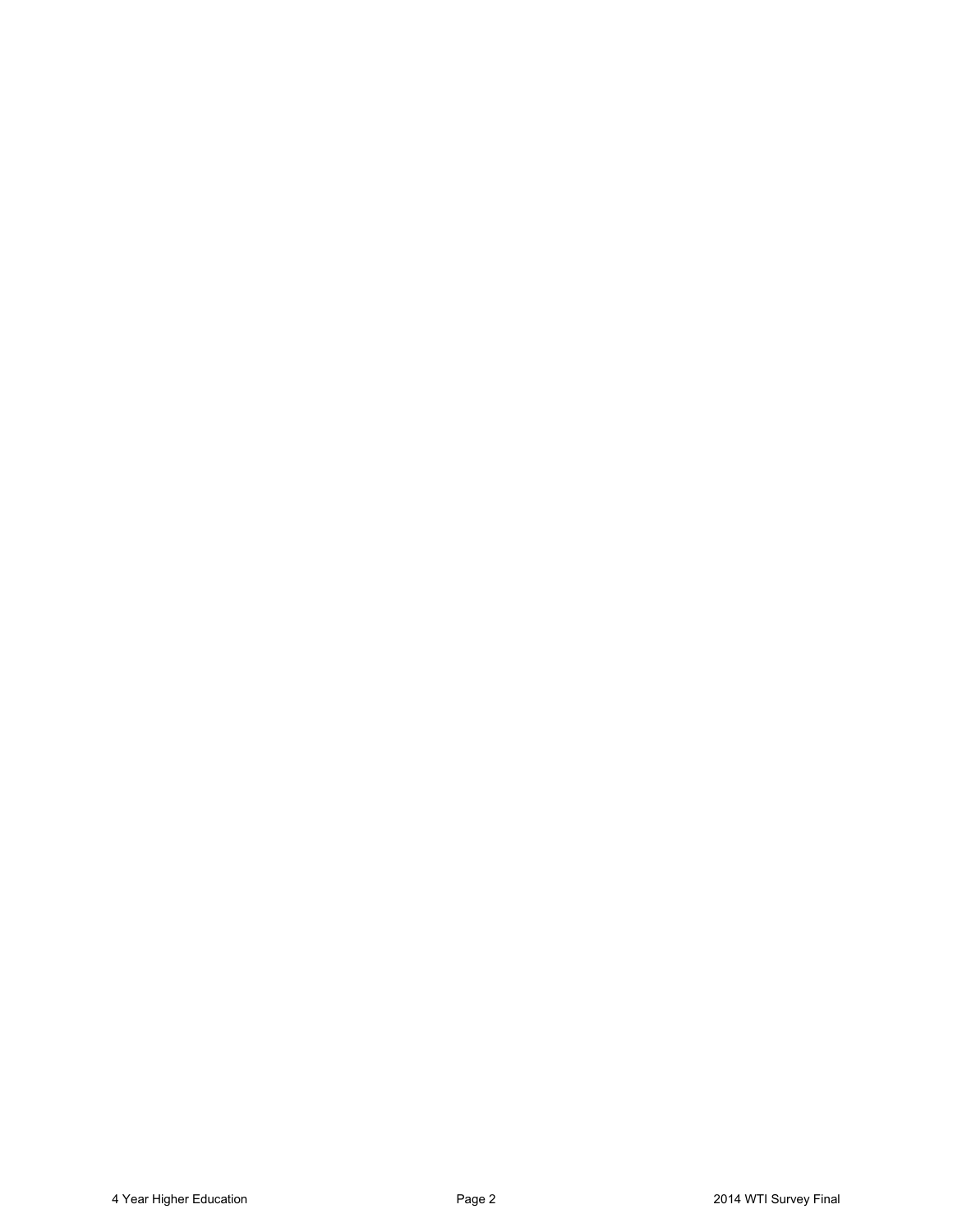| <b>Arkansas Tech University</b><br><b>Institution Name:</b><br><b>Respondent Name:</b><br>Dr. Robin E. Bowen<br>479 968 0228<br>Phone:<br>Email:<br>rbowen@atu.edu<br>1. What industry/business partnerships does your institution have?<br>Arkansas Tech University - Ozark Campus Industry Training / Work Readiness Sites<br>Green Bay Packaging / Morrilton Training Site-Incumbent Training Mechanical Maintenance; Rockline Industries / Booneville Training Site-<br>Adult Education/ Entry level college offerings/Career Readiness Certificate; Paris Public Schools-Adult Education;<br><b>Charleston Public</b><br><b>Schools-Adult Education</b><br>Arkansas Tech University - Ozark Campus Internships / Clinical Partnerships<br>ACR Air Conditioning, BST Business Technology, CVT Cardiovascular Technology, EMTP Paramedic, ENO and Vit Enology and Viticulture,<br>HIT Health Information Technology, HS Human Services, ICS Industrial Control Systems, OTA Occupational Therapy Assistant, PN Practical<br>Nursing, PTA Physical Therapist Assistant, Registered Nursing<br>Program -Internship Site: ACR-Air Pro; ACR-Bufford's H/A; ACR-Dependable Heating and Air Conditioning; ACR-Ford H/A; ACR-Ft. Smith<br>HVAC; ACR-GPS Services; ACR-Hunt HVAC; ACR-Ledbetter Services; ACR-Oren Atchley; ACR-Roberts Services; ACR-Toms; ACR-<br>Tysons Refrigeration; ACR-Wilsons; BST-AE-CAN-SAS Farm & Brokers in Lavaca; BST-Alma High School; BST-AR Valley Electric Coop;<br>BST-Area Agency on Aging in Ozark; BST-Arvest Bank in Paris; BST-ATU Ozark Campus; BST-Baldor in Ozark; BST-Bank of the Ozarks in                                                                                                                                                                                                                                                                                                                                                                                                                                                                                                                                                                                                                                                                                                                                                                                                                                                                                                                                                                                                                                                                                                                                                                                                                                                                                                                                                                                                                                                                                                                                                                                                                                                                                                                                                                                                                                                                                                                                                                                                                                                                                                                                                                                                                                                                                                                                                                                                                                                                                                                                                                                                                         |
|------------------------------------------------------------------------------------------------------------------------------------------------------------------------------------------------------------------------------------------------------------------------------------------------------------------------------------------------------------------------------------------------------------------------------------------------------------------------------------------------------------------------------------------------------------------------------------------------------------------------------------------------------------------------------------------------------------------------------------------------------------------------------------------------------------------------------------------------------------------------------------------------------------------------------------------------------------------------------------------------------------------------------------------------------------------------------------------------------------------------------------------------------------------------------------------------------------------------------------------------------------------------------------------------------------------------------------------------------------------------------------------------------------------------------------------------------------------------------------------------------------------------------------------------------------------------------------------------------------------------------------------------------------------------------------------------------------------------------------------------------------------------------------------------------------------------------------------------------------------------------------------------------------------------------------------------------------------------------------------------------------------------------------------------------------------------------------------------------------------------------------------------------------------------------------------------------------------------------------------------------------------------------------------------------------------------------------------------------------------------------------------------------------------------------------------------------------------------------------------------------------------------------------------------------------------------------------------------------------------------------------------------------------------------------------------------------------------------------------------------------------------------------------------------------------------------------------------------------------------------------------------------------------------------------------------------------------------------------------------------------------------------------------------------------------------------------------------------------------------------------------------------------------------------------------------------------------------------------------------------------------------------------------------------------------------------------------------------------------------------------------------------------------------------------------------------------------------------------------------------------------------------------------------------------------------------------------------------------------------------------------------------------------------------------------------------------------------------------------------------------------------------------------------------------------------------------------------------------------------------------------------------------------------------------------------------------------------------------------------------------------------------------------------------------------------------------------------------------------------------------------------------------------------------------------------------------------------------------------------------------------|
|                                                                                                                                                                                                                                                                                                                                                                                                                                                                                                                                                                                                                                                                                                                                                                                                                                                                                                                                                                                                                                                                                                                                                                                                                                                                                                                                                                                                                                                                                                                                                                                                                                                                                                                                                                                                                                                                                                                                                                                                                                                                                                                                                                                                                                                                                                                                                                                                                                                                                                                                                                                                                                                                                                                                                                                                                                                                                                                                                                                                                                                                                                                                                                                                                                                                                                                                                                                                                                                                                                                                                                                                                                                                                                                                                                                                                                                                                                                                                                                                                                                                                                                                                                                                                                                            |
|                                                                                                                                                                                                                                                                                                                                                                                                                                                                                                                                                                                                                                                                                                                                                                                                                                                                                                                                                                                                                                                                                                                                                                                                                                                                                                                                                                                                                                                                                                                                                                                                                                                                                                                                                                                                                                                                                                                                                                                                                                                                                                                                                                                                                                                                                                                                                                                                                                                                                                                                                                                                                                                                                                                                                                                                                                                                                                                                                                                                                                                                                                                                                                                                                                                                                                                                                                                                                                                                                                                                                                                                                                                                                                                                                                                                                                                                                                                                                                                                                                                                                                                                                                                                                                                            |
|                                                                                                                                                                                                                                                                                                                                                                                                                                                                                                                                                                                                                                                                                                                                                                                                                                                                                                                                                                                                                                                                                                                                                                                                                                                                                                                                                                                                                                                                                                                                                                                                                                                                                                                                                                                                                                                                                                                                                                                                                                                                                                                                                                                                                                                                                                                                                                                                                                                                                                                                                                                                                                                                                                                                                                                                                                                                                                                                                                                                                                                                                                                                                                                                                                                                                                                                                                                                                                                                                                                                                                                                                                                                                                                                                                                                                                                                                                                                                                                                                                                                                                                                                                                                                                                            |
|                                                                                                                                                                                                                                                                                                                                                                                                                                                                                                                                                                                                                                                                                                                                                                                                                                                                                                                                                                                                                                                                                                                                                                                                                                                                                                                                                                                                                                                                                                                                                                                                                                                                                                                                                                                                                                                                                                                                                                                                                                                                                                                                                                                                                                                                                                                                                                                                                                                                                                                                                                                                                                                                                                                                                                                                                                                                                                                                                                                                                                                                                                                                                                                                                                                                                                                                                                                                                                                                                                                                                                                                                                                                                                                                                                                                                                                                                                                                                                                                                                                                                                                                                                                                                                                            |
|                                                                                                                                                                                                                                                                                                                                                                                                                                                                                                                                                                                                                                                                                                                                                                                                                                                                                                                                                                                                                                                                                                                                                                                                                                                                                                                                                                                                                                                                                                                                                                                                                                                                                                                                                                                                                                                                                                                                                                                                                                                                                                                                                                                                                                                                                                                                                                                                                                                                                                                                                                                                                                                                                                                                                                                                                                                                                                                                                                                                                                                                                                                                                                                                                                                                                                                                                                                                                                                                                                                                                                                                                                                                                                                                                                                                                                                                                                                                                                                                                                                                                                                                                                                                                                                            |
|                                                                                                                                                                                                                                                                                                                                                                                                                                                                                                                                                                                                                                                                                                                                                                                                                                                                                                                                                                                                                                                                                                                                                                                                                                                                                                                                                                                                                                                                                                                                                                                                                                                                                                                                                                                                                                                                                                                                                                                                                                                                                                                                                                                                                                                                                                                                                                                                                                                                                                                                                                                                                                                                                                                                                                                                                                                                                                                                                                                                                                                                                                                                                                                                                                                                                                                                                                                                                                                                                                                                                                                                                                                                                                                                                                                                                                                                                                                                                                                                                                                                                                                                                                                                                                                            |
| Ozark; BST-Booneville Human Development; BST-CASS Job Corps; BST-Clarksville DHS; BST-Clarksville Light and Water; BST-Cooper<br>Clinic in Fort Smith; BST-Corps of Engineers in Ozark; BST-Craig Cook, Attorney in Ozark; BST-Danville Post Office; BST-Data Forms in<br>Fort Smith; BST-Davis Fitness Gym in Greenwood; BST-Eastern Oklahoma Medical Center in Poteau, OK; BST-F & S Physical Therapy in<br>Alma; BST-Fort Smith Public Library; BST-Graphic Packaging; BST-Hiland Dairy in Fort Smith; BST-Lavaca Wellness Clinic; BST-Mercy<br>Hospital Human Resources Office in Fort Smith; BST-Mid South Roller in Clarksville; BST-Ozark Area Chamber of Commerce; BST-Ozark<br>DHS; BST-Ozark Physical Therapy; BST-Paris Schools; BST-Parker's Animal Clinic in Clarksville; BST-Priority Bank in Ozark; BST-<br>Sequoyah Memorial Hospital in Sallisaw, OK; BST-Simmons Bank in Clarksville; BST-Simmons Bank in Ozark; BST-Subiaco Federal Credit<br>Union; BST-Turner Memorial Hospital in Ozark; BST-United Cerebral Palsy in Alma; BST-Village Pharmacy in Ozark; BST-WAEDA in<br>Booneville; BST-Westside High School; CVT-Arkansas Children's Hospital; CVT-Baptist Health Little Rock; CVT-Baptist Health North Little<br>Rock; CVT-Baxter Regional Medical Center; CVT-Choctaw Nation Health Services; CVT-HMA; CVT-Mercy Fort Smith; CVT-Mercy<br>Northwest; CVT-Northwest Health; CVT-Northwest Medical Center - Booneville; CVT-Northwest Medical Center - Springdale; CVT-Saline<br>Heart Group; CVT-Sparks Hospital; CVT-St. Mary's Hospital; CVT-St. Vincent's Hospital; CVT-VA Fayetteville; CVT-VA Little Rock; CVT-<br>VNSO; CVT-Washington Regional; CVT-White River Medical Center; EMTP-Central EMS; EMTP-Chambers Memorial Hospital; EMTP-<br>Franklin County EMS; EMTP-Ft. Smith EMS; EMTP-Johnson Regional Medical Center; EMTP-Logan County EMS; EMTP-Med Tech EMS;<br>EMTP-Mercy Fort Smith; EMTP-Mercy Ozark; EMTP-Millard Henry Clinic; EMTP-Pope County EMS; EMTP-Sebastian County EMS; EMTP-<br>Southwest EMS; EMTP-St. Mary's Regional Medical Center; EMTP-Summit Hospital; EMTP-Yell County EMS; ENO & VIT-Chateau aux Arc,<br>Altus; ENO & VIT-Circle T Winery, Charleston; ENO & VIT-Cowie Wine Cellars, Paris; ENO & VIT-Keels Creek Winery, Eureka Springs;<br>ENO & VIT-Post Familie Vineyards, Altus; ENO & VIT-Post Familie Winery, Altus; ENO & VIT-Railway Winery, Eureka Springs; ENO & VIT-<br>Sax Vineyard, Altus; ENO & VIT-Wiederkehr Wine Cellars, Altus; HIT-Alma Health and Rehab; HIT-Area Agency on Aging of Western<br>Arkansas, Inc.; HIT-Arkansas Veterans Home at Fayetteville; HIT-Atkins Nursing and Rehabilitation; HIT-Back in Action Chiropractic Clinic;<br>HIT-Billy J. Graham, D.D.S. P.A; HIT-Booneville Community Hospital; HIT-Booneville Human Development Center; HIT-Chapel Ridge; HIT-<br>Clarksville Medical Group, P.A.; HIT-Cooper Clinic P.A.; HIT-Cornerstone Medical Group, PLLC; HIT-Danville Hospital; HIT-Eastern<br>Oklahoma Medical Center; HIT-F & S Physical Therapy; HIT-Golden Living; HIT-Greenhurst Nursing Center; HIT-Hall Eye Care Center LLC;<br>HIT-Healthcare Billing Innovations; HIT-Johnson County DHS; HIT-Johnson County Regional Medical Center; HIT-Lavaca Wellness Clinic;<br>HIT-Medical Office Systems; HIT-Medical Service System; HIT-Mena Regional Health System; HIT-Mercy Hospital - Waldron; HIT-Mercy<br>Hospital -Fort Smith; HIT-Methodist Health & Rehab; HIT-Mitchell's Nursing Home, Inc.; HIT-Mountainberg Family Clinic; HIT-Ozark DHS;<br>HIT-Ozark Nursing Home; HIT-Ozark Physical Therapy; HIT-Pointer Trail Family Clinic; HIT-PRN Medical Services; HIT-Sequoyah Memorial<br>Hospital; HIT-Sparks Hospital; HIT-Summit Medical Center; HIT-UAMS West; HIT-United Cerebral Palsy of Arkansas; HIT-Vista Health;<br>HIT-Westbrook Medical Clinic; HS-Abilities Unlimited; HS-BOST, Inc.; HS-CASS Job Corps; HS-Clarksville Schools; HS-Community<br>Services Clearinghouse; HS-Comprehensive Juvenile Services; HS-Franklin County DCFS; HS-Franklin County Juvenile Office; HS-<br>Freedom House ADTC; HS-Girls Shelter of Ft. Smith; HS-Harbor House; HS-Johnson County DHS; HS-Paris/Booneville Juvenile Offic; HS- |
| Reynolds Cancer Support House; HS-Russellville Hospice; HS-St. Mary's Psych Unit; HS-Stepping Stone; ICS-Allied Dominique, Fort Smith;<br>ICS-AOG, Ozark; ICS-Arkansas Nuclear One, Russellville; ICS-Baldor, Clarksville; ICS-Baldor, Ozark; ICS-Cloyes Gear, Paris; ICS-Gerdau<br>Steel, Fort Smith; ICS-Haynes, Clarksville; ICS-POM Incorporated; OTA-Aegis - Clarksville Community Rehab; OTA-All Aboard Therapy-<br>Springdale, AR; OTA-Arkansas Children's Hospital-Little Rock AR; OTA-Arkansas Pediatric Therapy- Van Buren, AR; OTA-Arkansas Sports                                                                                                                                                                                                                                                                                                                                                                                                                                                                                                                                                                                                                                                                                                                                                                                                                                                                                                                                                                                                                                                                                                                                                                                                                                                                                                                                                                                                                                                                                                                                                                                                                                                                                                                                                                                                                                                                                                                                                                                                                                                                                                                                                                                                                                                                                                                                                                                                                                                                                                                                                                                                                                                                                                                                                                                                                                                                                                                                                                                                                                                                                                                                                                                                                                                                                                                                                                                                                                                                                                                                                                                                                                                                                              |
| Performance Center- Little Rock AR; OTA-Arkansas Therapy Group- Hot Springs, AR; OTA-Arkansas Therapy Outreach, Bryant, AR; OTA-<br>Ascent Children's Health Services- Jonesboro, AR; OTA-Ascent Children's Health Services- Benton, AR; OTA-Ascent Children's Health<br>Services- Little Rock, AR; OTA-Ashton Place-Incite, Barling AR; OTA-Baptist Health Rehabilitation Institute Inpatient - Little Rock; OTA-<br>Baptist Health Rehabilitation Institute Inpatient Psych - Little Rock; OTA-Briarwood Nursing and Rehab- Little Rock; OTA-Bristol Pointe Health<br>and Rehab - Aegis- Harrison; OTA-Center for Pediatric Therapy-Rudy AR; OTA-Chambers Memorial Hospital-Danville, AR; OTA-Children's<br>Therapy TEAM- Bentonville, AR; OTA-Conway Regional Medical Center Inpatient Acute - Conway AR; OTA-Conway Regional Medical Center<br>Outpatient Hands - Conway AR; OTA-Conway Regional Medical Center Rehab - Conway AR; OTA-Covington Court - Restore- Ft. Smith;                                                                                                                                                                                                                                                                                                                                                                                                                                                                                                                                                                                                                                                                                                                                                                                                                                                                                                                                                                                                                                                                                                                                                                                                                                                                                                                                                                                                                                                                                                                                                                                                                                                                                                                                                                                                                                                                                                                                                                                                                                                                                                                                                                                                                                                                                                                                                                                                                                                                                                                                                                                                                                                                                                                                                                                                                                                                                                                                                                                                                                                                                                                                                                                                                                                                           |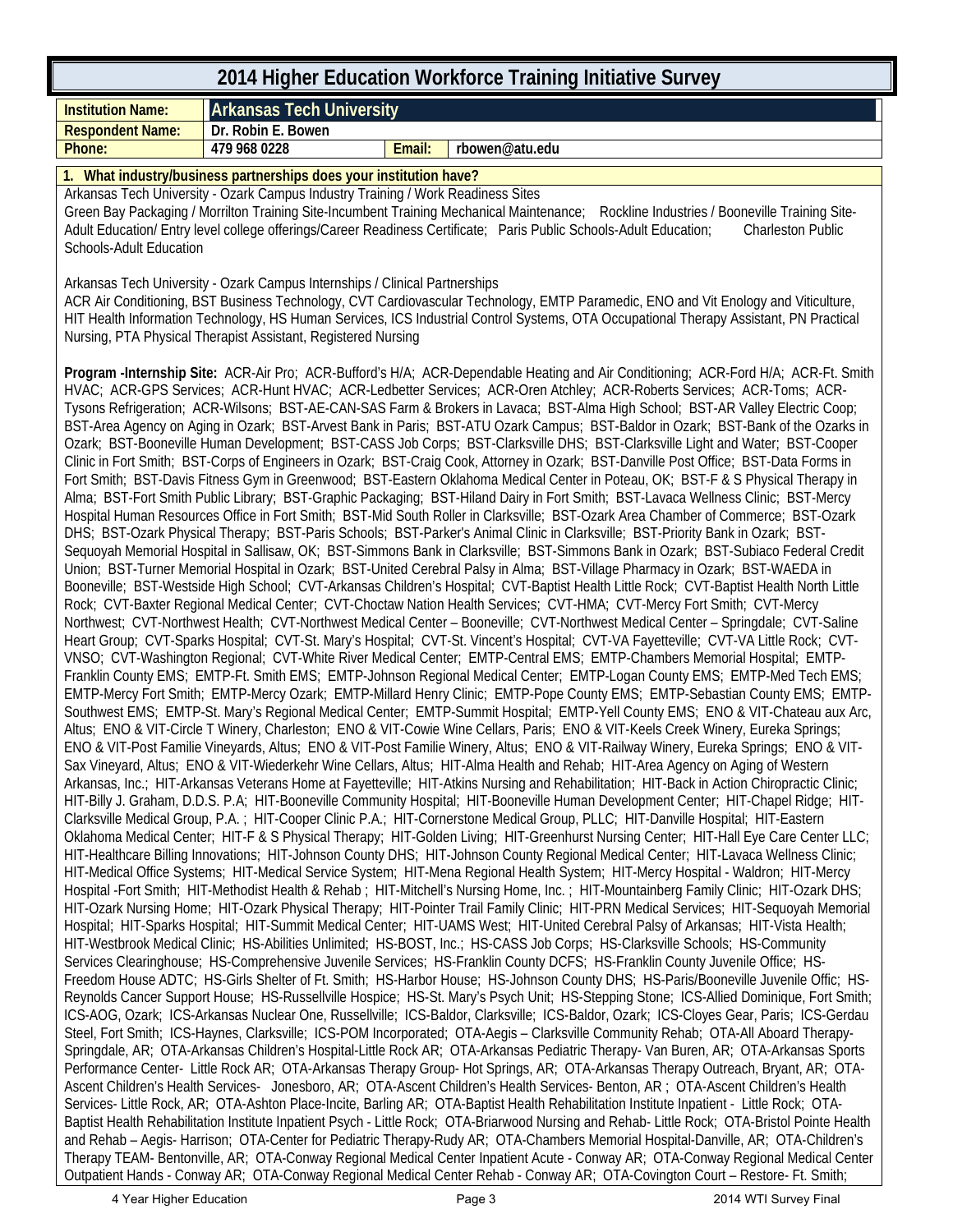OTA-Friendship Community Care – Russellville; OTA-Gergory Kistler Center- Fort Smith, AR; OTA-Greenbrier Public Schools- Greenbrier, AR; OTA-Health South, Fort Smith; OTA-Home Care Pediatric Therapy-Russellville; OTA-Incite Russellville Nursing and Rehab- Russellville; OTA-In-Sync Therapy- Van Buren, AR; OTA-Jarvis Pediatric Therapy- Springdale, AR; OTA-Johnson Regional Medical Center Outpatient Facility - Clarksville, AR; OTA-Johnson Regional Medical Center Acute- Clarksville, AR; OTA-Kathryn's Place – Incite-Fayetteville ; OTA-Kidspiration Pediatric Therapy Services- Mt. Home, AR; OTA-Legacy Heights Nursing and Rehab – Incite- Russellville; OTA-Legacy Lodge – Restore- Fort Smith, AR; OTA-Little Angel's Therapy- Clarksville AR; OTA-McMaster Physical Therapy-Conway; OTA-Mena Regional Health System Acute -Mena AR; OTA-Mena Regional Health System Home Health and General Outpatient - Mena AR; OTA-Mercy – Northwest General Outpatient - Rogers, AR; OTA-Mercy – Northwest Inpatient Rehab - Rogers, AR; OTA-Mercy Hand Clinic -Fort Smith AR; OTA-Mercy Inpatient and Acute-Fort Smith AR; OTA-Mercy Outpatient -Fort Smith AR; OTA-North Arkansas Medical Center- Harrison; OTA-Onsite Therapies- Little Rock AR; OTA-Ozark Health Medical Center Rehab- Clinton AR ; OTA-Ozark Health Medical Center- Clinton AR; OTA-Ozark Nursing Home-Ozark; OTA-Pathfinders, Inc (Peds)- Bentonville, AR; OTA-Pathfinders, Inc (Peds)-Jacksonville, AR; OTA-Pediatrics Plus Therapy Services- Little Rock; OTA-Pediatrics Plus Therapy Services-Conway; OTA-Pediatrics Plus Therapy Services-Russellville; OTA-Pro-Active Rehab- Little Rock, Russellville; OTA-Reaper Physical Therapy, INC., Searcy AR; OTA-Recovery Zone-Russellville, AR; OTA-River Valley Therapy and Sports Medicine- Russellville, AR; OTA-Salem Place – Incite-Conway; OTA-Shiloh Rehab – Incite; OTA-Snell Prosthetic and Orthotic- Conway, Russellville, Little Rock; OTA-Springdale Health and Rehab - Restore- Springdale; OTA-St. Mary's Hospital Inpatient, Russellville AR ; OTA-St. Mary's Outpatient Therapy- Russellville, AR; OTA-Stein Ancillary Services, Van Buren; OTA-Stella Manor- Russellville, AR; OTA-Thera Play Pediatrics- Siloam Springs, AR; OTA-Therapy 4 Kids- Greenbrier ; OTA-UAMS Pediatrics Kids First Program -Ft Smith AR; OTA-UAMS Pediatrics Kids First Program -Mt. View, AR; OTA-UAMS Pediatrics Kids First Program-Little Rock, AR; OTA-UAMS Pediatrics Kids First Program-Lowell, AR; OTA-White River Medical Center- Batesville, AR ; -PN-Clarksville Community Health and Rehabilitation; PN- Summit Medical Center; PN-Booneville Public School; PN-Clarksville Community Health and Rehab; PN-Clarksville Public School; PN-Clarksville Public Schools; PN-Cooper Clinic; PN-Cooper Clinic P.A.; PN-Crawford Health Care and Rehab; PN-Fort Smith HMA LLC d/b/a Sparks Health System; PN-Johnson County Regional Medical Center; PN-Johnson County Regional Medical Center; PN-Mercy Fort Smith; PN-Mercy Fort Smith; PN-Mitchell's Nursing Home; PN-Oak Manor Nursing and Rehabilitation; PN-Ozark Public Schools; PN-Paris Public Schools; PN-Sparks Health System; PN-Stella Manor Nursing and Rehab; PN-Summit Medical Center; PN-Van Buren Health and Rehab; PTA-Advance Care; PTA-Ashton Place; PTA-Baxter Regional Medical Center; PTA-Chambers Hospital – Danville; PTA-Children's Therapy TEAM; PTA-Conway Public Schools; PTA-Conway Regional Medical Center; PTA-Conway Regional Rehab; PTA-Conway Regional Rehab – Greenbrier; PTA-Cooper Clinic – Orthopaedics; PTA-Cooper Clinic – Outpatient Medicine; PTA-Coulter Physical Therapy; PTA-Delta Memorial Hospital; PTA-Friendship Community Care Russellville; PTA-Gregory Kistler Treatment Center, INc.; PTA-Healthsouth Rehab Hospital – Fort Smith; PTA-Holly Street Physical Therapy; PTA-Incite Rehab – Chapel Ridge; PTA-Johnson County Regional Medical Center; PTA-Lane Physical Therapy Center; PTA-Little Angel's Therapy; PTA-Maximum Performance Spine, Sports & PT; PTA-Mercy Fort Smith Rehab Therapy – Mercy Hospital; PTA-Mercy Hospital of Fort Smith; PTA-Mercy Hospital of Rogers; PTA-North AR Regional Medical Center; PTA-Ozark Orthopaedics Integrity Rehab Group; PTA-Pediatrics Plus Therapy Services; PTA-Physician's Specialty Hospital; PTA-Recovery Zone Pediatric Therapy Services/E.Z.; PTA-Restore – Covington Court Health & Rehab; PTA-Restore – Legacy Lodge; PTA-Restore – Paris Health and Rehab; PTA-River Valley Rehabilitation Fort Smith; PTA-River Valley Therapy and Sports Medicine; PTA-Select Physical Therapy – Milton; PTA-Select Physical Therapy – Spring Hill; PTA-Select Physical Therapy – Weeki Wachee; PTA-Select Specialty Hospital Fort Smith; PTA-Sequoyah Memorial Hospital Rehab; PTA-South Arkansas Rehabilitation, Inc.; PTA-Sparks Outpatient Rehab; PTA-Sparks Regional Medical Center; PTA-Springdale Health and Rehab; PTA-St. Mary's Outpatient; PTA-St. Mary's Regional Medical Center; PTA-Summit Medical Center; PTA-Therapy Works, Inc.; PTA-Total Rehab; PTA-Trinity Rehabilitation; PTA-Wasilla Physical Therapy; PTA-White River Medical Center; RN-Mercy Fort Smith; RN-Sparks Hospital;

#### I**ndustry Partners serving as Advisory Board members:**

Abilities Unlimited; Advance Care; Alma Health cnd Rehab; AOG; APN, Internal Medicine; AR Blue Cross and Blue Shield; AR Valley Electric; Arkansas Nuclear One; Arkansas Tech Career Center; Arkansas Tech University; Ashton Place Manor; Baldor; Bank of the Ozarks; Best Collision; Blondie's; Bob Shingledecker, Retired; Booneville High School; Booneville Vending Company; BOST; Boyd Metals; Bruce Coleman, Retired; Bumper to Bumper; Candy's Classic Cutz; Carol Mobley OTA; Cass Job Corps; Charleston High School; Chateau Aux Arc; Christian Health Care; City of Mulberry; City of Paris; Clarksville High School; Cloyes Gear; Community Service Clearinghouse; ConAgra; Cooper Clinica; Coulter Physical Therapy; Cox Communication; Crawford Health & Rehab; Dardanelle Hospital; DWS Workforce Services; Ed Williams's Body Shop; Edward Jones Investments; Fort Smith City Hall; Fort Smith Public Schools; Fort Smith Rehab Services; Fort Smith Public Library; Franklin Co. EMS; Freedom House; Ft. Smith EMS; Gary's Collision Center; Girls Shelter of Ft. Smith; Greenhurst; Greg Perrin; Hair Affair; Headquarters Salon; HealthSouth; Hickory Springs Mfg.; Hug Chevrolet; Jan Cathey; Jerry Odom; Joe Bishop; Johnson Co. Dept of Health and Human Services; Johnson County Regional Medical Center; Keel's Creek Winery; Kiefer Auto; L.A. Customs; Leding & Hogan CPA; Little Angels; Logan Co. EMS; Mercy Hospital; Mid-South Roller; Mike Cude; NCS; OAYO; OTR/L; Ozark Ford; Ozark High School; Ozark Probation Officer; Paris Community Outreach; Paris Ford; Pope Co. EMS; Post Familie Winery; PTSC 310; Recovery Zone Pediatric Therapy/Equestria Zone; River Valley Therapy & Sports; Rockline; Sanders Supply; Select Specialty House; Smith Nissan; SourceGas; Southern Heating & Air; Sparks Health System; St. Mary's Regional Medical System; Stepping Stone; Studio E; Subiaco Abbey; Summit Medical Center; Tommy Connelly; Tyson Foods Animal Science; United Way; Uptown Classix; Van Buren Health Care & Rehab; Van Buren Office of Child Enforcement; Village Pharmacy; WAESC; Welsco; Western AR Counseling & Guidance; Whitson-Morgan; Wiederkehr Wine Cellars, Inc.; ;

The Ozark Campus has also partnered with Department of Workforce Services to provide programs of study specifically for dislocated workers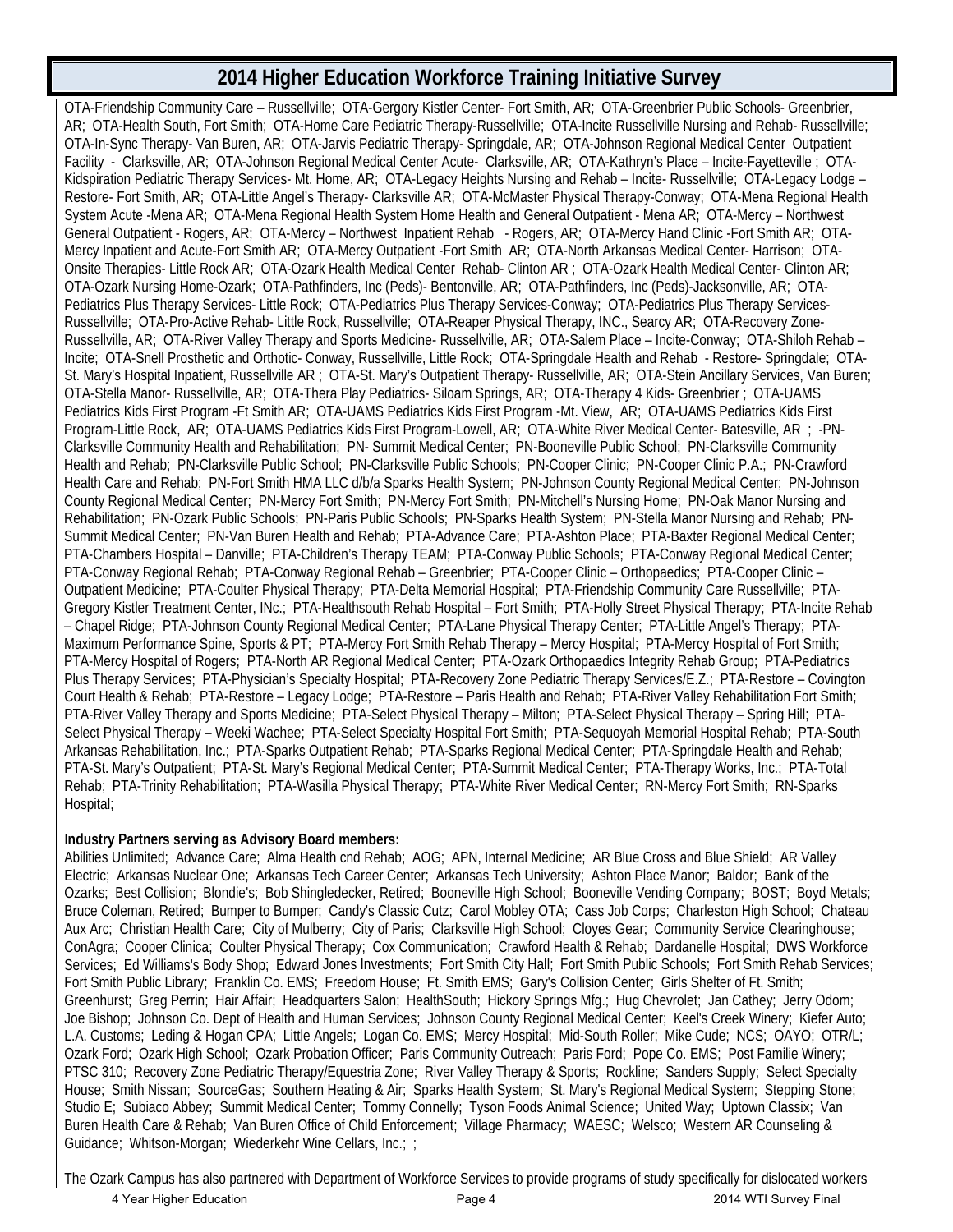on an as needed basis in: Practical Nursing Air Conditioning and Refrigeration

**2. What technical programs does your institution offer on its campuses and are they industry driven?**

Arkansas Tech University - Ozark Campus industry driven programs: Air Conditioning and Refrigeration ; Automotive Service Technology; Business Technology-Options in Banking, Human Resource Management, and Supply Chain Management; Collision Repair Technology; Computer Information Systems; Cosmetology; Enology; Health Information Technology; Industrial Control Systems; Industrial Electronics Technology; Law Enforcement; Practical Nursing; Viticulture; Welding

Cardiovascular Technology – Adult Echocardiography; Human Services; Medical Assisting; Nursing Assistant; Occupational Therapy Assistant; Emergency Medical Technician; Paramedic/Emergency Medical Services; Physical Therapist Assistant; Registered Nursing

The Associate of General Studies is not industry driven but students or industry can create a pathway of study that would support industry or business.;

**3. Does your institution have a secondary career center(s) located on its campus(es)?**

Arkansas Tech Career Center Russellville , AR

**4. What technical programs does your institution have in local high schools?**

Arkansas Tech University - Ozark Campus high school training:; Nursing Assistant-Ozark HS, Clarksville HS, Arkansas Tech Career Center, Danville HS; Business Technology-Ozark HS; Computer Information Systems-Clarksville HS, Arkansas Tech Career Center; Health Information Systems-Arkansas Tech Career Center, Danville HS; Law Enforcement-Van Buren HS, Lavaca HS, Ozark HS, Clarksville HS, Arkansas Tech Career Center; Industrial Control Systems-Pea Ridge HS Business and Manufactoring Academy Charter; Welding-Arkansas Tech Career Center, Pea Ridge HS Business and Manufactoring Academy Charter; Automotive Service Technology-Arkansas Tech Career Center; Construction Technology-Arkansas Tech Career Center; Culinary Arts-Arkansas Tech Career Center; Medical Assisting-Arkansas Tech Career Center; Engineering-Arkansas Tech Career Center; Architecture-Arkansas Tech Career Center;

**5. Does your institution have formal technical program articulation agreements with the high schools?**

Yes, Articulations are offered in Business Technology with the following high schools:

Alma High School Booneville High School; Cedarville High School; Charleston High School; Clarksville High School; County Line High School; Greenwood High School; Hackett High School; Harford High School; JD Leftwich High School; Lamar High School; Lavaca High School; Mansfield High School; Mountainburg High School; Mulberry High School; Ozark High School; Paris High School; Pea Ridge High School; Scranton High School; Van Buren High School; Waldron High School; Westside High School

#### **6. List your institution's specific programs that offer state or national certification.**

Air Conditioning and Refrigeration/ EPA Certification/ HVAC Excellence Certification ; Business Technology – Microsoft Office Specialist Certification; Computer Information Systems/ A+ Certification available; Industrial Control Systems / A+ Certification available ; Cosmetology – Licensing by Arkansas State Board of Health Cosmetology Division; Medical Assisting – Certified Medical Assistant; Occupational Therapy Assistant – Certified Occupational Therapy Assistant; Paramedic/Emergency Medical Services/ National Paramedic Registry; Physical Therapist Assistant – License Physical Therapist Assistant; Practical Nursing/ Licensed Practical Nurse; Registered Nursing – Registered Nurse; Nursing Assistant/ Certified Nursing Assistant / First Aid / CPR; Emergency Medical Technician / National EMT Registry; Cardiovascular Technology Assistant / Adult Echocardiography; Welding Technology/ American Welding Society Certification/ NCCER; Automotive Service Technology Automotive Service Excellence available ; Collision Repair Technology / Automotive Service Excellence available; Construction Technology / NCCER / OSHA 10; Culanary Arts / Serve Safe; Law Enforcement / First Aid / CPR; ;

**7. How does your institution meet the employee demand needs of the business community?**

The Ozark Campus of Arkansas Tech University meets the employee demand needs of the business community by providing entry level training relevant and specific to occupations in the region. As a two year institution, the Ozark Campus provides specific skill training offerings leading to Technical Certificates and Associate of Applied Science Degrees. These occupation specific degree offerings afford students with additional educational opportunities to enter the workforce or continue their education into Bachelors and Masters level work through our main campus of Arkansas Tech University in Russellville.

The Ozark Campus also supports workforce incumbent worker training based on needs identified by employers. Non Credit training is arranged through the Business and Community Outreach Office to assist industry with identified needs.

**8. Identify your institution's industry specific Incumbent Worker Programs.**

The Ozark Campus of Arkansas Tech University serves industry and its incumbent workforce providing specialized training as needed to support workforce development.

Incumbent Training events held by the Ozark Campus:; TRAINING FACILITATED BY ATU-OZARK-; Company-Training Course; Green Bay Packaging-Mobile Crane Training; Baldor Clarksville-Heat Treatment of Steel; Baldor Fort Smith-Painting for Industrial Applications; ConAgra-Testing Project; IC Bus-Gauge Calibration; Green Bay Packaging-Materials Only; IC Bus-Gauge Calibration; Green Bay Packaging-Hydraulics; Gerdau - Heavy Equipment Training; Green Bay Packaging-Basic Rigging; Trane- Refrigeration; AEDC- HMA Pre-Employment Training; Mid-South Roller-CPR/AED; Green Bay Packaging-Materials Only; Gerdau -Confined Space; Cloyes Gear-Welding; Green Bay Packaging-Materials Only; Baldor-Ozark-Technical Math; Green Bay Packaging-SolidWorks Training; Baldor Drives Center-Ft. Smith-Efficiency Principles in Manufacturing; Gerdau - Half Century Transformers; Baldor Clarksville-Heat Treat/Furnace Training; Green Bay Packaging-Precision Maintenance; Baldor Fort Smith-Workplace Behavior and Ethics; Green Bay Packaging-Materials Only; Green Bay Packaging-Procurement Training; Green Bay Packaging-Rigging Training; Green Bay Packaging-Hydraulics; Green Bay Packaging-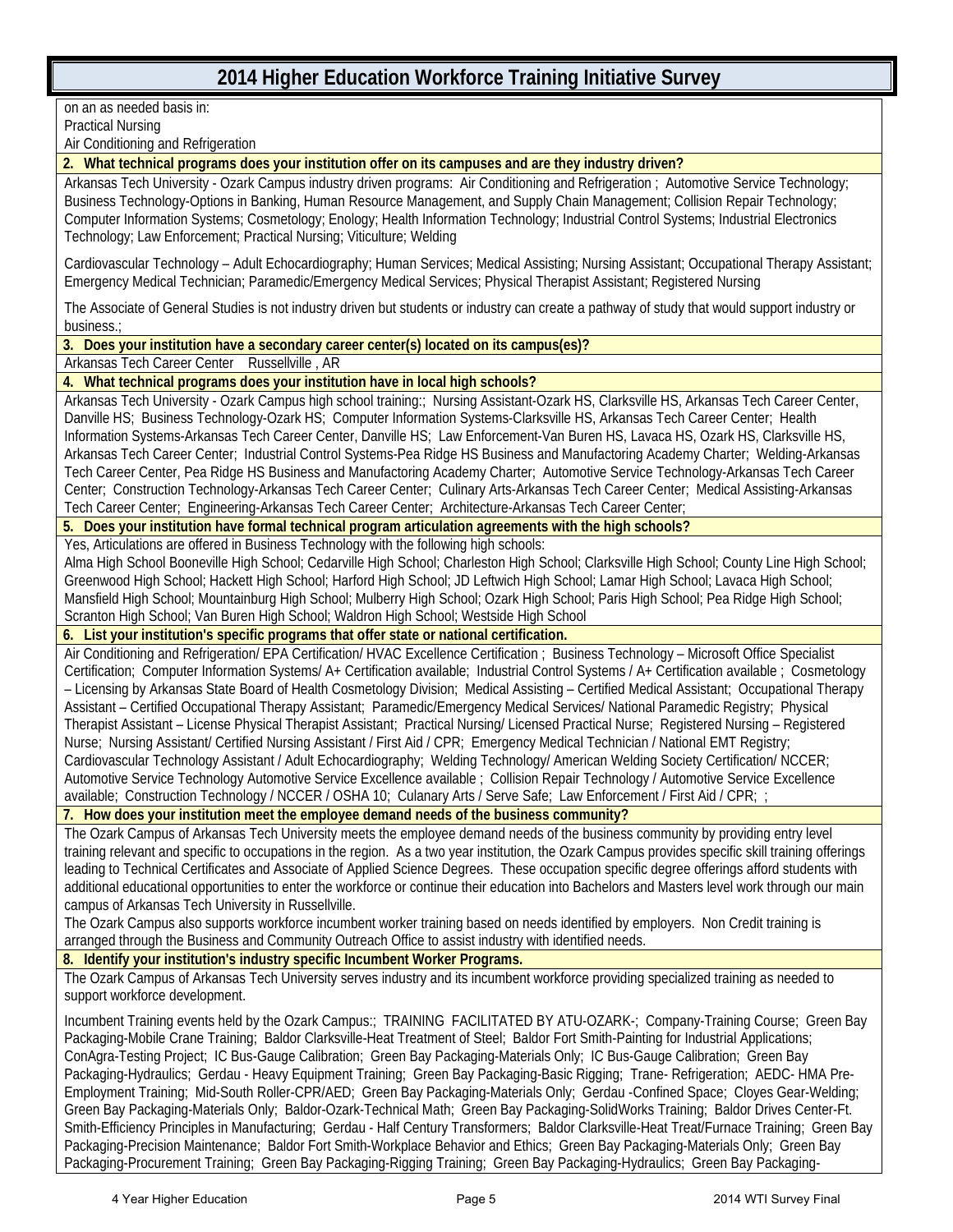Radiation Gauge Training; Green Bay Packaging-Manufacturing Principles; IC Bus- Welding for Industry; Baldor - Painting in Industrial Applications; Green Bay Packaging-Steam Trap Training; Community Health Systems ICD 10 Training ; Southwest Energy-Morrilton Training Site; Innovation Industries-Morrilton Training Site; Kimberly Clark-Morrilton Training Site; Hanes Brands-Morrilton Training Site; Dow Chemical-Morrilton Training Site; Tyson-Morrilton Training Site; Entergy-Morrilton Training Site; MAHLE-Morrilton Training Site; Superior Graphite-Morrilton Training Site; Grace Manufacturing-Morrilton Training Site; JW Aluminum-Morrilton Training Site; U of A Cossatot-Morrilton Training Site; SGL Carbon-Morrilton Training Site; Stark Manufacturing-Morrilton Training Site; Bridgestone America-Morrilton Training Site; Rath Gibson-Morrilton Training Site; Summit Stone-Morrilton Training Site; River Valley Medical-Morrilton Training Site; Dow Chemical-Morrilton Training Site

Adult Education program has also served to support incumbent worker training with sites in: Ozark, Clarksville, Booneville, Paris, and Charleston.

\* funding information in 9 & 10 do not include Adult Education or Non Credit Incumbent worker training

**9. Provide funding expended for these programs, for each of the fiscal years FY2009-10 actual through FY2014-15 estimated, by source (State, Federal, Other) with a description of each source and required match. (Include any pass-through funding from other state agencies/institutions in the "Other" funding amounts and describe the agency source, fund type, and latest actual amount in the "Other" description section.)**

| <b>Funding Expended:</b> | FY2009-10 | FY2010-11 | FY2011-12 | FY2012-13 | <b>FY2013-14 Est.</b> | <b>FY2014-15 Est.</b> |
|--------------------------|-----------|-----------|-----------|-----------|-----------------------|-----------------------|
| State                    | 1.335.695 | 1.414.880 | 2.010.477 | 1.884.401 | 1.829.164             | 2.173.993             |
| Federal                  | 150.706   | 149.086   | 150.478   | 173,225   | 153.481               | 179.441               |
| Other                    | 1.332.917 | 1,524,129 | 2.271.218 | 2.602.791 | 2.885.563             | 3.505.951             |

#### **9a. Describe State Funding, including source and required match:**

State of Arkansas E & G appropriations, no required match; Arkansas Department of Health funds for EMT program - for program equipment, no required match(amount estimated for 2014-15); Career Pathways program, no required match;

**9b. Describe Federal Funding, including source and required match:**

NSF grant funding through VESTA subaward for Viticulture and Enology program, no required match; Carl Perkins Funding used to support programs, no required match; USDA Forest Service - CASS Job Corps, Facilities Maintenance program, no required match

**9c. Describe Other Funding, including source and required match:**

student tuition and fees, no required match

| 10. Provide the total administrative expenses of these programs for each of the fiscal years FY2009-10 actual through FY2014-15<br>estimated. |                  |           |           |           |                       |                       |  |  |
|-----------------------------------------------------------------------------------------------------------------------------------------------|------------------|-----------|-----------|-----------|-----------------------|-----------------------|--|--|
|                                                                                                                                               | <b>FY2009-10</b> | FY2010-11 | FY2011-12 | FY2012-13 | <b>FY2013-14 Est.</b> | <b>FY2014-15 Est.</b> |  |  |
| Admin. Expenses                                                                                                                               | 402.732          | 437.410   | 644.390   | 673.943   | 705.131               | 842,864               |  |  |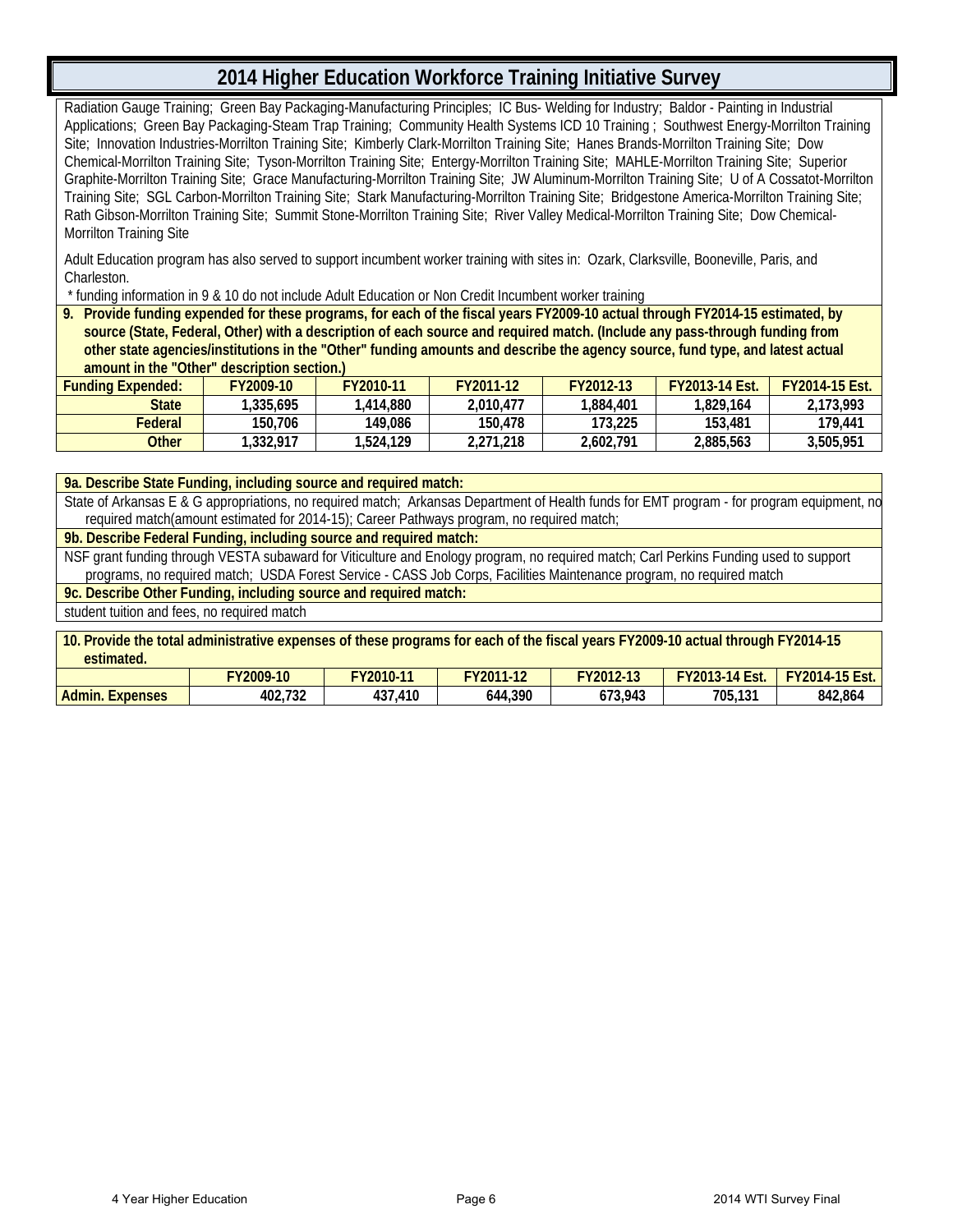| <b>Henderson State University</b><br><b>Institution Name:</b><br><b>Sheryl Strother</b><br><b>Respondent Name:</b>                                                                                                                                                                        |  |  |  |  |  |  |  |
|-------------------------------------------------------------------------------------------------------------------------------------------------------------------------------------------------------------------------------------------------------------------------------------------|--|--|--|--|--|--|--|
|                                                                                                                                                                                                                                                                                           |  |  |  |  |  |  |  |
|                                                                                                                                                                                                                                                                                           |  |  |  |  |  |  |  |
| 870-230-5623<br>stroths@hsu.edu<br>Phone:<br>Email:                                                                                                                                                                                                                                       |  |  |  |  |  |  |  |
| 1. What industry/business partnerships does your institution have?                                                                                                                                                                                                                        |  |  |  |  |  |  |  |
| The HSU Community Education Center (CEC) partners with ALL area industries to insure a well trained workforce in the Clark Cunty area by                                                                                                                                                  |  |  |  |  |  |  |  |
| assisting in the coordination of customized training. The CEC is currently working closly with Geogia Pacific in Gurdon and Danfoss Scroll                                                                                                                                                |  |  |  |  |  |  |  |
| Technologies in Arkadelphia. In addition to the industries, the CEC works with the Arkadelphia Regional Economic Develop Alliance and<br>Chamber of Commerce to assist in assuring a well trained workforce for economic development. A current partnership with the HSU Small            |  |  |  |  |  |  |  |
| Business Technology Development Center is completing a comprehensive needs assessment with all local industries.                                                                                                                                                                          |  |  |  |  |  |  |  |
| 2. What technical programs does your institution offer on its campuses and are they industry driven?                                                                                                                                                                                      |  |  |  |  |  |  |  |
| The CEC offers welding and machining utilizing a hands-on shop located on the premises. Other non-credit training courses that have been                                                                                                                                                  |  |  |  |  |  |  |  |
| held at the CEC include AutoCAD, Blueprint Reading, Programmable Logic Controllers, Motor Controls, Adjustable Speed Drives, Industrial                                                                                                                                                   |  |  |  |  |  |  |  |
| and Construction Safety, and hydraulics/pneumatics. All programs are industry driven and created/updated based on industry representative                                                                                                                                                 |  |  |  |  |  |  |  |
| input.                                                                                                                                                                                                                                                                                    |  |  |  |  |  |  |  |
| 3. Does your institution have a secondary career center(s) located on its campus(es)?<br>An Industrial Equipment Maintenance Technology high school career center program is housed at the Community Education Center. The two-                                                           |  |  |  |  |  |  |  |
| year program is a partnership with College of the Ouachitas (COTO) in Malvern, AR. The instructor is an employee of COTO, while the                                                                                                                                                       |  |  |  |  |  |  |  |
| facilities and a majority of the equipment are the property of the CEC. On-site Henderson staff assist the program by teaching students                                                                                                                                                   |  |  |  |  |  |  |  |
| employability skills.                                                                                                                                                                                                                                                                     |  |  |  |  |  |  |  |
| 4. What technical programs does your institution have in local high schools?                                                                                                                                                                                                              |  |  |  |  |  |  |  |
| The above mentioned Industrial Equipment Maintenance Technology program is offered to area high schools. Currently Arkadelphia High                                                                                                                                                       |  |  |  |  |  |  |  |
| School and Gurdon High School students participate in this two-year program at the HSU Community Education Center.                                                                                                                                                                        |  |  |  |  |  |  |  |
| 5. Does your institution have formal technical program articulation agreements with the high schools?                                                                                                                                                                                     |  |  |  |  |  |  |  |
| No. The Industrial Equipment Maintenance Technology program held at the HSU Community Education Center offers concurrent credit<br>through College of the Ouachitas and can be applied toward an AAS in Industrial Maintenance.                                                           |  |  |  |  |  |  |  |
| 6. List your institution's specific programs that offer state or national certification.                                                                                                                                                                                                  |  |  |  |  |  |  |  |
| The HSU Community Education Center is the local testing site for the Arkansas Career Readiness Certificate Program. Test takers complete<br>the pre-test at the local Workforce Center and are then referred to the CEC for WorkKeys testing to receive a state certificate.              |  |  |  |  |  |  |  |
|                                                                                                                                                                                                                                                                                           |  |  |  |  |  |  |  |
| 7. How does your institution meet the employee demand needs of the business community?                                                                                                                                                                                                    |  |  |  |  |  |  |  |
|                                                                                                                                                                                                                                                                                           |  |  |  |  |  |  |  |
| In addition to CRC test proctoring, the Community Education Center communicates regularly with local industries to assess needs and work to<br>offer non-credit training courses to meet them. The Industrial Equipment Maintenance Technology high school program was created with local |  |  |  |  |  |  |  |
| industry input to insure that students leave the program with skills necessary to gain entry level positions with local manufacturers. The CEC                                                                                                                                            |  |  |  |  |  |  |  |
| also offers computer skills for current employees that seek to adapt to the increasing need for technology skills. These computer classes are                                                                                                                                             |  |  |  |  |  |  |  |
| also offered to the general community for individuals seeking to gain skills that will help them find employment or better their employment. The                                                                                                                                          |  |  |  |  |  |  |  |
| CEC provides training space to enable local companies to hold classes at an off-site location. This is necessary to increase employee skills                                                                                                                                              |  |  |  |  |  |  |  |
| while avoiding constant interruptions of participants.<br>8. Identify your institution's industry specific Incumbent Worker Programs.                                                                                                                                                     |  |  |  |  |  |  |  |
| N/A                                                                                                                                                                                                                                                                                       |  |  |  |  |  |  |  |
| 9. Provide funding expended for these programs, for each of the fiscal years FY2009-10 actual through FY2014-15 estimated, by                                                                                                                                                             |  |  |  |  |  |  |  |
| source (State, Federal, Other) with a description of each source and required match. (Include any pass-through funding from                                                                                                                                                               |  |  |  |  |  |  |  |
| other state agencies/institutions in the "Other" funding amounts and describe the agency source, fund type, and latest actual                                                                                                                                                             |  |  |  |  |  |  |  |
| amount in the "Other" description section.)                                                                                                                                                                                                                                               |  |  |  |  |  |  |  |
| <b>Funding Expended:</b><br>FY2011-12<br>FY2012-13<br>FY2013-14 Est.<br>FY2009-10<br>FY2010-11<br>FY2014-15 Est.                                                                                                                                                                          |  |  |  |  |  |  |  |
| <b>State</b><br>166198.78<br>150701.93<br>147895.38<br>222761.78<br>204560.14<br>214788.14<br>Federal<br>0<br>0<br>0<br>0<br>0<br>0                                                                                                                                                       |  |  |  |  |  |  |  |
| 0<br><b>Other</b><br>$\Omega$<br>0<br>0<br>0<br>0                                                                                                                                                                                                                                         |  |  |  |  |  |  |  |
| 9a. Describe State Funding, including source and required match:                                                                                                                                                                                                                          |  |  |  |  |  |  |  |
| <b>State Appropriation</b>                                                                                                                                                                                                                                                                |  |  |  |  |  |  |  |
| 9b. Describe Federal Funding, including source and required match:                                                                                                                                                                                                                        |  |  |  |  |  |  |  |
| n/a                                                                                                                                                                                                                                                                                       |  |  |  |  |  |  |  |
| 9c. Describe Other Funding, including source and required match:                                                                                                                                                                                                                          |  |  |  |  |  |  |  |
| nab                                                                                                                                                                                                                                                                                       |  |  |  |  |  |  |  |
| 10. Provide the total administrative expenses of these programs for each of the fiscal years FY2009-10 actual through FY2014-15 estimated.<br>FY2009-10<br>FY2010-11<br>FY2011-12<br>FY2012-13<br>FY2013-14 Est.<br>FY2014-15 Est.                                                        |  |  |  |  |  |  |  |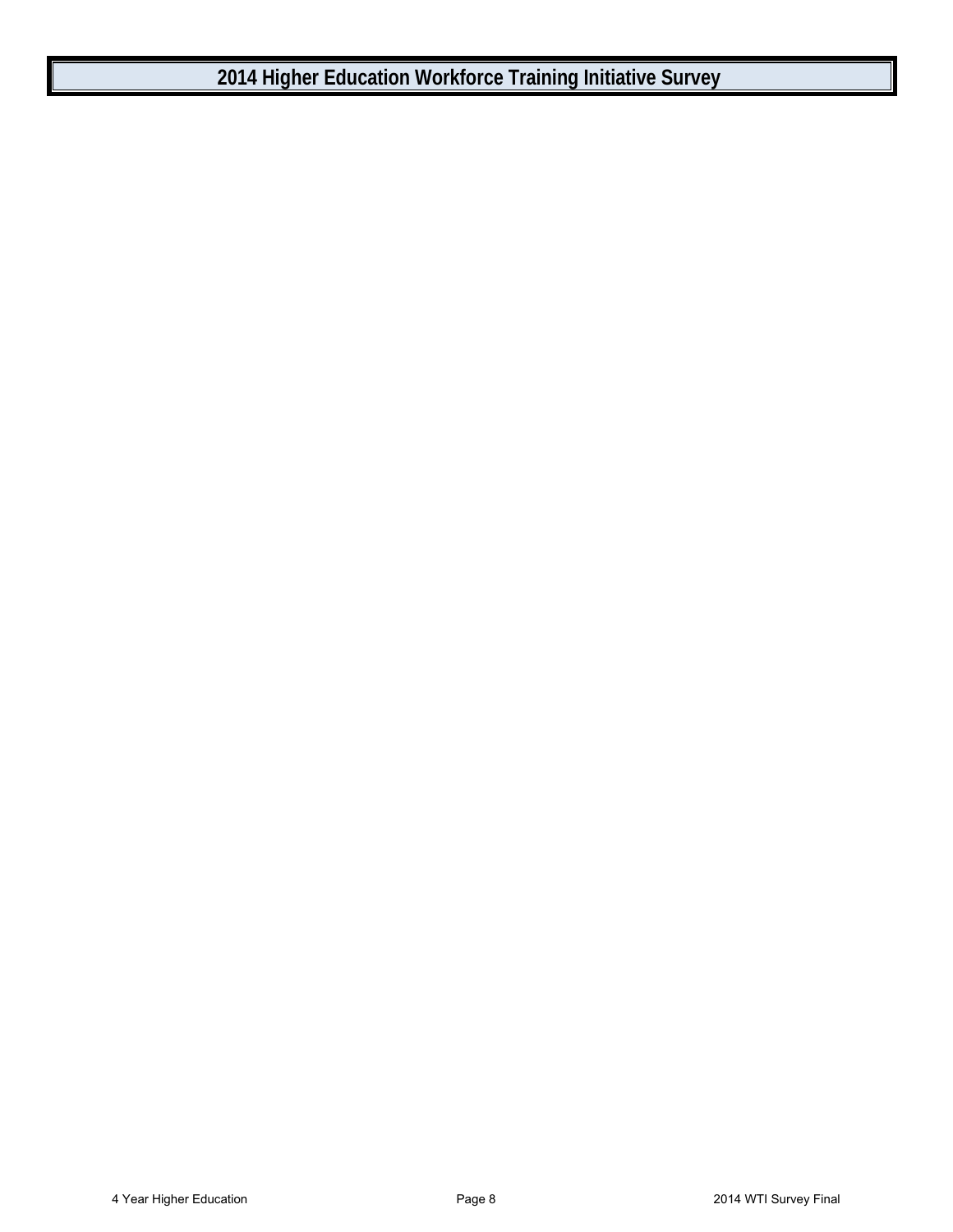|                                                                                                                                                                                      | 2014 Higher Education Workforce Training Initiative Survey |                                         |                      |           |                |                |  |  |
|--------------------------------------------------------------------------------------------------------------------------------------------------------------------------------------|------------------------------------------------------------|-----------------------------------------|----------------------|-----------|----------------|----------------|--|--|
| <b>Institution Name:</b>                                                                                                                                                             |                                                            | Southern Arkansas University - Magnolia |                      |           |                |                |  |  |
| <b>Respondent Name:</b>                                                                                                                                                              | <b>Trey Berry</b>                                          |                                         |                      |           |                |                |  |  |
| Phone:                                                                                                                                                                               | 870-235-4003                                               | Email:                                  | treyberry@saumag.edu |           |                |                |  |  |
| 1. What industry/business partnerships does your institution have?                                                                                                                   |                                                            |                                         |                      |           |                |                |  |  |
| * Internships - El Dorado Chemical, Deltic Timber, Albemarle                                                                                                                         |                                                            |                                         |                      |           |                |                |  |  |
| * Educational Renewal Zone - Partnerships with regional K-12 schools<br>* SAU Natural Resources Research Center - partnerships with 8 regional industries for water and soil testing |                                                            |                                         |                      |           |                |                |  |  |
| * Nursing Department has contract/agreements with 6 regional hospitals and clinics to conduct nursing student clinicals                                                              |                                                            |                                         |                      |           |                |                |  |  |
| * Arkansas Small Business Development and Technology Center at SAU work with area residents who are creating or expanding                                                            |                                                            |                                         |                      |           |                |                |  |  |
| small business enterprizes                                                                                                                                                           |                                                            |                                         |                      |           |                |                |  |  |
| * SAU STEM Center for K-12 Education - conduct STEM training workshops for regional teachers and students during the fall and<br>spring semesters and during the summer              |                                                            |                                         |                      |           |                |                |  |  |
| * Perkins Grant Consortium                                                                                                                                                           |                                                            |                                         |                      |           |                |                |  |  |
| * Golden Triangle Economic Development Council                                                                                                                                       |                                                            |                                         |                      |           |                |                |  |  |
| 2. What technical programs does your institution offer on its campuses and are they industry driven?                                                                                 |                                                            |                                         |                      |           |                |                |  |  |
| Associate degree - Chemistry                                                                                                                                                         |                                                            |                                         |                      |           |                |                |  |  |
| <b>BSE</b> - Engineering<br><b>BS</b> - Industrial Technology                                                                                                                        |                                                            |                                         |                      |           |                |                |  |  |
| 3. Does your institution have a secondary career center(s) located on its campus(es)?                                                                                                |                                                            |                                         |                      |           |                |                |  |  |
| These programs are offered within the SAU System at the SAUTech campus in East Camden                                                                                                |                                                            |                                         |                      |           |                |                |  |  |
| 4. What technical programs does your institution have in local high schools?                                                                                                         |                                                            |                                         |                      |           |                |                |  |  |
| These programs are offered within the SAU System at the SAUTech campus in East Camden                                                                                                |                                                            |                                         |                      |           |                |                |  |  |
| Does your institution have formal technical program articulation agreements with the high schools?<br>5.                                                                             |                                                            |                                         |                      |           |                |                |  |  |
|                                                                                                                                                                                      |                                                            |                                         |                      |           |                |                |  |  |
| These programs are offered within the SAU System at the SAUTech campus in East Camden                                                                                                |                                                            |                                         |                      |           |                |                |  |  |
| 6. List your institution's specific programs that offer state or national certification.<br><b>Teacher Education - Elementary</b>                                                    |                                                            |                                         |                      |           |                |                |  |  |
| Master of Education in Elementary or Secondary Education - Gifted and Talented, Special Education, C & I, Math/Science                                                               |                                                            |                                         |                      |           |                |                |  |  |
| Master of Education in Educational Administration and Supervision - Building Administrator & District Administrator                                                                  |                                                            |                                         |                      |           |                |                |  |  |
| Master of Education in School Counseling                                                                                                                                             |                                                            |                                         |                      |           |                |                |  |  |
| Master of Science in Mental Health and Clinical Counseling                                                                                                                           |                                                            |                                         |                      |           |                |                |  |  |
| Master of Education in Student Affairs and College Counseling<br><b>ADN - Nursing</b>                                                                                                |                                                            |                                         |                      |           |                |                |  |  |
| <b>BSN</b> - Nursing                                                                                                                                                                 |                                                            |                                         |                      |           |                |                |  |  |
| 7. How does your institution meet the employee demand needs of the business community?                                                                                               |                                                            |                                         |                      |           |                |                |  |  |
| * Through the work of the Arkansas Small Business Development Center on the SAU campus                                                                                               |                                                            |                                         |                      |           |                |                |  |  |
| * Engineering Advisory Board<br>* Teacher Education Advisory Committee                                                                                                               |                                                            |                                         |                      |           |                |                |  |  |
| Golden Triangle Economic Development Council                                                                                                                                         |                                                            |                                         |                      |           |                |                |  |  |
| Identify your institution's industry specific Incumbent Worker Programs.<br>8.                                                                                                       |                                                            |                                         |                      |           |                |                |  |  |
| N/A                                                                                                                                                                                  |                                                            |                                         |                      |           |                |                |  |  |
| 9. Provide funding expended for these programs, for each of the fiscal years FY2009-10 actual through FY2014-15 estimated, by                                                        |                                                            |                                         |                      |           |                |                |  |  |
| source (State, Federal, Other) with a description of each source and required match. (Include any pass-through funding from                                                          |                                                            |                                         |                      |           |                |                |  |  |
| other state agencies/institutions in the "Other" funding amounts and describe the agency source, fund type, and latest actual<br>amount in the "Other" description section.)         |                                                            |                                         |                      |           |                |                |  |  |
| <b>Funding Expended:</b>                                                                                                                                                             | FY2009-10                                                  | FY2010-11                               | FY2011-12            | FY2012-13 | FY2013-14 Est. | FY2014-15 Est. |  |  |
| <b>State</b>                                                                                                                                                                         | 173,000                                                    | 100,917                                 |                      | 173,000   | 173,000        | 173,000        |  |  |
| Federal                                                                                                                                                                              |                                                            |                                         |                      |           |                |                |  |  |
| Other                                                                                                                                                                                | 334,172                                                    | 295,930                                 | 246,519              | 200,151   | 658,583        | 495,742        |  |  |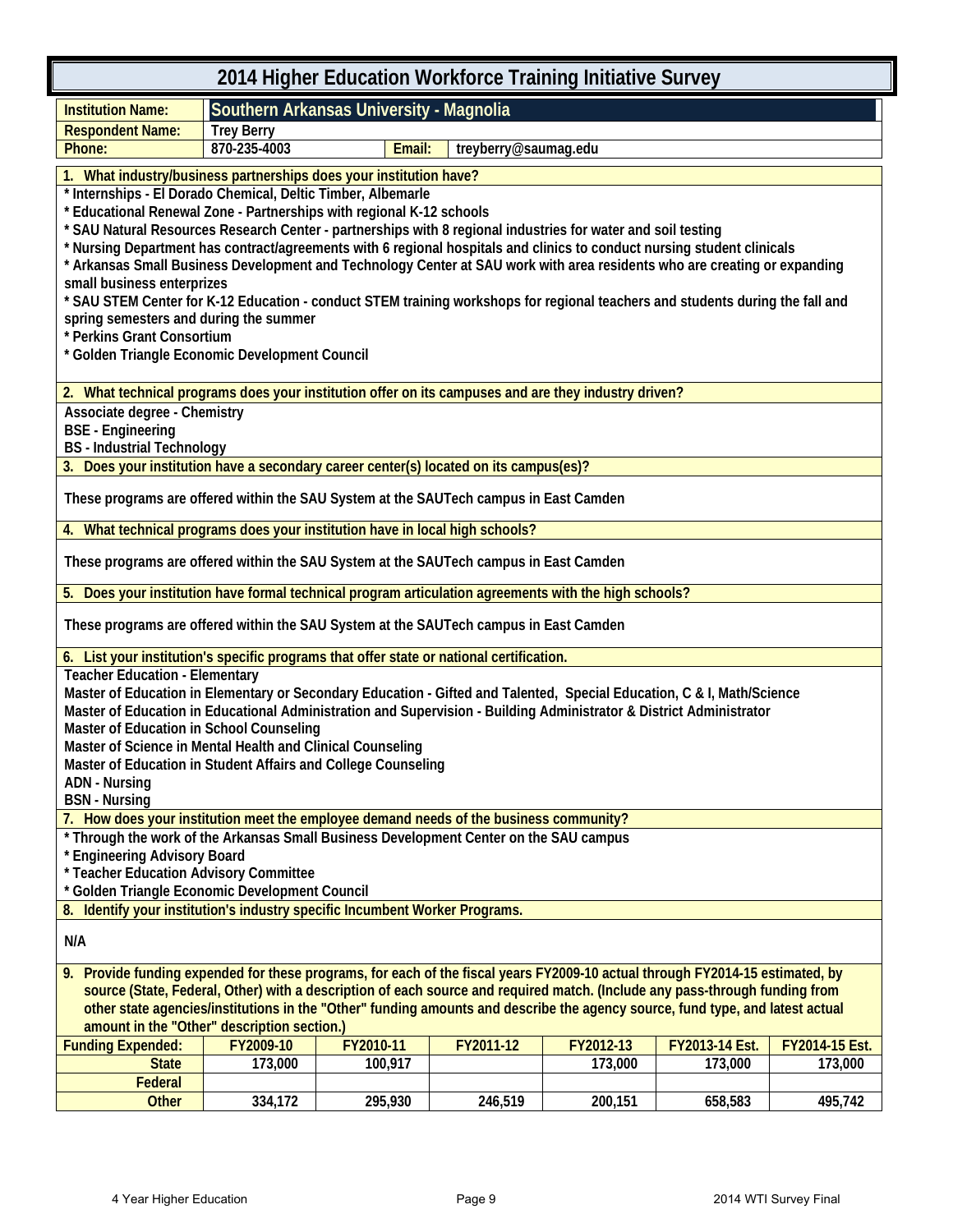**9a. Describe State Funding, including source and required match:**

**Agency : Arkansas Department of Education - No match required**

**9b. Describe Federal Funding, including source and required match:**

**N/A**

**9c. Describe Other Funding, including source and required match:**

**Agency: UALR's AR Small Business & Technology Center - 50% required match**

**Agency: Dept of Career Education Funding: Carl D. Perkins Career and Technical Education Improvement Act**

**Agency:AR Dept of Education Funding:Math & Science Partnerships** 

**Agency:AR Dept of Higher Education Funding:Improving Teacher Quality State Grant**

**Agency:Southern Arkansas University (Golden Triangle)**

**10. Provide the total administrative expenses of these programs for each of the fiscal years FY2009-10 actual through FY2014-15 estimated.**

| -----------------         |                    |            |                        |                              |                                   |                                      |
|---------------------------|--------------------|------------|------------------------|------------------------------|-----------------------------------|--------------------------------------|
|                           | FY2009-10          | $Y2010-11$ | 710011.10<br>Zu<br>. . | FY2012-<br>$-10$<br>$2 - 13$ | <b>FY2013</b><br>$5-14$ F<br>Est. | $-15Ect$<br>$Y2014 -$<br>ESI.<br>1 J |
| Admin.<br><b>Expenses</b> | $\Delta$ 14<br>טכ. | 51,064     | 47,846                 | 48,755                       | 52,822                            | 33,467                               |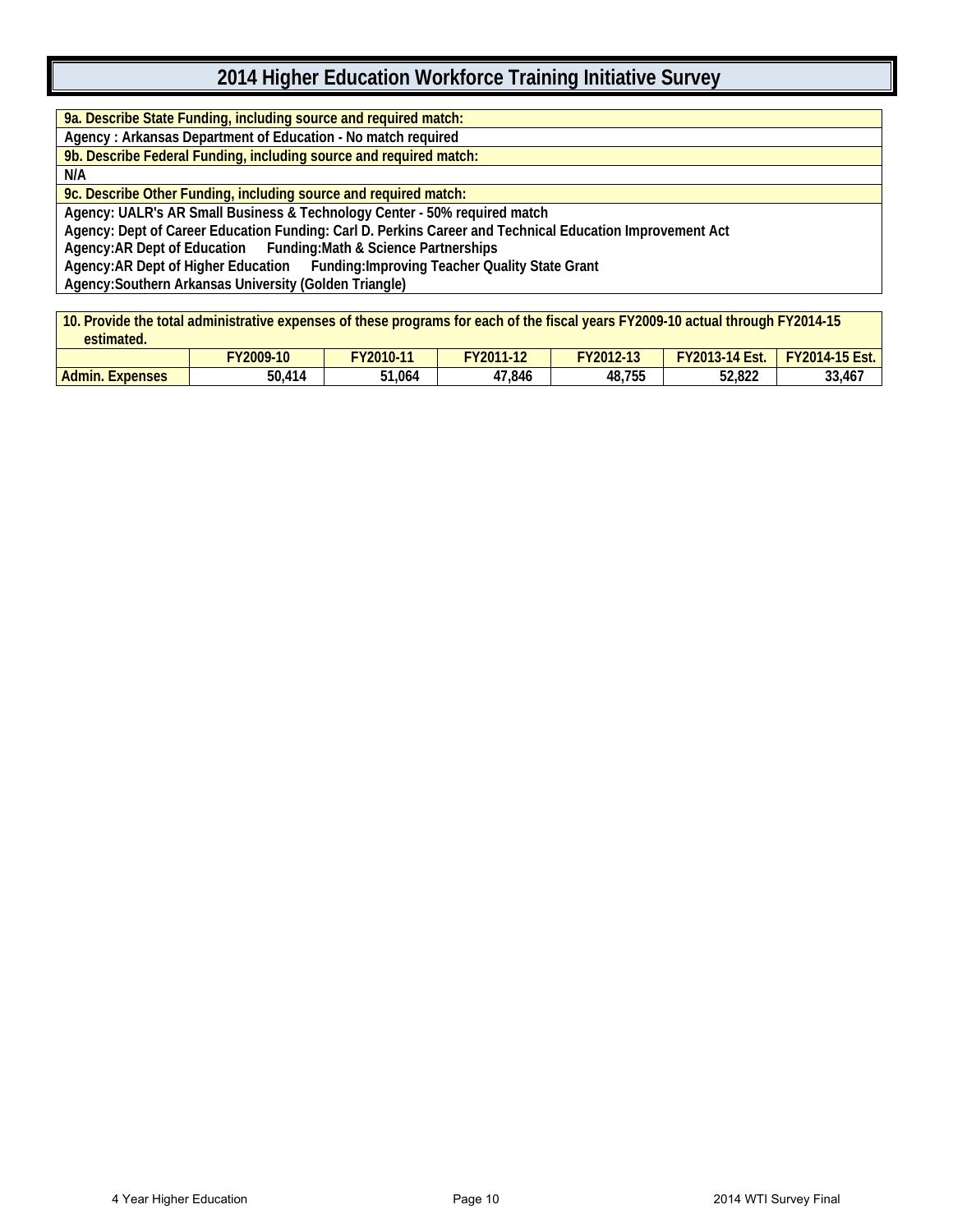| 2014 Higher Education Workforce Training Initiative Survey                                                                                    |                                                                                                                                                                                                                                                                          |             |             |             |                |                |  |  |
|-----------------------------------------------------------------------------------------------------------------------------------------------|--------------------------------------------------------------------------------------------------------------------------------------------------------------------------------------------------------------------------------------------------------------------------|-------------|-------------|-------------|----------------|----------------|--|--|
| <b>Institution Name:</b>                                                                                                                      | <b>University of Arkansas</b>                                                                                                                                                                                                                                            |             |             |             |                |                |  |  |
| <b>Respondent Name:</b>                                                                                                                       | <b>Javier Reyes</b>                                                                                                                                                                                                                                                      |             |             |             |                |                |  |  |
| Phone:<br>479-575-6483<br>Email:<br>reyes@uark.edu                                                                                            |                                                                                                                                                                                                                                                                          |             |             |             |                |                |  |  |
| 1. What industry/business partnerships does your institution have?                                                                            |                                                                                                                                                                                                                                                                          |             |             |             |                |                |  |  |
|                                                                                                                                               | The University of Arkansas offers custom and open enrollment programs for various industry and business partners, including but<br>not limited to Walmart, JB Hunt, Tyson Foods, ArcBest, Arkansas Blue Cross and Blue Shield, Mr. Price Group, and Dillards.            |             |             |             |                |                |  |  |
| 2. What technical programs does your institution offer on its campuses and are they industry driven?                                          |                                                                                                                                                                                                                                                                          |             |             |             |                |                |  |  |
|                                                                                                                                               | The University of Arkansas offers various technical programs, including but not limited to specialized computer training, Electric<br>Meter School, and the Municipal Clerks Institute. These programs were developed specifically to serve industry.                    |             |             |             |                |                |  |  |
| 3. Does your institution have a secondary career center(s) located on its campus(es)?                                                         |                                                                                                                                                                                                                                                                          |             |             |             |                |                |  |  |
| No                                                                                                                                            |                                                                                                                                                                                                                                                                          |             |             |             |                |                |  |  |
| 4. What technical programs does your institution have in local high schools?                                                                  |                                                                                                                                                                                                                                                                          |             |             |             |                |                |  |  |
| N/A                                                                                                                                           |                                                                                                                                                                                                                                                                          |             |             |             |                |                |  |  |
| 5. Does your institution have formal technical program articulation agreements with the high schools?                                         |                                                                                                                                                                                                                                                                          |             |             |             |                |                |  |  |
| No                                                                                                                                            |                                                                                                                                                                                                                                                                          |             |             |             |                |                |  |  |
| 6. List your institution's specific programs that offer state or national certification.                                                      |                                                                                                                                                                                                                                                                          |             |             |             |                |                |  |  |
|                                                                                                                                               | The University of Arkansas offers the SHRM (Society for Human Resource Management) Learning System for PHR/SPHR Certification                                                                                                                                            |             |             |             |                |                |  |  |
|                                                                                                                                               | preparation and Grain Basis Training for the Grain Merchant Certification Program. In addition, many UA programs provide<br>continuing education hours for numerous professions, including education, health care, law, business/accounting, engineering,                |             |             |             |                |                |  |  |
| social work, and architecture.                                                                                                                |                                                                                                                                                                                                                                                                          |             |             |             |                |                |  |  |
| 7. How does your institution meet the employee demand needs of the business community?                                                        |                                                                                                                                                                                                                                                                          |             |             |             |                |                |  |  |
|                                                                                                                                               | The University of Arkansas holds many conferences that meet the demand needs of the business community, including but not                                                                                                                                                |             |             |             |                |                |  |  |
|                                                                                                                                               | limited to the Business Forecast Luncheon, Supply Chain Management Conference, Retailing Conference, Women in IT,                                                                                                                                                        |             |             |             |                |                |  |  |
|                                                                                                                                               | Sustainability Conferences, Small Business Development trainings, etc. Also, corporate advisory boards inform curriculum and UA<br>Career Centers bring together employers and prospective with aligned interests.                                                       |             |             |             |                |                |  |  |
| 8. Identify your institution's industry specific Incumbent Worker Programs.                                                                   |                                                                                                                                                                                                                                                                          |             |             |             |                |                |  |  |
|                                                                                                                                               |                                                                                                                                                                                                                                                                          |             |             |             |                |                |  |  |
| N/A                                                                                                                                           |                                                                                                                                                                                                                                                                          |             |             |             |                |                |  |  |
| 9. Provide funding expended for these programs, for each of the fiscal years FY2009-10 actual through FY2014-15 estimated, by                 |                                                                                                                                                                                                                                                                          |             |             |             |                |                |  |  |
|                                                                                                                                               | source (State, Federal, Other) with a description of each source and required match. (Include any pass-through funding from                                                                                                                                              |             |             |             |                |                |  |  |
|                                                                                                                                               | other state agencies/institutions in the "Other" funding amounts and describe the agency source, fund type, and latest actual                                                                                                                                            |             |             |             |                |                |  |  |
| <b>Funding Expended:</b>                                                                                                                      | amount in the "Other" description section.)<br>FY2009-10                                                                                                                                                                                                                 | FY2010-11   | FY2011-12   | FY2012-13   | FY2013-14 Est. | FY2014-15 Est. |  |  |
| <b>State</b>                                                                                                                                  | \$1,792,499                                                                                                                                                                                                                                                              | \$1,628,275 | \$1,738,886 | \$2,995,275 | \$3,103,779    | \$687,500      |  |  |
| Federal                                                                                                                                       |                                                                                                                                                                                                                                                                          | \$1,207     | \$2,149     | \$139,914   | \$146,156      | \$139,300      |  |  |
| <b>Other</b>                                                                                                                                  | \$526,504                                                                                                                                                                                                                                                                | \$506,408   | \$516,462   | \$665,176   | \$965,591      | \$593,317      |  |  |
|                                                                                                                                               | 9a. Describe State Funding, including source and required match:                                                                                                                                                                                                         |             |             |             |                |                |  |  |
|                                                                                                                                               | State funding for childcare professional development and training was received in the form of grants from ADED, ADHS, and ADWE.                                                                                                                                          |             |             |             |                |                |  |  |
|                                                                                                                                               | 9b. Describe Federal Funding, including source and required match:                                                                                                                                                                                                       |             |             |             |                |                |  |  |
| N/A                                                                                                                                           |                                                                                                                                                                                                                                                                          |             |             |             |                |                |  |  |
|                                                                                                                                               | 9c. Describe Other Funding, including source and required match:                                                                                                                                                                                                         |             |             |             |                |                |  |  |
|                                                                                                                                               | The majority of the other funding is from registration fees paid by the participants (businesses or individuals). Other funding sources<br>could also include endowments, private gift funds, and grant funds that were directly awarded to other entities and then sub- |             |             |             |                |                |  |  |
|                                                                                                                                               | awarded to the University of Arkansas. The Small Business Technlogy & Development Center received a SBA pass-through grant                                                                                                                                               |             |             |             |                |                |  |  |
|                                                                                                                                               | from UALR for \$87,400 for 2014; the required match was \$120,000, which was funded by a Walton College endowment.                                                                                                                                                       |             |             |             |                |                |  |  |
| 10. Provide the total administrative expenses of these programs for each of the fiscal years FY2009-10 actual through FY2014-15<br>estimated. |                                                                                                                                                                                                                                                                          |             |             |             |                |                |  |  |
|                                                                                                                                               | FY2009-10                                                                                                                                                                                                                                                                | FY2010-11   | FY2011-12   | FY2012-13   | FY2013-14 Est. | FY2014-15 Est. |  |  |
| <b>Admin. Expenses</b>                                                                                                                        | \$545,946                                                                                                                                                                                                                                                                | \$567,330   | \$653,529   | \$1,092,367 | \$1,276,434    | \$1,002,450    |  |  |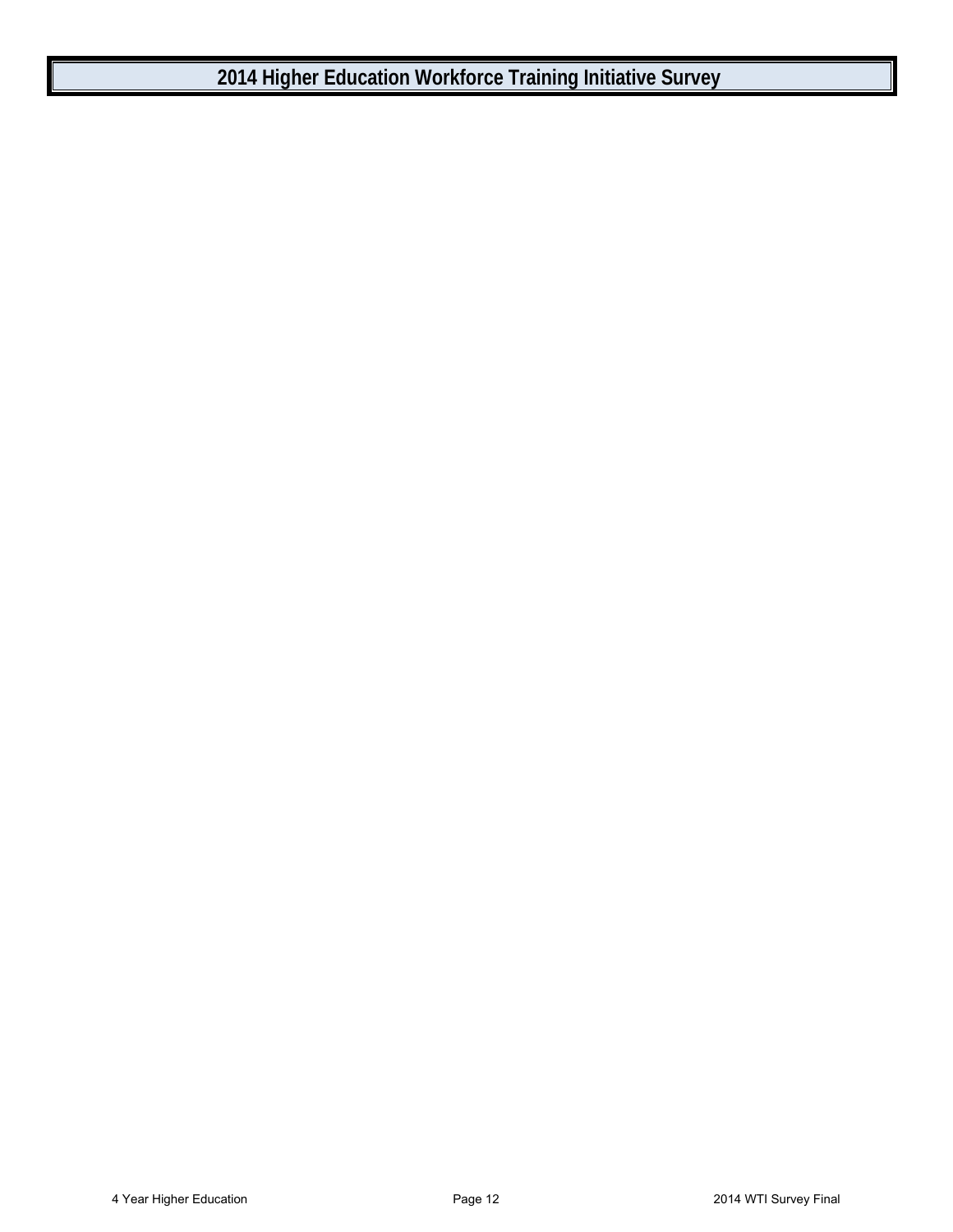| 2014 Higher Education Workforce Training Initiative Survey                                                                                                                                           |                       |                                            |         |         |                                                         |         |  |
|------------------------------------------------------------------------------------------------------------------------------------------------------------------------------------------------------|-----------------------|--------------------------------------------|---------|---------|---------------------------------------------------------|---------|--|
| <b>Institution Name:</b>                                                                                                                                                                             |                       | <b>UA - Cooperative Extension Services</b> |         |         |                                                         |         |  |
| <b>Respondent Name:</b>                                                                                                                                                                              | <b>Kyleen Prewett</b> |                                            |         |         |                                                         |         |  |
| 501.671.2210<br>Email:<br>kprewett@uaex.edu<br>Phone:                                                                                                                                                |                       |                                            |         |         |                                                         |         |  |
| What industry/business partnerships does your institution have?                                                                                                                                      |                       |                                            |         |         |                                                         |         |  |
| Arkansas Hospitality Association - Partners in ServSafe program.                                                                                                                                     |                       |                                            |         |         |                                                         |         |  |
| 2. What technical programs does your institution offer on its campuses and are they industry driven?                                                                                                 |                       |                                            |         |         |                                                         |         |  |
| n/a                                                                                                                                                                                                  |                       |                                            |         |         |                                                         |         |  |
| 3. Does your institution have a secondary career center(s) located on its campus(es)?                                                                                                                |                       |                                            |         |         |                                                         |         |  |
| No                                                                                                                                                                                                   |                       |                                            |         |         |                                                         |         |  |
| What technical programs does your institution have in local high schools?<br>4.                                                                                                                      |                       |                                            |         |         |                                                         |         |  |
| n/a                                                                                                                                                                                                  |                       |                                            |         |         |                                                         |         |  |
| 5. Does your institution have formal technical program articulation agreements with the high schools?                                                                                                |                       |                                            |         |         |                                                         |         |  |
| n/a                                                                                                                                                                                                  |                       |                                            |         |         |                                                         |         |  |
| 6. List your institution's specific programs that offer state or national certification.                                                                                                             |                       |                                            |         |         |                                                         |         |  |
| Pesticide Applicator Training, ServSafe                                                                                                                                                              |                       |                                            |         |         |                                                         |         |  |
| 7. How does your institution meet the employee demand needs of the business community?                                                                                                               |                       |                                            |         |         |                                                         |         |  |
| n/a                                                                                                                                                                                                  |                       |                                            |         |         |                                                         |         |  |
| 8. Identify your institution's industry specific Incumbent Worker Programs.                                                                                                                          |                       |                                            |         |         |                                                         |         |  |
| Best Care, Best Care Connected, Guiding Children Successfully, 4-H Afterschool, Tax School                                                                                                           |                       |                                            |         |         |                                                         |         |  |
| 9. Provide funding expended for these programs, for each of the fiscal years FY2009-10 actual through FY2014-15 estimated, by                                                                        |                       |                                            |         |         |                                                         |         |  |
| source (State, Federal, Other) with a description of each source and required match. (Include any pass-through funding from                                                                          |                       |                                            |         |         |                                                         |         |  |
| other state agencies/institutions in the "Other" funding amounts and describe the agency source, fund type, and latest actual<br>amount in the "Other" description section.)                         |                       |                                            |         |         |                                                         |         |  |
| Funding Expended:   FY2009-10                                                                                                                                                                        |                       | FY2010-11                                  |         |         | FY2011-12   FY2012-13   FY2013-14 Est.   FY2014-15 Est. |         |  |
| <b>State</b>                                                                                                                                                                                         | 198,563               | 198,563                                    | 198,563 | 198,563 | 150,978                                                 | 150,978 |  |
| Federal                                                                                                                                                                                              |                       |                                            |         |         | 72,378                                                  | 72,378  |  |
| <b>Other</b>                                                                                                                                                                                         | 876,718               | 840,828                                    | 849,781 | 704,329 | 733,164                                                 | 662,080 |  |
|                                                                                                                                                                                                      |                       |                                            |         |         |                                                         |         |  |
| 9a. Describe State Funding, including source and required match:                                                                                                                                     |                       |                                            |         |         |                                                         |         |  |
| State funding is SGR + EETF and is generally used for compensation.                                                                                                                                  |                       |                                            |         |         |                                                         |         |  |
| 9b. Describe Federal Funding, including source and required match:                                                                                                                                   |                       |                                            |         |         |                                                         |         |  |
| Federal funding is Federal Smith Lever funds used for compensation of the PAT specialist.                                                                                                            |                       |                                            |         |         |                                                         |         |  |
| 9c. Describe Other Funding, including source and required match:<br>Other funding comes from two main sources - pass-through funding from various state and federal agencies, and registration fees. |                       |                                            |         |         |                                                         |         |  |
| One exception is that we get a small amount of funding from the Arkansas Hospitality Association for the ServSafe program.                                                                           |                       |                                            |         |         |                                                         |         |  |

| 10. Provide the total administrative expenses of these programs for each of the fiscal years FY2009-10 actual through FY2014-15<br>estimated. |           |           |                  |           |                       |                       |  |  |
|-----------------------------------------------------------------------------------------------------------------------------------------------|-----------|-----------|------------------|-----------|-----------------------|-----------------------|--|--|
|                                                                                                                                               | FY2009-10 | FY2010-11 | <b>FY2011-12</b> | FY2012-13 | <b>FY2013-14 Est.</b> | <b>FY2014-15 Est.</b> |  |  |
| <b>Admin. Expenses</b>                                                                                                                        | 172.387   | 171.866   | 180.562          | 206.917   | 227.229               | 209.467               |  |  |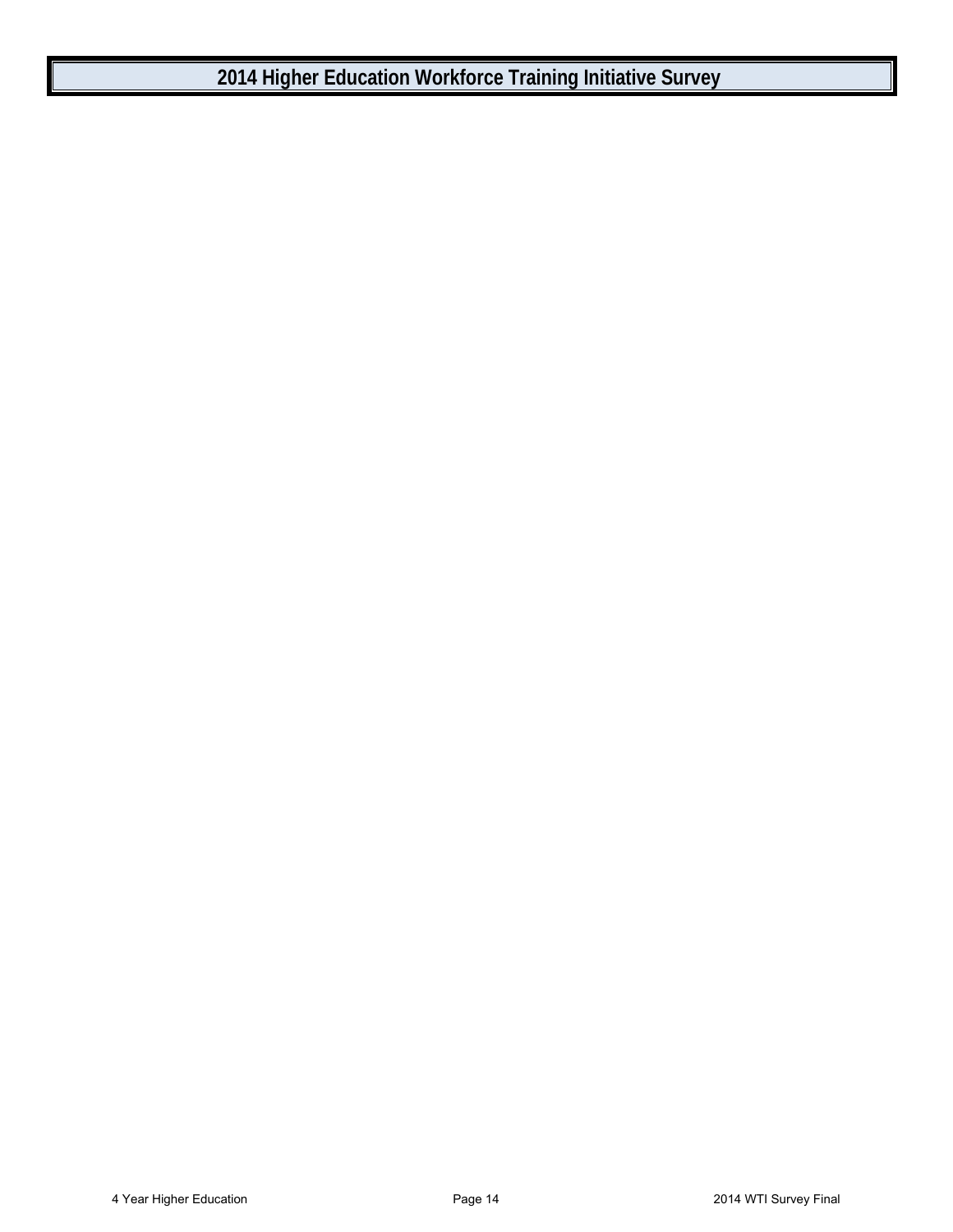|                                                                                                                                        | 2014 Higher Education Workforce Training Initiative Survey |                                          |                  |           |                |                |
|----------------------------------------------------------------------------------------------------------------------------------------|------------------------------------------------------------|------------------------------------------|------------------|-----------|----------------|----------------|
| <b>Institution Name:</b>                                                                                                               |                                                            | UA Criminal Justice Institute--UA System |                  |           |                |                |
| <b>Respondent Name:</b>                                                                                                                | <b>Margaret Cotton</b>                                     |                                          |                  |           |                |                |
| Phone:                                                                                                                                 | 501-570-8048                                               | Email:                                   | macotton@cji.edu |           |                |                |
| What industry/business partnerships does your institution have?                                                                        |                                                            |                                          |                  |           |                |                |
|                                                                                                                                        |                                                            |                                          |                  |           |                |                |
| The Criminal Justice Institute does not have any agreements to provide specific courses for specific law enforcement agencies.         |                                                            |                                          |                  |           |                |                |
| 2. What technical programs does your institution offer on its campuses and are they industry driven?                                   |                                                            |                                          |                  |           |                |                |
| All of the Criminal Justice Institute's programs are considered continuing education for certified law enforcement personnel.          |                                                            |                                          |                  |           |                |                |
| Programs such as the Crime Scene Technician Certificate Program and the Advanced Crime Scene Technician Certificate Program            |                                                            |                                          |                  |           |                |                |
| help officers obtain greater credibility in court proceedings.                                                                         |                                                            |                                          |                  |           |                |                |
| 3. Does your institution have a secondary career center(s) located on its campus(es)?                                                  |                                                            |                                          |                  |           |                |                |
| The Criminal Justice Institute does not have secondary career centers on its campus.                                                   |                                                            |                                          |                  |           |                |                |
| 4. What technical programs does your institution have in local high schools?                                                           |                                                            |                                          |                  |           |                |                |
| At the present time, the Criminal Justice Institute has no technical programs in local high schools.                                   |                                                            |                                          |                  |           |                |                |
| Does your institution have formal technical program articulation agreements with the high schools?                                     |                                                            |                                          |                  |           |                |                |
|                                                                                                                                        |                                                            |                                          |                  |           |                |                |
| The Criminal Justice Institute does not have formal technical program articulation agreements with high schools.                       |                                                            |                                          |                  |           |                |                |
| 6. List your institution's specific programs that offer state or national certification.                                               |                                                            |                                          |                  |           |                |                |
| The Criminal Justice Institute's students receive continuing education credit from the Arkansas Commission on Law Enforcement          |                                                            |                                          |                  |           |                |                |
| Standards and Training (CLEST). Accumulated education and training credits enable the officer to qualify for four certification levels |                                                            |                                          |                  |           |                |                |
| beyond the Basic Certificate and can lead to advancement in job level or position. Also, the Criminal Justice Institute has            |                                                            |                                          |                  |           |                |                |
| agreements in place with 22 two- and four-year institutions across the state which enable an officer to use certain specified classes  |                                                            |                                          |                  |           |                |                |
| taken at the Criminal Justice Institute as part of the general education requirements for a Certificate of Proficiency, a Technical    |                                                            |                                          |                  |           |                |                |
| Certificate or an Associate of Applied Science in Crime Scene Investigation or Law Enforcement Administration. Officers can also       |                                                            |                                          |                  |           |                |                |
| receive national certification as a Drug Recognition Expert (DRE) as well as national certification in Standardized Field Sobriety     |                                                            |                                          |                  |           |                |                |
| Testing (SFST) through the programs offered through the Criminal Justice Institute's Traffic Safety Program grants.                    |                                                            |                                          |                  |           |                |                |
| 7. How does your institution meet the employee demand needs of the business community?                                                 |                                                            |                                          |                  |           |                |                |
| The Criminal Justice Institute offers advanced training and education in areas such as crime scene processing, evidence                |                                                            |                                          |                  |           |                |                |
| preservation, and law enforcement management for certified law enforcement personnel. This training is in addition to the training     |                                                            |                                          |                  |           |                |                |
| received by new officers at the Arkansas Law Enforcement Training Academy. The training is on-going and available to all officers      |                                                            |                                          |                  |           |                |                |
| and is designed for officers from agencies of all sizes including rural agencies.                                                      |                                                            |                                          |                  |           |                |                |
| 8. Identify your institution's industry specific Incumbent Worker Programs.                                                            |                                                            |                                          |                  |           |                |                |
| All students at the Criminal Justice Institute are incumbent workers. Our programs are considered continuing education for currently   |                                                            |                                          |                  |           |                |                |
| employed certified law enforcement officers and provide training hours for the various certification levels for CLEST. We offer        |                                                            |                                          |                  |           |                |                |
| programs in law enforcement management, crime scene and death investigations, illicit drug investigations, computer applications,      |                                                            |                                          |                  |           |                |                |
| as well as school, traffic and officer safety.                                                                                         |                                                            |                                          |                  |           |                |                |
| 9. Provide funding expended for these programs, for each of the fiscal years FY2009-10 actual through FY2014-15 estimated, by          |                                                            |                                          |                  |           |                |                |
| source (State, Federal, Other) with a description of each source and required match. (Include any pass-through funding from            |                                                            |                                          |                  |           |                |                |
| other state agencies/institutions in the "Other" funding amounts and describe the agency source, fund type, and latest actual          |                                                            |                                          |                  |           |                |                |
| amount in the "Other" description section.)                                                                                            |                                                            |                                          |                  |           |                |                |
| <b>Funding Expended:</b>                                                                                                               | FY2009-10                                                  | FY2010-11                                | FY2011-12        | FY2012-13 | FY2013-14 Est. | FY2014-15 Est. |
| <b>State</b>                                                                                                                           | 1,950,975                                                  | 1,931,978                                | 2,008,268        | 1,903,727 | 1,894,418      | 1,967,093      |
| Federal                                                                                                                                | 2,714,305                                                  | 2,733,618                                | 2,667,371        | 1,752,533 | 1,975,696      | 1,596,646      |

**Other 154,436 92,857 55,230 12,008 65,896 126,354**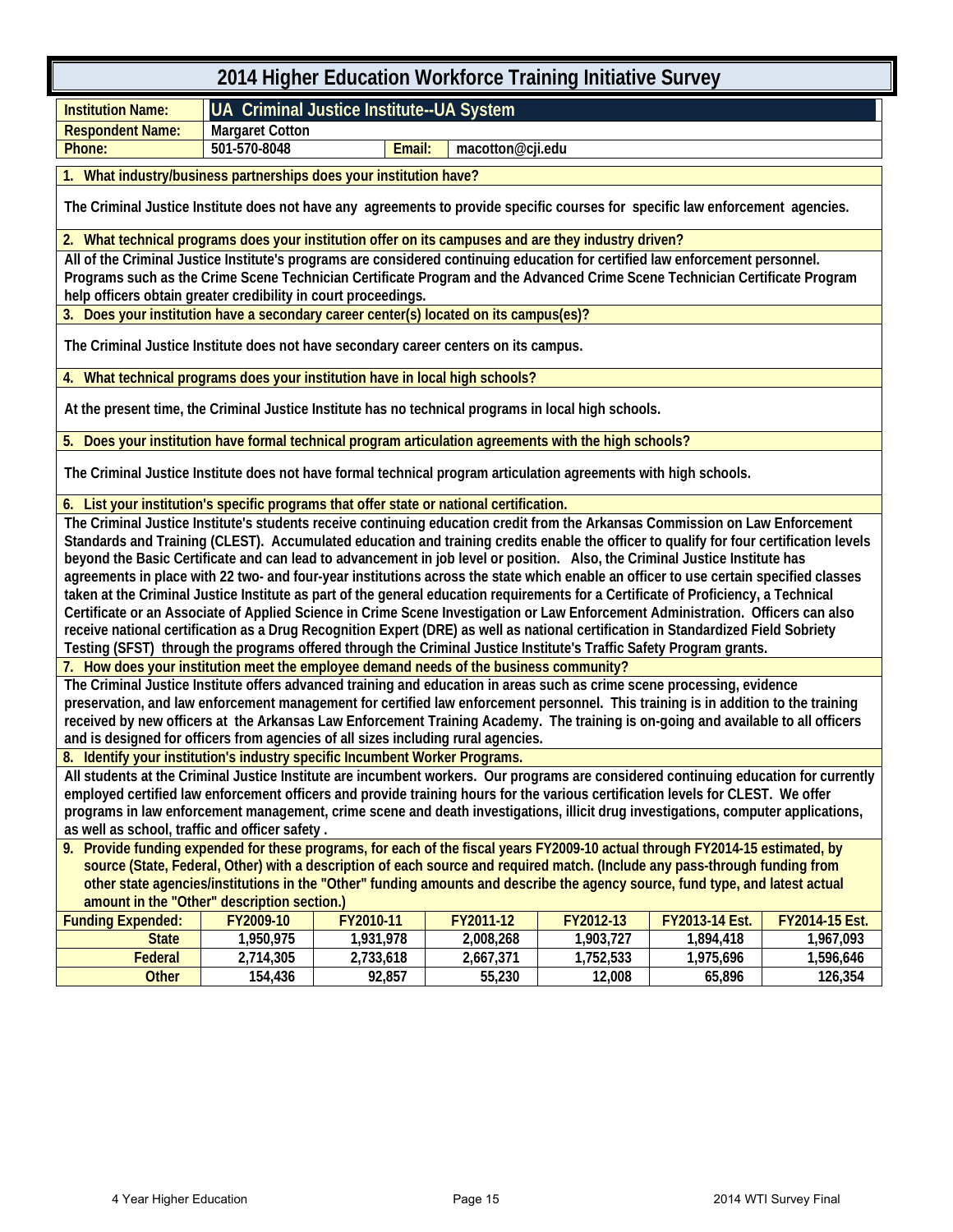| 9a. Describe State Funding, including source and required match:                                                                      |
|---------------------------------------------------------------------------------------------------------------------------------------|
| State funding for the Criminal Justice Institute includes funds from the following sources: General Revenue, Special State Assets     |
| Forfeiture Funds, and GIF Funding. No matching funds were required for this funding.                                                  |
| 9b. Describe Federal Funding, including source and required match:                                                                    |
| Federal funding for the Criminal Justice Instiute comes from various grant programs from the Bureau of Justice Assistance, Office of  |
| Violence Against Women, Bureau of Justice Statistics, Department of Homeland Security, Community Oriented Policing Services,          |
| Arkansas State Police, as well as ARRA funds. No matching funds were required for these programs.                                     |
| 9c. Describe Other Funding, including source and required match:                                                                      |
| Other funding sources for the Criminal Justice Instiute during this period included the Arkansas Attorney General's Office, Mid-South |
| Health System, Arkansas Association of Chiefs of Police, and Central Arkansas Planning & Development District. No matching            |
| funds were required for this funding.                                                                                                 |
|                                                                                                                                       |
| 10. Provide the total administrative expenses of these programs for each of the fiscal years FY2009-10 actual through FY2014-15       |

| estimated.                |              | -         |           |           |                       |                       |
|---------------------------|--------------|-----------|-----------|-----------|-----------------------|-----------------------|
|                           | $7$ Y2009-10 | FY2010-11 | FY2011-12 | FY2012-13 | <b>FY2013-14 Est.</b> | <b>FY2014-15 Est.</b> |
| Admin.<br><b>Expenses</b> | 438,591      | 434,321   | 451.471   | 427,970   | 425.877               | 442,215               |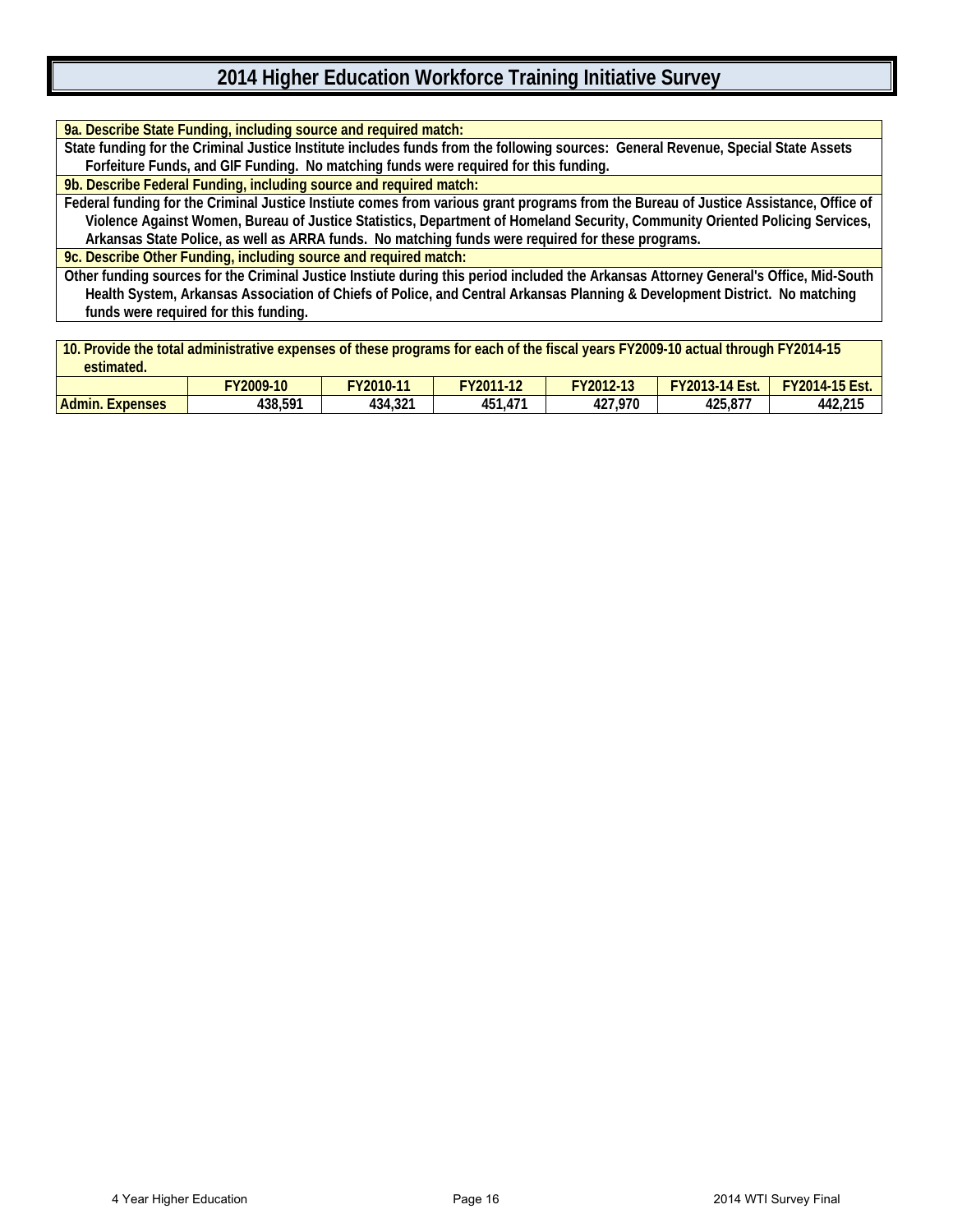| 2014 Higher Education Workforce Training Initiative Survey         |                                   |        |                     |  |  |  |
|--------------------------------------------------------------------|-----------------------------------|--------|---------------------|--|--|--|
| <b>Institution Name:</b>                                           | University of Arkansas-Fort Smith |        |                     |  |  |  |
| <b>Respondent Name:</b>                                            | Dr. Ken Warden                    |        |                     |  |  |  |
| Phone:                                                             | 479-788-7218                      | Email: | ken.warden@uafs.edu |  |  |  |
| 1. What industry/business partnerships does your institution have? |                                   |        |                     |  |  |  |

#### The University of Arkansas-Fort Smith realizes the importance of economic development, as stated in the institution's mission statement: UAFS prepares students to succeed in an ever-changing global world while advancing economic development and quality of place. Understanding that the business community and the economic health of the region is essential to what UAFS does. The University of Arkansas-Fort Smith has an extensive network of business and industry constituents that drive the programs and guide the university. The following lists, organized by College, represent a very comprehensive group. This is a diverse assembly of companies that UAFS relies on to ensure the university is meeting current practice demands and industry standards throughout the institution.

**College of Applied Science and Technology-Advisory Committee/ Program Development Partnership**

5 Star Studios; ABF Freight System; ABSCO Metal Fabricators; Action, Inc.; Advanced Welding; Aire Systems Manufacturing; Airgas - Mid-South; Alma Tractor & Equipment; Architecture Plus; Arkansas Best Corporation (ArcBest Corp.); Arkansas Game and Fish Commission; Arkansas Oklahoma Gas; Arkansas Warehouse, Inc.; Arvest Bank; Baldor Electric Company; Bancorp South; Beall Barclay, CPA; Bekaert Steel; Bost Human Services; Carco Rentals, Inc.; Cargo International; City of Fort Smith; City of Van Buren; Continental Metal Works; Control Technologies; Crawford County Assessor's Office; Cross, Gunther, Witherspoon, & Galchus; E Squared Architecture & Interior Design, P.A.; Fabrication Specialties; First National Bank; Fort Smith Boys & Girls Clubs, Inc.; Gerber Products Company; Golden Living (Beverly Enterprises); Greg's Too; Guest Reddick Architects; Harvest Time Tabernacle; HAS Associates; Hickory Springs; Hiram Walker; IC Auto Repair; Jody's Muffler and Auto; Johnson Material Handling; Law Office of David Dunagin, Ledbetter, Cogbill, Arnold, & Harrison Law Offices; MAHG Architecture; Merrill-Lynch; Mid-South Steam Boiler Company; O'Reilly Auto Parts; OK Farms; Oklahoma Gas and Electric; Owens Corning; P.A.M. Transport; Peachtree Hospice; Pepper Source; Pruitt Tool & Supply Company; Randall Ford, Inc.; Rheem Manufacturing; River Valley Regional Food Bank; Sebastian County Assessor; Sebastian County Courts; Smith Auto Group; Smith Chevrolet; Snap-On Industries; Southern Personnel Management, Inc. (SPMI); Sparks Medical Center; Summit Medical Center; TBG Equipment; Tri-State Metal Works, Inc.; Turner Transmission; United Engines; US Attorney's Office; US Army Corp of Engineers; USA Truck, Inc.; Vire Control Systems, LLC; Weldon, Williams & Lick, Western Arkansas Planning & Development District; Whitt Truck Repair, Inc.

#### **Clinical/Practicum/Intern Partnership**

5 Star Studios; A+ Architecture; ABF Freight System; ABSCO Metal Fabricators; Action, Inc.; Advanced Welding; Air Compressor Equipment Co. (ACEC); Aire Systems Manufacturing; Airgas - Mid-South; Alert Alarm Systems, Inc.; Alma Tractor & Equipment; Alpha Packaging, Inc.; Architecture Plus; Arkansas Best Corporation (ArcBest Corp.); The Arc for the River Valley; Arkansas Game and Fish Commission; Arkansas Glass & Mirror; Arkansas Lamp Manufacturing, Inc.; Arkansas Oklahoma Gas; Arkansas Poly, Inc. (API); Arkansas Rehabilitation - Fort Smith; Arkansas Valley Electric; Arkansas Warehouse, Inc.; Arvest Bank; AtchleyAir.com; Baldor Electric Company; Bancorp South; Beall Barclay, CPA; Bekaert Steel; Belle Point Beverage; Bost Human Services; Bruce Rogers Company; Burford Distributing; Carco Rentals, Inc.; Cargo International; Cherokee Nation Enterprises; Choctaw Nation Career Services; City of Fort Smith; City of Fort Smith Fire & Police Departments; City of Fort Smith Street Department; City of Fort Smith Transit Department; City of Fort Smith Utilities; City of Van Buren; Clayton's Consulting & Welding; Cloyes Gear Company; Coleman Pharmacy; Community Health Systems (CHS); Continental Metal Works; Control Technologies; Crawford Construction; Crawford County Assessor's Office; Cross, Gunther, Witherspoon, & Galchus; Department of Energy; Dr. John R. Swicegood: AIPD; Eads Brothers Furniture Company; E Squared Architecture & Interior Design, P.A.; Fabrication Specialties; Farrell-Cooper Mining; First Bank Corp.; First National Bank; Forsgren, Inc.; Fort Smith Boys & Girls Clubs, Inc.; Fort Smith Chamber of Commerce; Fort Smith Manufacturing Executive's Assoc.; Fort Smith Museum; Fort Smith Restaurant Supply; General Pallets; Georgia Pacific Dixie Products; Gerber Products Company; Gerdau; GNB Technologies; Golden Living (Beverly Enterprises); Good Samaritan Clinic; Graphic Packaging; Greg's Too; Griffin Properties, LLC; Guest Reddick Architects; Hanna Oil & Gas Company; Harvest Time Tabernacle; HAS Associates; Hickory Springs; Hiram Walker; Hug Chevrolet Buick GMC; IC Auto Repair; J&B Supply Company; Jody's Muffler and Auto; Johnson Dermatology Clinic; Johnson Material Handling; Law Office of David Dunagin, Ledbetter, Cogbill, Arnold, & Harrison Law Offices; Littlefield Companies; MAHG Architecture; Malone's Mechanical, Inc.; MARS Petcare US; McDonald's; Mercy Medical Center; Merrill-Lynch; Mid-South Steam Boiler Company; Nidec Motors; O'Reilly Auto Parts; OK Farms; OK Industries, Inc.; Oklahoma Gas and Electric; Owens Corning; P.A.M. Transport; Peachtree Hospice; Pepper Source; Pernod Ricard (Hiram Walker); Planters, Inc.; Post Winery; PRADCO; Pratt & Whitney PSD; Preferred Office Products; Project Compassion; Pruitt Tool & Supply Company; QualServ Solutions; Randall Ford, Inc.; Rheem Manufacturing; River Valley Regional Food Bank; Saint-Gobain Performance Plastics; Sebastian County Assessor; Sebastian County Courts; SGL Carbon Group; SLW Automotive; Smith Auto Group; Smith Chevrolet; Snap-On Industries; Southern Personnel Management, Inc. (SPMI); Southwestern Die Casting; Sparks Medical Center; SPF-America; Summit Medical Center; TBG Equipment; T.J. Smith Box Company; The Arc for the River Valley; The Richland Group; The Trane Company; The Westphal Group (Ozark Oil); Travis Lumber Company; Tri-State Metal Works, Inc.; Turner Transmission; United Engines; US Attorney's Office; US Army Corp of Engineers; USA Truck, Inc.; Victoria Health Care; Vire Control Systems, LLC; WeatherBarr (Harry G. Barr); Weatherford Williams, Weldon, Williams & Lick; Westark Diversified; Western Arkansas Planning & Development District

#### **College of Business-Advisory Committee/ Program Development Partnershi**p

Baldor Electric Company; BancorpSouth; Bank of the Ozarks; Beall Barclay & Company, PLC; Bruce-Rogers Company; Business Insurance Consultants, Inc.; Centennial Bank; City of Fort Smith; Cooper Clinic, P.A.; FFO Home; First National Bank of Fort Smith; Fort Chaffee Redevelopment Authority; Fort Smith Chamber of Commerce; Hanna Oil & Gas ; Norris Taylor & Co. ; O.K. Industries; Rheem Manufacturing; Sterne, Agee & Leach, Inc.; USA Truck, Inc.; Western Arkansas Planning & Development District, Inc.; Williams/Crawford & Associates; Zero Mountain, Inc.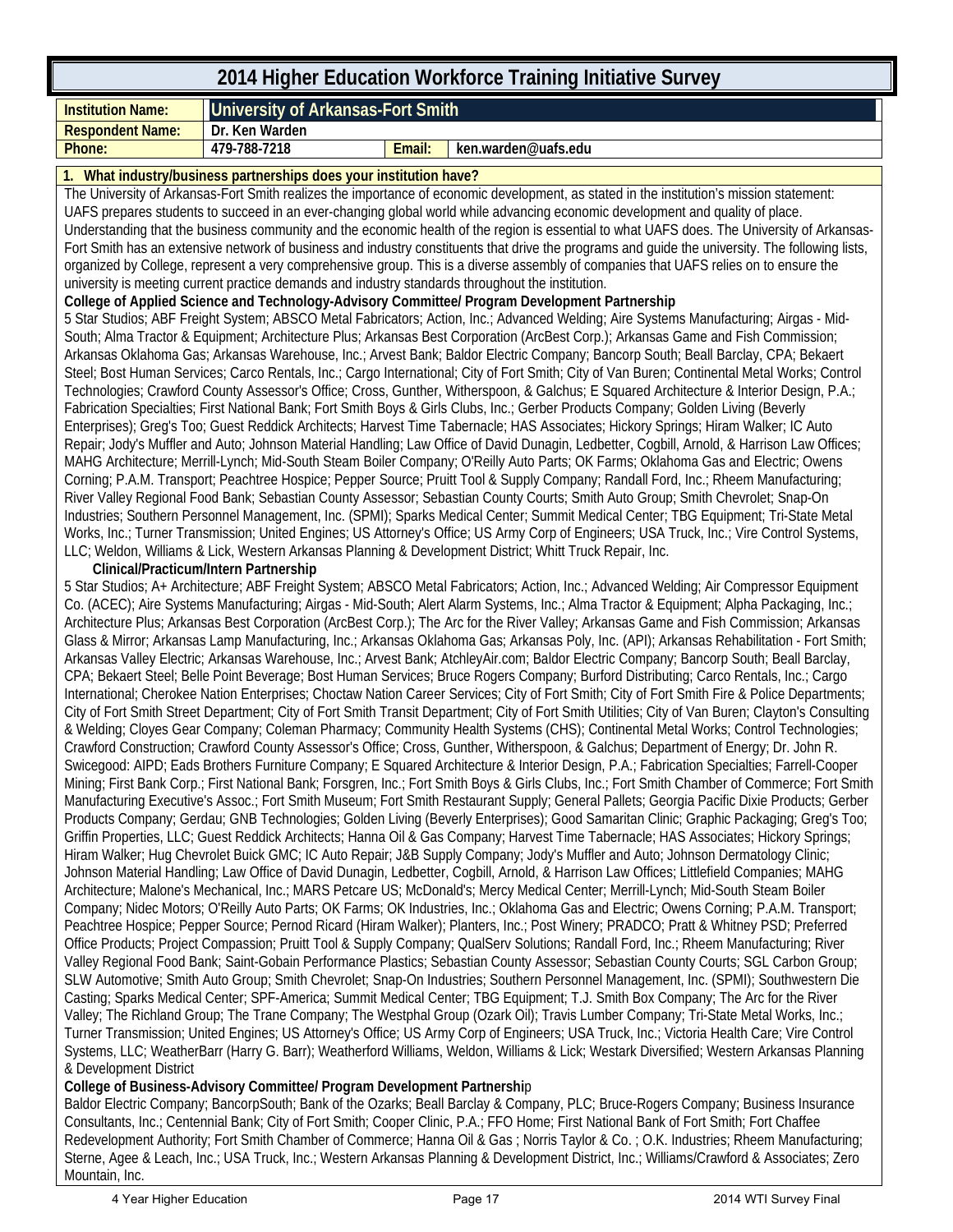#### **Clinical/Practicum/Intern Partnership**

Alma School District; Always & Forever; Arc ABF Freight; Arc Best Corporation; Arkansas Best Federal Credit Union; Arkansas HW & Transport Dept.; Baldor Electric Company; Bancorp South; Beall Barclay; BKD LLP-Fort Smith; Bost Foundation; Central Arkansas Nursing; Clear Channel Radio; Dick's Sporting Goods; Fastenal; First National Bank; Fort Smith Country Club; Fort Smith School District; Fountain of Youth; Health Management Associates; Kirkham Systems; Lake Ft. Smith State Park; Liberty Tax Service; Lundington & Lawson; Malco; Mercy Orthopedics; Name Brand Auto; NCR Law; Nestle Gerber; Potts & Co.; ResLife at Sebastian Commons; Reynolds Crisis Center; Rheem; Senator Boozman's Office; Spiro State Bank; Texas Road House; Toys R Us; Trane, Weldon, Williams & Lick

College of STEM/Education- Advisory Committee/ Program Development Partnership

Arkansas Oklahoma Gas; Automation Engineering; Baldor / ABB; Bank of the Ozarks; Cherokee Casino; Choctaw Casino; City of Fort Smith; Cloyes Gear (Paris); First Baptist Church – Fort Smith; Hannah Oil and Gas; Mars; Mercy Fort Smith; OK Industries; Oklahoma Gaming Commission; Peterson Chemicals; Pinnacle Communications Pradco; Rheem; SLW; Sparks; Stark Manufacturing (Paris); Trane; Wingfoot

#### **School District Partners:**

Arkansas: Alma, Booneville, Cedarville, Charleston, Clarksville, County Line, Fort Smith, Greenwood, Hackett, Hartford, Johnson County Westside, Lamar, Lavaca, Magazine, Mansfield, Mountainburg, Mulberry/Pleasant View, Ozark, Paris, Scranton, Van Buren, Waldron Oklahoma: Arkoma, Heavener, Howe, Poteau, Roland, Sallisaw, Wister

Advisory Committee/ Program Development Partnership Surgery Technician Program: Johnson Dermatology; Mercy Fort Smith; Mercy River Valley Orthopedics; Sparks Regional Medical Center; Urology Group of Western AR

 **Bachelor of Science-Nursing Program:** Area Agency on Aging of Western AR; Advance Care Hospital; AHEC; Booneville Human Development Center; Cooper Clinic; Crawford County Senior Citizens, Inc.; Fianna Hills Nursing & Rehabilitation Center; Fort Smith Schools; Good Samaritan Clinic; KID'S FIRST; Mercy Fort Smith; Methodist Nursing Home; Next Step Day Room; Peachtree Hospice; Perspectives; Sebastian County Health Department; Sequoyah Memorial Hospital; Sparks Health System; Valley Behavioral Health

 **Imaging Sciences Program:** Alma Family Medical Clinic; Radiology Center of Excellence; SEMMC; Radiology Department-Cooper Clinic; Medical Imaging-Sparks Regional Medical Center; Prime Medical Imaging; River Valley Musculoskeletal Center; The Women's Group; Johnson Regional Medical Center; Family Practice Associates

**Dental Hygiene program:** Dr. Wes Shelton; Moore Dental Care; Dr. George Johnson; Community Dental Clinic

#### **Clinical/Practicum/Intern Partnership**

Area Agency on Aging of Western AR; Advance Care Hospital; Arkansas Blood Institute; Arkansas Department of Health; Arkansas Home Care; Arkansas State Hospital; Bost Inc.; Brownwood Life Care Center; Cardiovascular Surgery Clinic Of NWA; Community Dental Clinic; Cooper Clinic; Eastern Oklahoma Medical Center; Eastside OB/GYN; Eureka Springs Hospital; Executive Park Surgery Center; Fayetteville Diagnostic Clinic; Fort Smith Emergency Medical Services; Fort Smith Public Schools; Fort Smith Radiation and Oncology; Fort Smith Regional Dialysis Center; Fountain of Youth; Friendship Community Care, Inc.; Good Samaritan Clinic; Greenwood School District; Healthy Connections, Inc.; Hubbs Animal Clinic; Immaculate Conception School; Johnson Dermatology; Johnson Regional Medical Center; K.J.M. Enterprises Fianna Hills; KID'S FIRST; Mercy Fort Smith; Mercy NWA; Methodist Health and Rehab; Methodist Village; Next Step Day Room; Paris School District Wellness Center; Peachtree Hospice; Perspectives Behavioral Health Management; Peters Agency Care Management; Physician's Specialty Hospital; Piney Ridge Center; Pink Bud Home; Prime Medical Imaging; Reynolds Cancer Support House; River Valley Health and Rehab Center; Roland Public Schools; Saint Bernard's Medical Center; Saint Mary's Regional Medical Center; Saint Vincent Health System; Sebastian County EMS; Sequoyah Memorial Home Health/Hospice; Southwest EMS; Sparks Health System; Springwoods Behavioral Health; Summit Medical Center; UAMS West; Van Buren Public Schools; Vantage Point of NWA; Veterans Health Care Center of the Ozarks-Fayetteville; Valley Behavioral Health; Washington Regional Medical Center; Western Arkansas Counseling and Guidance Center; Western Arkansas Counseling and Guidance Center-Horizon; White River Medical Center

**College of Humanities and Social Sciences-Advisory Committee/ Program Development Partnership**

Southwest Times Record; KFSM TV; KHBS/KHOG TV; Pharis Radio Group; The City Wire; Williams and Crawford; eFortSmith Magazine; Do South Magazine; The Richland Group; Five Star Productions; CNN TV (Chicago); Fort Smith Chamber of Commerce, Girls Inc.; Senator John Bozeman; Baldor; Bost Inc.; ArcBest Corp.; City of Fort Smith; Walmart; Tyson; Matlock Media Group; Halliburton; J.B. Hunt; Sparks Health Systems; Mercy Health Systems; ELS; ESLI; Jefferson Waterman International; Butterfield Place; Fort Smith Public Library; Holiday Inn-Ft.Smith **College of Languages and Communication-Advisory Committee/ Program Development Partnership**

Byars, Hickey, & Hall (Law Firm); Fort Smith Police Dept.; Sebastian Co. Sheriff.; Van Buren PD.; Crawford Co. Sheriff; Greenwood PD; Barling PD; Alma PD; Kibler PD; US Marshals Office; DEA; FBI; ICE; Polk Co. Sheriff; Sebastian County Courts; Crawford Co. Court; Van Buren Municipal Court; Fort Smith Municipal Court; Arkansas and Federal Probation and Parole; Oklahoma Wildlife Dept.; Mansfield Juvenile Treatment Center; Sebastian Co. Juvenile Detention; Department of Health and Human Services

Clinical/Practicum/Intern Partnership Fort Smith Police Department (PD).; Sebastian Co. Sheriff; Van Buren PD; Crawford Co. Sheriff; Greenwood PD; Barling PD; Alma PD; Kibler PD; US Marshals; DEA; FBI; ICE; Polk Co. Sheriff; Sebastian County Courts; Crawford Co. Court; Van Buren Municipal Court; Fort Smith Municipal Court; Arkansas and Federal Probation and Parole; Oklahoma Wildlife Dept.; Mansfield Juvenile Treatment Center; Sebastian Co. Juvenile Detention; Department of Health and Human Services; Weldon Williams and Lick; Williams Crawford; Baldor; Southwest Times Record; National Park Service; Clayton House; Arkansas State Parks; Fort Chaffee Museum; Fort Smith Museum of History; Arkansas Game and Fish; Smithsonian Institution; Senator Boozman's office; Congressman Womack's office; US Forest Service; Western Arkansas Counseling and Guidance; Movie Lounge; Saied's Music/Conn-Selmer; Crawford Construction; Fort Smith Public Schools; Van Buren Public Schools; Greenwood Public Schools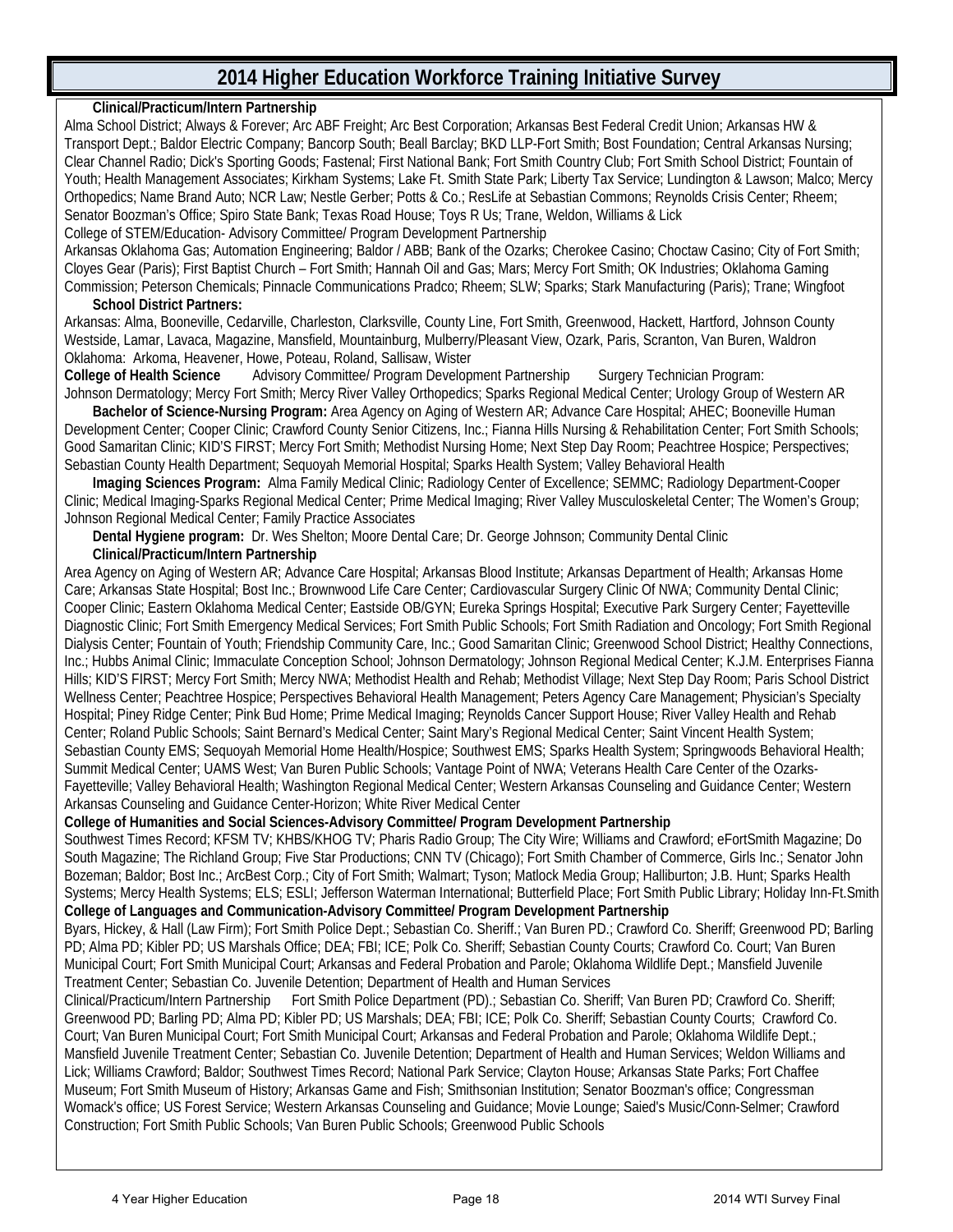#### **2. What technical programs does your institution offer on its campuses and are they industry driven?**

The University of Arkansas-Fort Smith's technical programs include the following: Automotive Technology, Automotive Drive Train Specialist, Automotive Undercar Specialist, Automotive Drivability Specialist, Diesel Technology, Administrative Professional, Broadcast Journalism (WATC Only), Computer Engineering (WATC Only), Computer Graphic Technology, Computer Service Technician, Computer Maintenance, Industrial Electronics and industrial maintenance, Criminal Justice, Early Childhood Education, Electronics Technology, Graphic Design, Robotics, Welding Technology, ARC Welding, MIG Welding, TIG Welding, Welding Layout and Fabrication, Workforce Leadership, Community Leadership, Office Assistant, Professional Sales, CDL Truck Driving, Dental Hygiene, Imaging Sciences, Nursing, Surgery Technician and Paralegal Studies. All technical programs are designed with and by business/industry through the use of our extensive advisory councils. Through these councils our industry partners and local community ensure that our programs are designed in a way that is responsive to current and future workforce demands in the region.

**3. Does your institution have a secondary career center(s) located on its campus(es)?**

UA Fort Smith is home to the Western Arkansas Technical Center (WATC). WATC was collaboratively developed in 1998 to serve a six-county region in Western Arkansas. WATC currently serves 21 area high schools with an average enrollment of more than 400 students per year, over 6000 total since inception. The anticipated enrollment for Fall 2014 is approximately 600 students. WATC students have collectively earned over 85,000 college credit hours at no cost to the student. When calculated at today's tuition and fee rates this equates to over \$22,000,000 in savings for these students.

WATC programs of instruction include: Automotive Technology, Broadcast Journalism, Computer Engineering Technology, Computer Graphic Technology, Criminal Justice, Early Childhood Education, Electronics Technology, Graphic Design, Nursing, and Welding Technology. These programs are designed with multiple exit points which include a Certificate of Proficiency, Technical Certificate and Associate of Applied Science degree. Further, hours earned in these programs can be applied directly to a Bachelor degree without any loss of time, course credit, or financial expense.

**4. What technical programs does your institution have in local high schools?**

The University of Arkansas-Fort Smith has a satellite location of its Western Arkansas Technical Center at Waldron High School. This program serves Waldron High School juniors and seniors in a nursing program.

**5. Does your institution have formal technical program articulation agreements with the high schools?**

UA Fort Smith has one formal articulation agreement with Waldron High School, which articulates Automotive Technology classes taught at Waldron High into the Automotive Technology Program at the University.

#### **6. List your institution's specific programs that offer state or national certification.**

All programs in our College of Applied Science and Technology are accredited by the Association of Technology, Management, and Applied Engineering (ATMAE). ATMAE sets standards for academic program accreditation, personal certification, and professional development for educators and industry professionals involved in integrating technology, leadership and design. Other accrediting bodies are affiliated with specific programs and UAFS offers many "non-credit" certifications/portable credentials within its program which work to meet industry demand. Our Automotive Service Program is accredited by the National Automotive Technical Education Foundation, and it prepares students to sit for the Automotive Service Excellence examinations. Our Welding Technology program prepares students to take the American Welding Society (AWS) welding certification tests. Two of our welding faculty members are licensed by AWS to certify and inspect welds. Utilizing our faculty and their licensures, we offer AWS certification/testing to outside individuals and agencies who need these credentials.

UAFS' Electronics Technology faculty are licensed to teach and certify students in ABB Robotics They are also certified by the Electronics Technicians Association International (ETA). Through the ETA we offer Certifications in the following areas: Basic DC, Basic AC, Basic Analog, Basic Digital, Basic Comprehensive Electrical, Avionics Electronica, Biomedical Electronics, Commercial Audio Technician, Industrial Electronics, Personal Communications Service-Cellular, Radar Electronics, Wireless Communications, Fiber Optics Designer, Fiber optics, Installer, Fiber Optics technician, Photonics Technician, Termination and Testing Technician, Certified Network Computer Technician, Certified Network Systems technician, Wireless Network Technician, Distributed Antenna Systems technician, General Communications Technician 1&2, Mobile Communications and Electronics Installer, Passive Intermodulation Technician, Telecommunications Electronics, Commercial Wind Maintainer, Electrical Vehicle technician, Photovoltaic Installer-Level 1, Small Wind Installer-Level 1, Biomedical Imaging Electronics Technician, Certified Alarm Security Technician, Electronic Security Networking technician, Gamin and vending technician, Radio Frequency ID Technician, Certified Satellite Installer, CSI Endorsements, RESI Endorsement, master Residential Electronics Systems Integrator, 7 MOTROLA Specific Certifications and 4 FCC Specific Examinations. Additionally, we offer Prometric Exams, Microsoft Certification, Career Readiness Certificates (CRC), CDL Licenser at the traditional institution level as well as with our WATC program, CNA examinations, Pharmacy Technology examinations, A+ examinations, and early childhood CDA examinations.

**7. How does your institution meet the employee demand needs of the business community?**

First and foremost our institution meets the demand of the business community by staying in close contact with our business/industry constituents through our structured network of advisory committees. These committees guide our programs to ensure our capital outlay, equipment, curriculum and instruction are designed and implemented in a way that is most current and relevant to industry demands. To further link our student talent to jobs, we offer career related services through our Career Services Department program and the Babb Center for Student Professional Development.

UA Fort Smith has a vibrant Career Services Department, which is dedicated to providing guidance and services to current and former UAFS students and the many regional employers with which we partner. Students and employers play important roles in the education process and that partnership will certainly help strengthen the economic development of our region, state, and community. At UAFS we strive to not only equip our students with the knowledge that comes from the classroom, but also through experiential endeavors that match academic and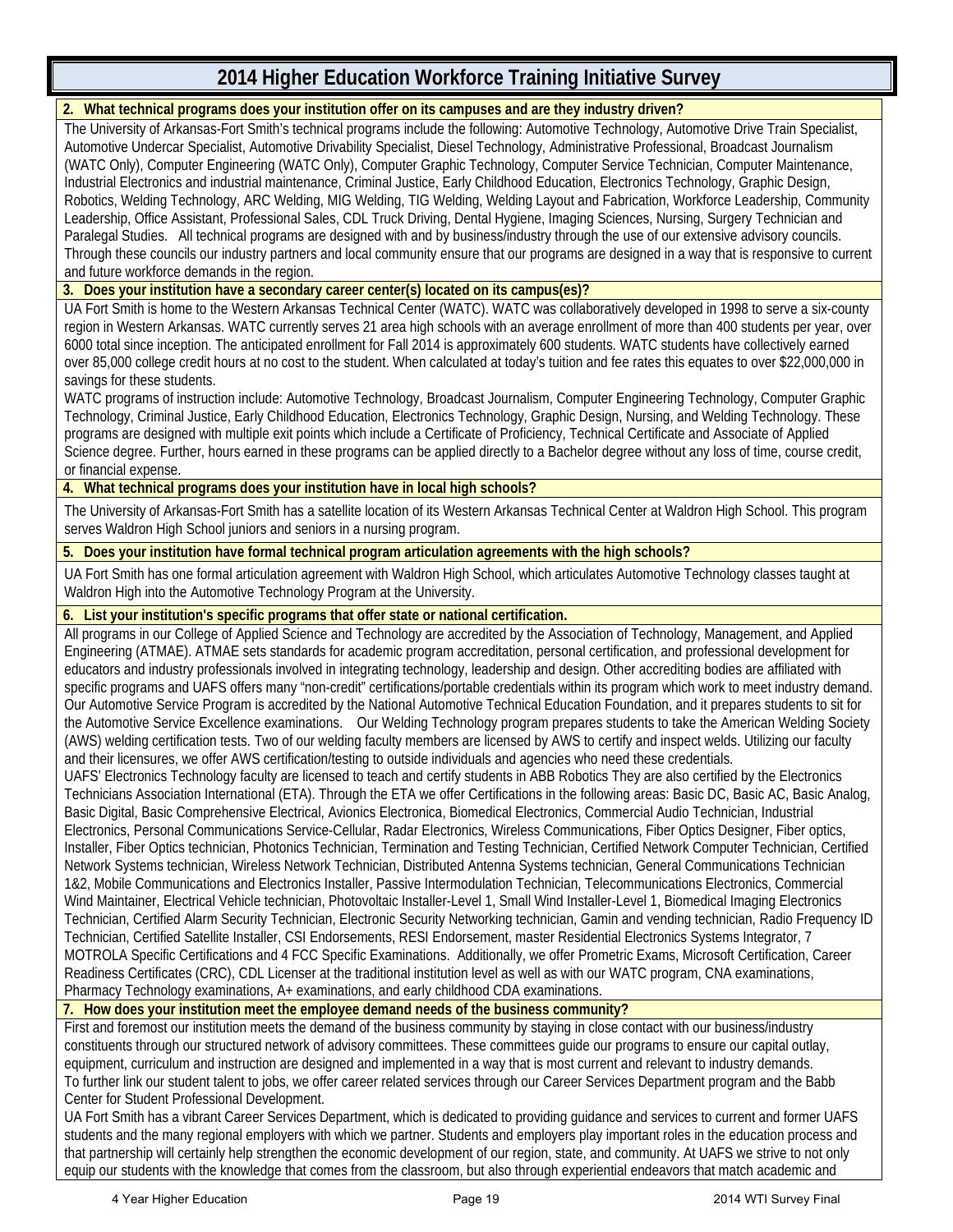personal interests. Such experiences might include internships, work-based learning, job shadowing, or service learning. Prior to graduating from UAFS, we want every student to be involved in a work-related experience that is relevant to his/her field of study. We encourage you to explore our website and familiarize yourself with all the services that we have to offer.

In addition to our Career Services program, our Babb Center for Student Professional Development (CSPD) empowers UAFS students to develop the professional skills and personal attributes most valued by prospective employers through career preparation programs, experiential learning, and collaborations with UAFS partners. This is accomplished through workshops, mentoring and internships that complement the content knowledge/skills taught in the classroom. The CSPD offers a variety of services connecting students with employers, thereby supplying local and regional employers with highly valued professional employment candidates.

The CSPD also serves as a resource for local, regional and national organizations, assisting employers in all phases of the recruitment process of interns and full-time candidates. Working closely with UAFS Career Services, the center provides services such as on-campus interviews, job postings, networking events, career fairs, practice interviews, resume referrals, and information sessions.

UAFS is also home to a very unique business/industry outreach program, The Family Enterprise Center (FEC). The goal of the FEC is to provide families in business with programs and resources that will help make family involvement in the business a strategic strength. Through quarterly breakfast meetings with family-specific presentations to semi-annual half-day conferences on developing leadership and succession issues, the FEC provides nationally recognized experts for instruction and consultation for its members and guests.

Members of the Family Enterprise Center are also encouraged to join and participate in FEC sponsored Peer Groups where members work together to build a mutually supportive network of their peers. These groups meet periodically and offer each other counsel on matters that may affect their business, families and personal lives. The Peer Group program seeks to organize and facilitate groups whose members have similar issues and challenges based on their role or status in the family business.

#### **8. Identify your institution's industry specific Incumbent Worker Programs.**

Understanding that "for credit" programs of instruction are not always the best solutions for area business and industries the University of Arkansas-Fort Smith organized its Center for Business and Professional Development (CBPD).

The CBPD has worked with business, industry and individuals for over 25 years to move employees to the higher level of learning necessary to compete in today's challenging global business environment. CBPD is a premier provider of credit instruction, customized training, professional development and consulting services for regional business and individuals.

We believe in developing long-term relationships with local industries and actively participate in local organizations such as the Manufacturing Executive Association (MEA) and the Western Arkansas Human Resources Association (WAHRA). In addition to training, the CBPD also offers high stakes testing services including Prometric Exams, Microsoft Certification, and Career Readiness Certificates (CRC). Since first offering the CRC in 2008, the CBPD has administered over 2,800 exams. Additionally, the CBPD operates a CDL driving school at Chaffee Crossing that trained 118 new drivers during FY2014 and administered 249 CDL driving exams.

In the last three years, the CBPD has served 93 unique companies in one or more of the following subject areas: Industrial Maintenance, Hydraulics/Fluid Power, Pneumatics, Industrial Electricity and Electronics, Industrial Robotics, Programmable Logic Controllers, MS Word, MS Excel, MS Access, MS Outlook, MS Project, Basic Computer Applications, Balancing Priorities, Six Sigma Green Belt, Beginning Microsoft Excel, Creative Problem Solving, Skillful Collaboration, Social Media at Work, Intermediate Microsoft Excel, Adapting Your Style, Fundamentals of Microsoft Word 2010, Advanced Microsoft Excel, Diversity Awareness, Real-World Project Management, Women and Leadership, Ethics in the Workplace, Beginning Microsoft Excel, Taking Control of Conflict, Organizational Trust, Intermediate Microsoft Excel, Lean Manufacturing, Six Sigma, Kaizen, CDL Truck Driving, Energy Management, and Green 101.

**9. Provide funding expended for these programs, for each of the fiscal years FY2009-10 actual through FY2014-15 estimated, by source (State, Federal, Other) with a description of each source and required match. (Include any pass-through funding from other state agencies/institutions in the "Other" funding amounts and describe the agency source, fund type, and latest actual amount in the "Other" description section.)**

| amount in the Other<br>description section.)                                                                                                  |                                                                    |              |              |              |                       |                       |  |  |
|-----------------------------------------------------------------------------------------------------------------------------------------------|--------------------------------------------------------------------|--------------|--------------|--------------|-----------------------|-----------------------|--|--|
| <b>Funding Expended:</b>                                                                                                                      | FY2009-10                                                          | FY2010-11    | FY2011-12    | FY2012-13    | <b>FY2013-14 Est.</b> | <b>FY2014-15 Est.</b> |  |  |
| <b>State</b>                                                                                                                                  | 1,887,871.89                                                       | 1,818,265.00 | 1,849,591.42 | 1,784,944.23 | 2,035,678.27          | 1,683,758.75          |  |  |
| Federal                                                                                                                                       |                                                                    |              |              |              |                       |                       |  |  |
| Other                                                                                                                                         | 4,191,446.51                                                       | 4,446,783.00 | 4,940,641.88 | 5,058,754.57 | 5,144,864.32          | 4,568,085.85          |  |  |
|                                                                                                                                               | 9a. Describe State Funding, including source and required match:   |              |              |              |                       |                       |  |  |
| <b>State Appropriations</b>                                                                                                                   |                                                                    |              |              |              |                       |                       |  |  |
|                                                                                                                                               | 9b. Describe Federal Funding, including source and required match: |              |              |              |                       |                       |  |  |
|                                                                                                                                               |                                                                    |              |              |              |                       |                       |  |  |
|                                                                                                                                               | 9c. Describe Other Funding, including source and required match:   |              |              |              |                       |                       |  |  |
| Majority of Other Funding is tuition and fee revenue, then business contracted tuition, State contracts, Federal and State Grants, and public |                                                                    |              |              |              |                       |                       |  |  |
| school systems.                                                                                                                               |                                                                    |              |              |              |                       |                       |  |  |
| 10. Provide the total administrative expenses of these programs for each of the fiscal years FY2009-10 actual through FY2014-15 estimated.    |                                                                    |              |              |              |                       |                       |  |  |
|                                                                                                                                               | FY2009-10                                                          | FY2010-11    | FY2011-12    | FY2012-13    | <b>FY2013-14 Est.</b> | <b>FY2014-15 Est.</b> |  |  |
| <b>Admin. Expenses</b>                                                                                                                        | 450,319.88                                                         | 464,077.63   | 502.980.24   | 506.940.65   | 531.892.04            | 463.099.60            |  |  |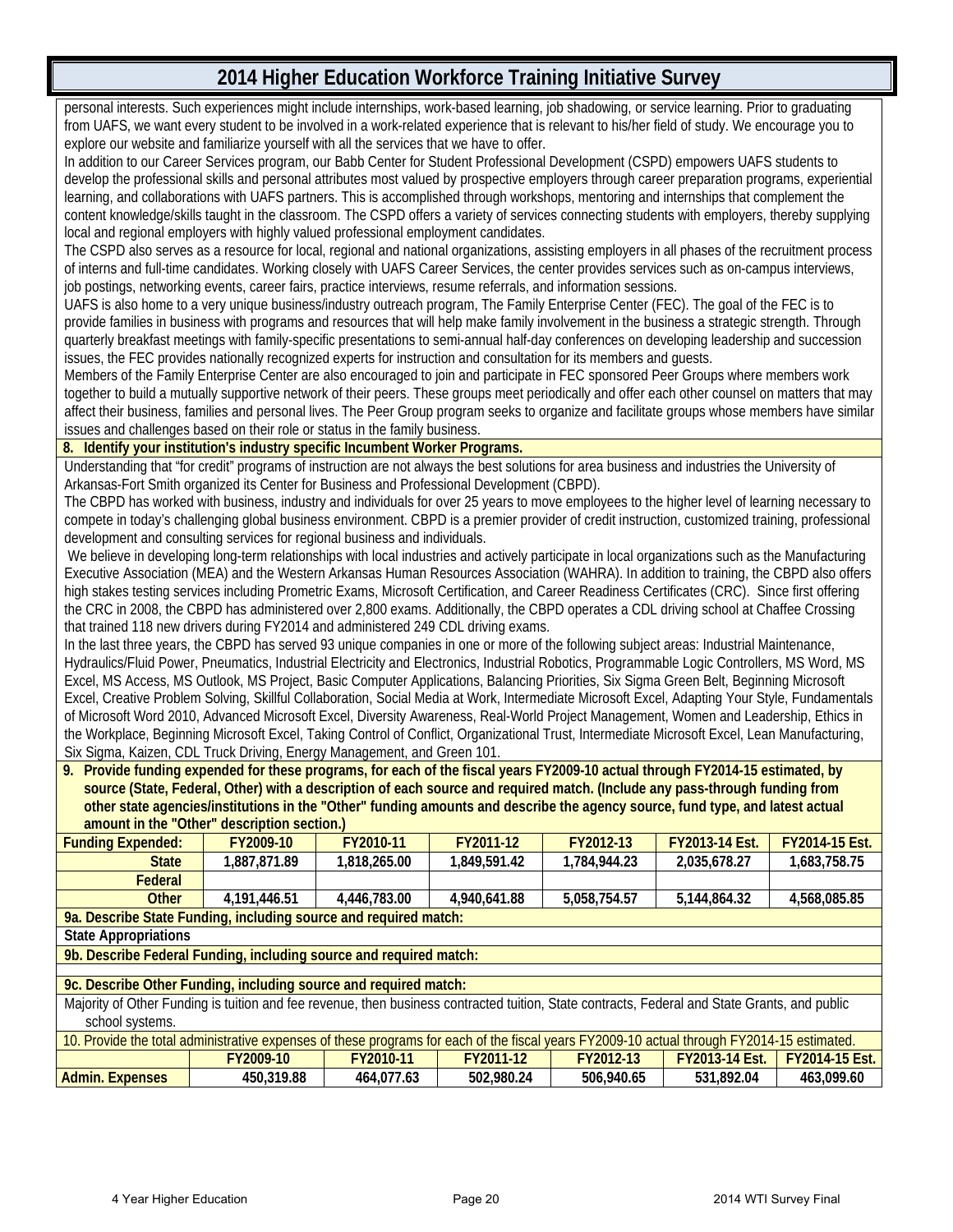#### **2014 Higher Education Workforce Training Initiative Survey Institution Name: University of Arkansas at Little Rock Respondent Name: Karen Wheeler/Robert Adams Phone: 501-569-3204 Email: kjwheeler@ualr.edu 1. What industry/business partnerships does your institution have? UALR College of Engineering & Information Technology:** Acxiom; Arkansas Industrial Computing; Catalyst; Entergy; FBI; GDH Consulting; LWI; Mainstream Technologies; PrivacyStar; Quattlebaum, Grooms, Tull & Burrow PLLC; Research Solutions; Tromik Technology; Unity Ware; Verizon Wireless; Southwest Power Pool; **UALR College of Social Sciences and Communication**: Law enforcement and correctional agencies throughout the state; Arkansas Criminal Justice Institute; Arkansas Arts Council; Arkansas Foodbank Network; Museum of Discovery; Hot Springs Documentary Film Festival; Mothers Against Drunk Driving; Today's THV; KLRE and KUAR; UALR Bowen School of Law; Rockefeller Cancer Institute at UAMS; Medical Simulation Center at UAMS; Heifer International; Stone Ward Advertising Agency; **UALR College of Business**: Accounting firms and Sales firms across the state **UALR College of Education and Health Professions:** Arkansas Rehabilitation Services; Arkansas School for the Deaf; Tulsa (OK) Community College; Communication Plus Interpreter Management Services; Sorenson Video Relay Services; St. Vincent Infirmary **2. What technical programs does your institution offer on its campuses and are they industry driven?** CP- Media Production & Design; CP-Electronic Journalism; CP-User Experience Design & Web/Mobile Development; CP-Law Enforcement Administration; CP-Crime Scene Investigation; CP-Accounting; CP-Professional Sales TC-Law Enforcement Administration; TC-Crime Scene Investigation AAS-Law Enforcement Administration; AAS-Crime Scene Investigation; AAS-Nursing AS-Computer Programming; AS-Engineering Technology (Electrical); AS-Engineering Technology (Mechanical); AS-American Sign Language Studies; AS-Law Enforcement; ; **3. Does your institution have a secondary career center(s) located on its campus(es)? No. 4. What technical programs does your institution have in local high schools? Not applicable. 5. Does your institution have formal technical program articulation agreements with the high schools? No. 6. List your institution's specific programs that offer state or national certification.** UALR offers an Associate of Applied Science in Nursing. Students who complete this degree program are eligible to sit for the National Council Licensure Examination (NCLEX).

**7. How does your institution meet the employee demand needs of the business community?**

**UALR College of Engineering & Information Technology:** 

The departments monitor and develop curriculum based on national/regional workforce trends and demand, and initiates curriculum revisions in consultation with Industrial Advisory Board. In addition, the college introduces students to their prospective employers through internships, and offers students additional opportunities through career fairs.

**UALR College of Social Sciences and Communication:**

The Department of Criminal Justice provides the technical skills and the education needed for people to succeed as members of the criminal justice system. Beyond disciplinary knowledge, the department provides training/education on critical thinking/problem solving, proper writing, and public speaking; provides current and future police officers (and correctional officers) the disciplinary knowledge, training on current practices, and interpersonal skills they need to be proficient as officers or supervisors; and provides current officers the technical skills needed to be proficient in conducting investigations of crimes and crime scenes and the education and interpersonal skills also needed for their jobs. Last, the department trains and educates a professional workforce that, following graduation and their initial training, can take their place as police and correctional officers in the state.

The School of Mass Communication tracks employer need and demand, and the field of mass communication is expected to grow between three and six percent between 2012 and 2022. In light of these data, the School of Mass Communication offers a Certificate of Proficiency in Media Production and Design, as well as Electronic Journalism.

**UALR College of Business:** There has been an increasing need for sales positions throughout Central Arkansas. UALR meets this need by providing a 12-hour certificate for students that wish to add sales to their program of study. There has also been an increase in postbaccalaureate students who are returning for classes in accounting. The 18-hour certificate was developed for those students to work in the accounting area without completing an entire degree.

**UALR College of Education and Health Professions:** The Department of Counseling, Adult, and Rehabilitation Education offers the AS program, which equips students with American Sign Language skils to prepare them to enter the BA interpreting courses, or to bring American Sign Language communication skills to whatever career path they choose to pursue.

The Department of Nursing offers the Associate of Applied Science in Nursing degree program, which graduates registered nurses to meet the healthcare needs of the community. The RN-BSN program meets the needs of the community by providing academic progression for registered nurses who are currently at the bedside.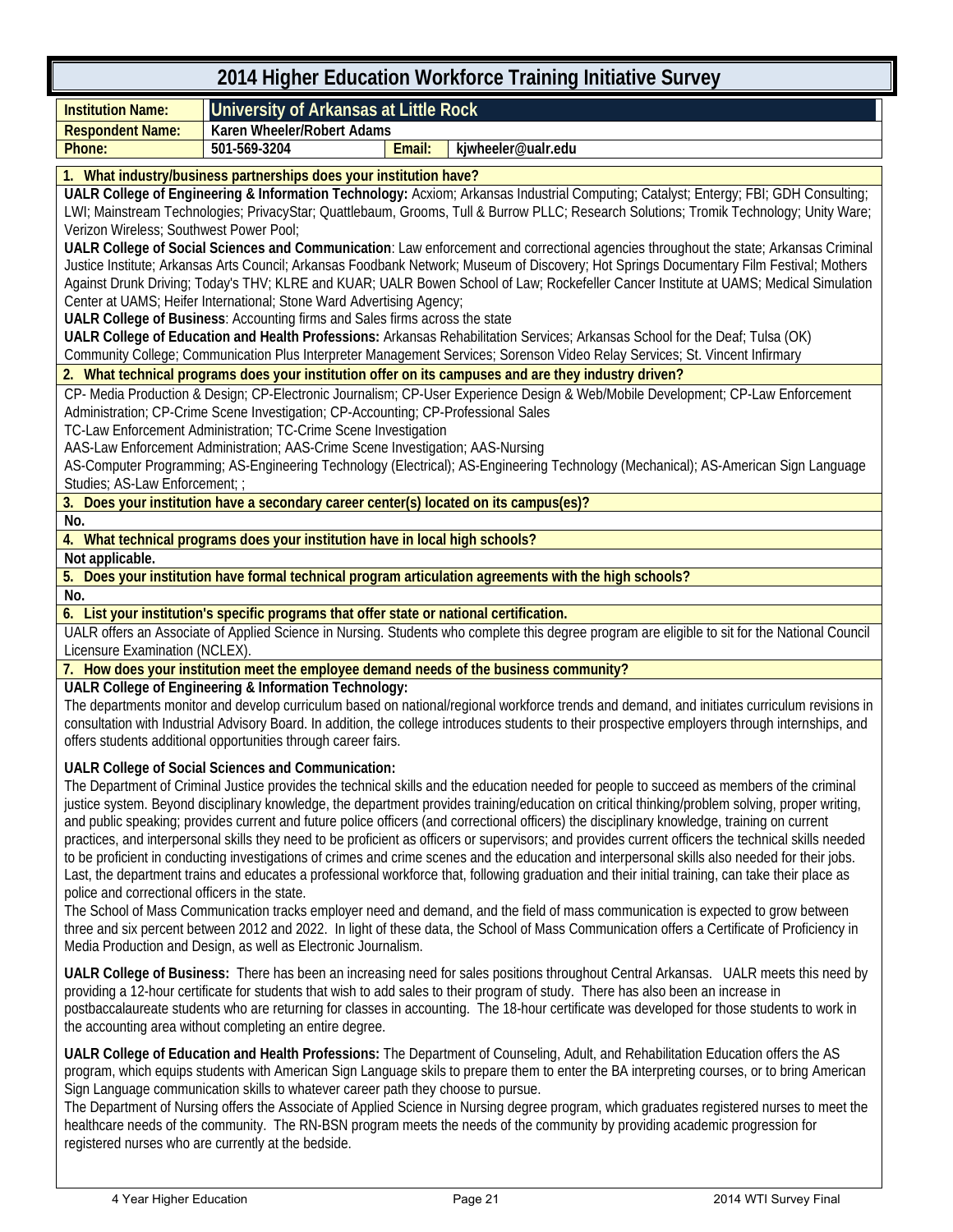**8. Identify your institution's industry specific Incumbent Worker Programs.**

**Not applicable.**

**9. Provide funding expended for these programs, for each of the fiscal years FY2009-10 actual through FY2014-15 estimated, by source (State, Federal, Other) with a description of each source and required match. (Include any pass-through funding from other state agencies/institutions in the "Other" funding amounts and describe the agency source, fund type, and latest actual amount in the "Other" description section.) Funding Expended: FY2009-10 FY2010-11 FY2011-12 FY2012-13 FY2013-14 Est. FY2014-15 Est. State 1,537,515 1,551,350 1,587,030 1,614,010 1,639,830 1,664,430 Federal 0 0 0 0 0 0**

**Other 3,459,765 3,490,900 3,571,190 3,631,900 3,690,010 3,745,360**

**9a. Describe State Funding, including source and required match: General Revenue**

**9b. Describe Federal Funding, including source and required match:**

**N/A**

**9c. Describe Other Funding, including source and required match:**

**Tuition, fees and charges**

**10. Provide the total administrative expenses of these programs for each of the fiscal years FY2009-10 actual through FY2014-15 estimated.**

|                           | $Y2009-10$   | FY2010-11 | $\sqrt{4N}$<br>FY2011- | $Y2012-13$ | Est<br>.14<br><b>FY2013</b><br> | EVOOLL AF<br>г<br>$2014 - 1'$<br>10 E<br>LJU. |
|---------------------------|--------------|-----------|------------------------|------------|---------------------------------|-----------------------------------------------|
| Admin.<br><b>Expenses</b> | 4,270<br>414 | 414,470   | 401,820                | 422,300    | 445,040                         | 474,980                                       |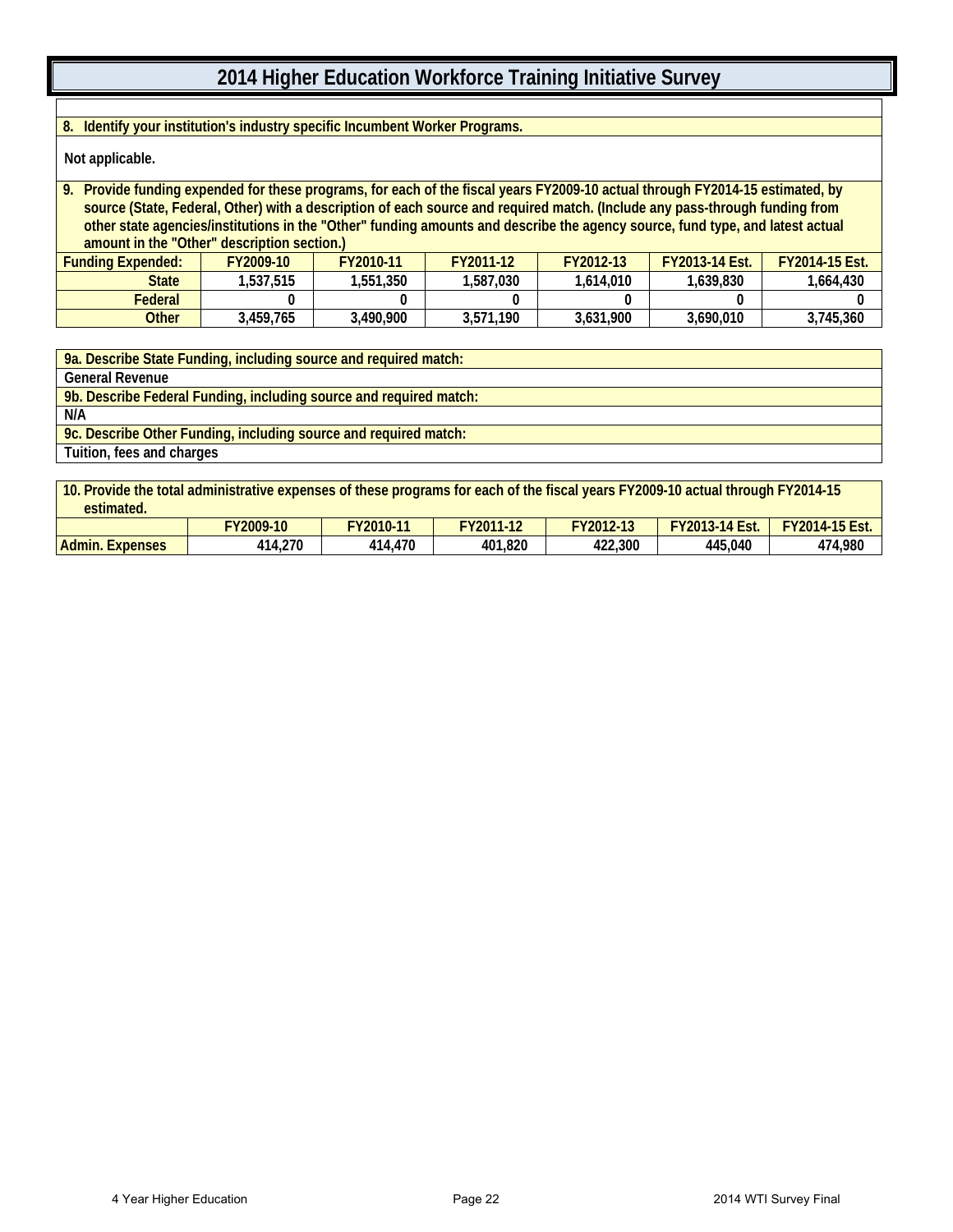| 2014 Higher Education Workforce Training Initiative Survey                                                                                                                                                                                                                                                                                                                                                                                   |                    |                                                    |                          |           |                |                |
|----------------------------------------------------------------------------------------------------------------------------------------------------------------------------------------------------------------------------------------------------------------------------------------------------------------------------------------------------------------------------------------------------------------------------------------------|--------------------|----------------------------------------------------|--------------------------|-----------|----------------|----------------|
| <b>Institution Name:</b>                                                                                                                                                                                                                                                                                                                                                                                                                     |                    | <b>University of Arkansas for Medical Sciences</b> |                          |           |                |                |
| <b>Respondent Name:</b>                                                                                                                                                                                                                                                                                                                                                                                                                      | William W. Waldron |                                                    |                          |           |                |                |
| Phone:                                                                                                                                                                                                                                                                                                                                                                                                                                       | 501-686-7588       | Email:                                             | waldronwilliamw@uams.edu |           |                |                |
| What industry/business partnerships does your institution have?<br>1.                                                                                                                                                                                                                                                                                                                                                                        |                    |                                                    |                          |           |                |                |
| NА                                                                                                                                                                                                                                                                                                                                                                                                                                           |                    |                                                    |                          |           |                |                |
| 2. What technical programs does your institution offer on its campuses and are they industry driven?                                                                                                                                                                                                                                                                                                                                         |                    |                                                    |                          |           |                |                |
| <b>NA</b>                                                                                                                                                                                                                                                                                                                                                                                                                                    |                    |                                                    |                          |           |                |                |
| 3. Does your institution have a secondary career center(s) located on its campus(es)?                                                                                                                                                                                                                                                                                                                                                        |                    |                                                    |                          |           |                |                |
| <b>NA</b>                                                                                                                                                                                                                                                                                                                                                                                                                                    |                    |                                                    |                          |           |                |                |
| 4. What technical programs does your institution have in local high schools?                                                                                                                                                                                                                                                                                                                                                                 |                    |                                                    |                          |           |                |                |
| NА                                                                                                                                                                                                                                                                                                                                                                                                                                           |                    |                                                    |                          |           |                |                |
| 5. Does your institution have formal technical program articulation agreements with the high schools?                                                                                                                                                                                                                                                                                                                                        |                    |                                                    |                          |           |                |                |
| NА                                                                                                                                                                                                                                                                                                                                                                                                                                           |                    |                                                    |                          |           |                |                |
| 6. List your institution's specific programs that offer state or national certification.                                                                                                                                                                                                                                                                                                                                                     |                    |                                                    |                          |           |                |                |
| Certificates: Emergency Medical Sciences; Associate of Science (A.S.) Degrees: Dental Hygiene; Emergency Medical Sciences;<br>Health Information Management; Medical Radiography; Surgical Technology.                                                                                                                                                                                                                                       |                    |                                                    |                          |           |                |                |
| 7. How does your institution meet the employee demand needs of the business community?                                                                                                                                                                                                                                                                                                                                                       |                    |                                                    |                          |           |                |                |
| NА                                                                                                                                                                                                                                                                                                                                                                                                                                           |                    |                                                    |                          |           |                |                |
| 8. Identify your institution's industry specific Incumbent Worker Programs.                                                                                                                                                                                                                                                                                                                                                                  |                    |                                                    |                          |           |                |                |
| <b>NA</b>                                                                                                                                                                                                                                                                                                                                                                                                                                    |                    |                                                    |                          |           |                |                |
| 9. Provide funding expended for these programs, for each of the fiscal years FY2009-10 actual through FY2014-15 estimated, by<br>source (State, Federal, Other) with a description of each source and required match. (Include any pass-through funding from<br>other state agencies/institutions in the "Other" funding amounts and describe the agency source, fund type, and latest actual<br>amount in the "Other" description section.) |                    |                                                    |                          |           |                |                |
| <b>Funding Expended:</b>                                                                                                                                                                                                                                                                                                                                                                                                                     | FY2009-10          | FY2010-11                                          | FY2011-12                | FY2012-13 | FY2013-14 Est. | FY2014-15 Est. |
| <b>State</b>                                                                                                                                                                                                                                                                                                                                                                                                                                 | 1,819,223          | 1,830,832                                          | 1,881,945                | 1,879,941 | 1,953,170      | 2,067,509      |
| Federal                                                                                                                                                                                                                                                                                                                                                                                                                                      | 4,512              | 1,278                                              | 294,660                  | 0         | 0              | 0              |
| <b>Other</b>                                                                                                                                                                                                                                                                                                                                                                                                                                 | 694,421            | 733,759                                            | 778,030                  | 917,823   | 952,054        | 865,354        |
|                                                                                                                                                                                                                                                                                                                                                                                                                                              |                    |                                                    |                          |           |                |                |
| 9a. Describe State Funding, including source and required match:<br><b>General Revenue</b>                                                                                                                                                                                                                                                                                                                                                   |                    |                                                    |                          |           |                |                |
| 9b. Describe Federal Funding, including source and required match:                                                                                                                                                                                                                                                                                                                                                                           |                    |                                                    |                          |           |                |                |
| <b>Contracts; Department of Health &amp; Human Services</b>                                                                                                                                                                                                                                                                                                                                                                                  |                    |                                                    |                          |           |                |                |
| 9c. Describe Other Funding, including source and required match:                                                                                                                                                                                                                                                                                                                                                                             |                    |                                                    |                          |           |                |                |
| Contracts for Distance Education; Lab Fees; Clinic Fees; Professional Fees; Continuing Education Fees                                                                                                                                                                                                                                                                                                                                        |                    |                                                    |                          |           |                |                |
| 10. Provide the total administrative expenses of these programs for each of the fiscal years FY2009-10 actual through FY2014-15                                                                                                                                                                                                                                                                                                              |                    |                                                    |                          |           |                |                |

| estimated.             |                  |           |           |           |                       |                       |
|------------------------|------------------|-----------|-----------|-----------|-----------------------|-----------------------|
|                        | <b>FY2009-10</b> | FY2010-11 | FY2011-12 | FY2012-13 | <b>FY2013-14 Est.</b> | <b>FY2014-15 Est.</b> |
| <b>Admin. Expenses</b> | 596,190          | 598,110   | 639.011   | 684.715   | 715.830               | 555,834               |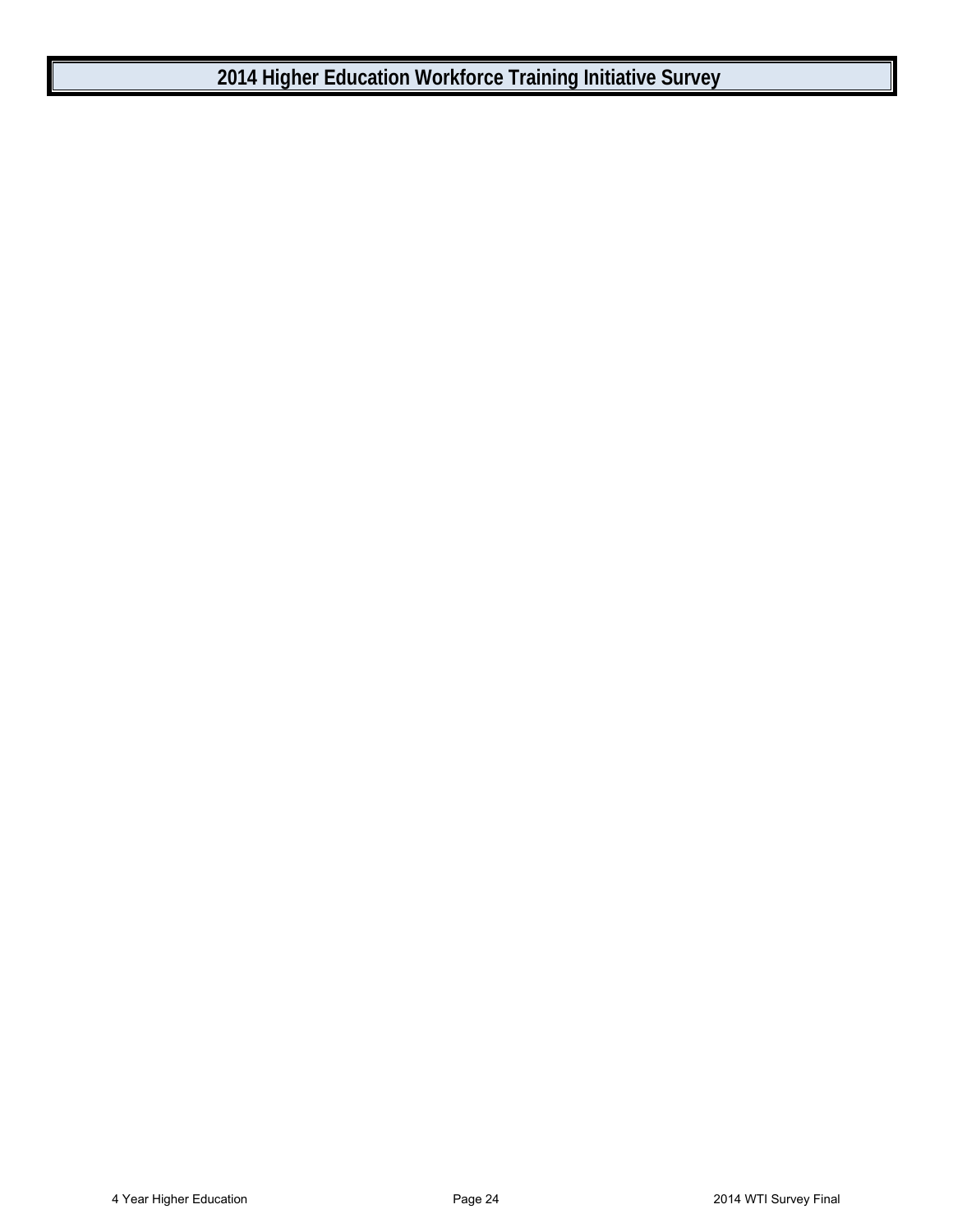| 2014 Higher Education Workforce Training Initiative Survey                                                                                                                                                                                                                                                                                                                                                                                                                                                                                         |                                                                                                                                                                                                                                                                                                                                                                                                                                                                                                                                                                                                                                                                                                                                                                                                                                         |        |                                                                                                                                                                                                                                                                                                                                                                                                                                                                                               |  |  |  |  |  |  |
|----------------------------------------------------------------------------------------------------------------------------------------------------------------------------------------------------------------------------------------------------------------------------------------------------------------------------------------------------------------------------------------------------------------------------------------------------------------------------------------------------------------------------------------------------|-----------------------------------------------------------------------------------------------------------------------------------------------------------------------------------------------------------------------------------------------------------------------------------------------------------------------------------------------------------------------------------------------------------------------------------------------------------------------------------------------------------------------------------------------------------------------------------------------------------------------------------------------------------------------------------------------------------------------------------------------------------------------------------------------------------------------------------------|--------|-----------------------------------------------------------------------------------------------------------------------------------------------------------------------------------------------------------------------------------------------------------------------------------------------------------------------------------------------------------------------------------------------------------------------------------------------------------------------------------------------|--|--|--|--|--|--|
| <b>Institution Name:</b>                                                                                                                                                                                                                                                                                                                                                                                                                                                                                                                           | <b>UAM College of Technology-Crossett (UAM-CTC)</b>                                                                                                                                                                                                                                                                                                                                                                                                                                                                                                                                                                                                                                                                                                                                                                                     |        |                                                                                                                                                                                                                                                                                                                                                                                                                                                                                               |  |  |  |  |  |  |
| <b>Respondent Name:</b><br>Phone:                                                                                                                                                                                                                                                                                                                                                                                                                                                                                                                  | <b>Linda Rushing</b><br>870-460-2001                                                                                                                                                                                                                                                                                                                                                                                                                                                                                                                                                                                                                                                                                                                                                                                                    | Email: | RushingL@uamont.edu                                                                                                                                                                                                                                                                                                                                                                                                                                                                           |  |  |  |  |  |  |
|                                                                                                                                                                                                                                                                                                                                                                                                                                                                                                                                                    |                                                                                                                                                                                                                                                                                                                                                                                                                                                                                                                                                                                                                                                                                                                                                                                                                                         |        |                                                                                                                                                                                                                                                                                                                                                                                                                                                                                               |  |  |  |  |  |  |
|                                                                                                                                                                                                                                                                                                                                                                                                                                                                                                                                                    | 1. What industry/business partnerships does your institution have?                                                                                                                                                                                                                                                                                                                                                                                                                                                                                                                                                                                                                                                                                                                                                                      |        |                                                                                                                                                                                                                                                                                                                                                                                                                                                                                               |  |  |  |  |  |  |
| and seeking state licensure.                                                                                                                                                                                                                                                                                                                                                                                                                                                                                                                       |                                                                                                                                                                                                                                                                                                                                                                                                                                                                                                                                                                                                                                                                                                                                                                                                                                         |        | The UAM College of Technology-Crossett's Electrical Apprenticeship program is a partnership between area electrical contractors/service<br>companies, the Bureau of Apprenticeship Training, and the college. The program provides training for employees working in the electrial field                                                                                                                                                                                                      |  |  |  |  |  |  |
|                                                                                                                                                                                                                                                                                                                                                                                                                                                                                                                                                    | A partnership was formed between the Crossett Economic Development Foundation and UAM College of Technology-Crossett to enhance<br>the Electromechanical Technology and Instrumentation programs that train students for high-wage, high-demand industrial maintenance jobs.<br>The motivation for the project was to assist Georgia Pacific and other area employers with meeting their employment needs in an area where<br>there is a critical shortage of qualified applicants. The Crossett Economic Development Foundation awarded a \$50,000 grant to be matched by<br>the college. In the past, the Crossett Economic Development Foundation has also partnered with the college to address area employers'<br>need for certified welders. To address the shortage, the Foundation sponsored scholarships for welding students. |        |                                                                                                                                                                                                                                                                                                                                                                                                                                                                                               |  |  |  |  |  |  |
|                                                                                                                                                                                                                                                                                                                                                                                                                                                                                                                                                    |                                                                                                                                                                                                                                                                                                                                                                                                                                                                                                                                                                                                                                                                                                                                                                                                                                         |        | 2. What technical programs does your institution offer on its campuses and are they industry driven?                                                                                                                                                                                                                                                                                                                                                                                          |  |  |  |  |  |  |
| area business and industry representatives:<br>Credit Hour - Technical<br>-Administrative Office Technology<br>-Child Development Associate<br>-Computer Maintenance/Networking<br>-Early Childhood Education<br>-Electromechanical Technology<br>-Electromechanical Technology-Instrumentation<br>-Emergency Medical Technician<br>-Health Information Technology<br>-Health Professions<br>-Hospitality Services<br>-Nursing Assistant<br>-Practical Nursing<br>-Welding Technology<br>-Industrial Technology - AAS<br>-General Technology - AAS |                                                                                                                                                                                                                                                                                                                                                                                                                                                                                                                                                                                                                                                                                                                                                                                                                                         |        | The following credit-hour technical programs and non-credit training are industry driven and are guided by advisory committees composed of                                                                                                                                                                                                                                                                                                                                                    |  |  |  |  |  |  |
| <b>Non-Credit Technical</b><br>-Childcare Education                                                                                                                                                                                                                                                                                                                                                                                                                                                                                                |                                                                                                                                                                                                                                                                                                                                                                                                                                                                                                                                                                                                                                                                                                                                                                                                                                         |        |                                                                                                                                                                                                                                                                                                                                                                                                                                                                                               |  |  |  |  |  |  |
| -Electrical Apprenticeship                                                                                                                                                                                                                                                                                                                                                                                                                                                                                                                         |                                                                                                                                                                                                                                                                                                                                                                                                                                                                                                                                                                                                                                                                                                                                                                                                                                         |        |                                                                                                                                                                                                                                                                                                                                                                                                                                                                                               |  |  |  |  |  |  |
|                                                                                                                                                                                                                                                                                                                                                                                                                                                                                                                                                    |                                                                                                                                                                                                                                                                                                                                                                                                                                                                                                                                                                                                                                                                                                                                                                                                                                         |        | 3. Does your institution have a secondary career center(s) located on its campus(es)?                                                                                                                                                                                                                                                                                                                                                                                                         |  |  |  |  |  |  |
| No                                                                                                                                                                                                                                                                                                                                                                                                                                                                                                                                                 |                                                                                                                                                                                                                                                                                                                                                                                                                                                                                                                                                                                                                                                                                                                                                                                                                                         |        |                                                                                                                                                                                                                                                                                                                                                                                                                                                                                               |  |  |  |  |  |  |
|                                                                                                                                                                                                                                                                                                                                                                                                                                                                                                                                                    | 4. What technical programs does your institution have in local high schools?                                                                                                                                                                                                                                                                                                                                                                                                                                                                                                                                                                                                                                                                                                                                                            |        |                                                                                                                                                                                                                                                                                                                                                                                                                                                                                               |  |  |  |  |  |  |
|                                                                                                                                                                                                                                                                                                                                                                                                                                                                                                                                                    |                                                                                                                                                                                                                                                                                                                                                                                                                                                                                                                                                                                                                                                                                                                                                                                                                                         |        | The Nursing Assistant program and a Medical Terminology course are offered as concurrent credit at the Crossett High School.<br>The Medical Terminology course is offered as concurrent credit at the Hamburg High School.                                                                                                                                                                                                                                                                    |  |  |  |  |  |  |
|                                                                                                                                                                                                                                                                                                                                                                                                                                                                                                                                                    |                                                                                                                                                                                                                                                                                                                                                                                                                                                                                                                                                                                                                                                                                                                                                                                                                                         |        | 5. Does your institution have formal technical program articulation agreements with the high schools?<br>Yes. The UAM College of Technology-Crossett has articulation agreements with the following high schools: Crossett High School;<br>Hamburg High School; Warren High School; Monticello High School; Star City High School; Lakeside High School; Drew Central High School;<br>Smackover High School; Hampton High School; Dumas High School; McGehee High School; Dermott High School |  |  |  |  |  |  |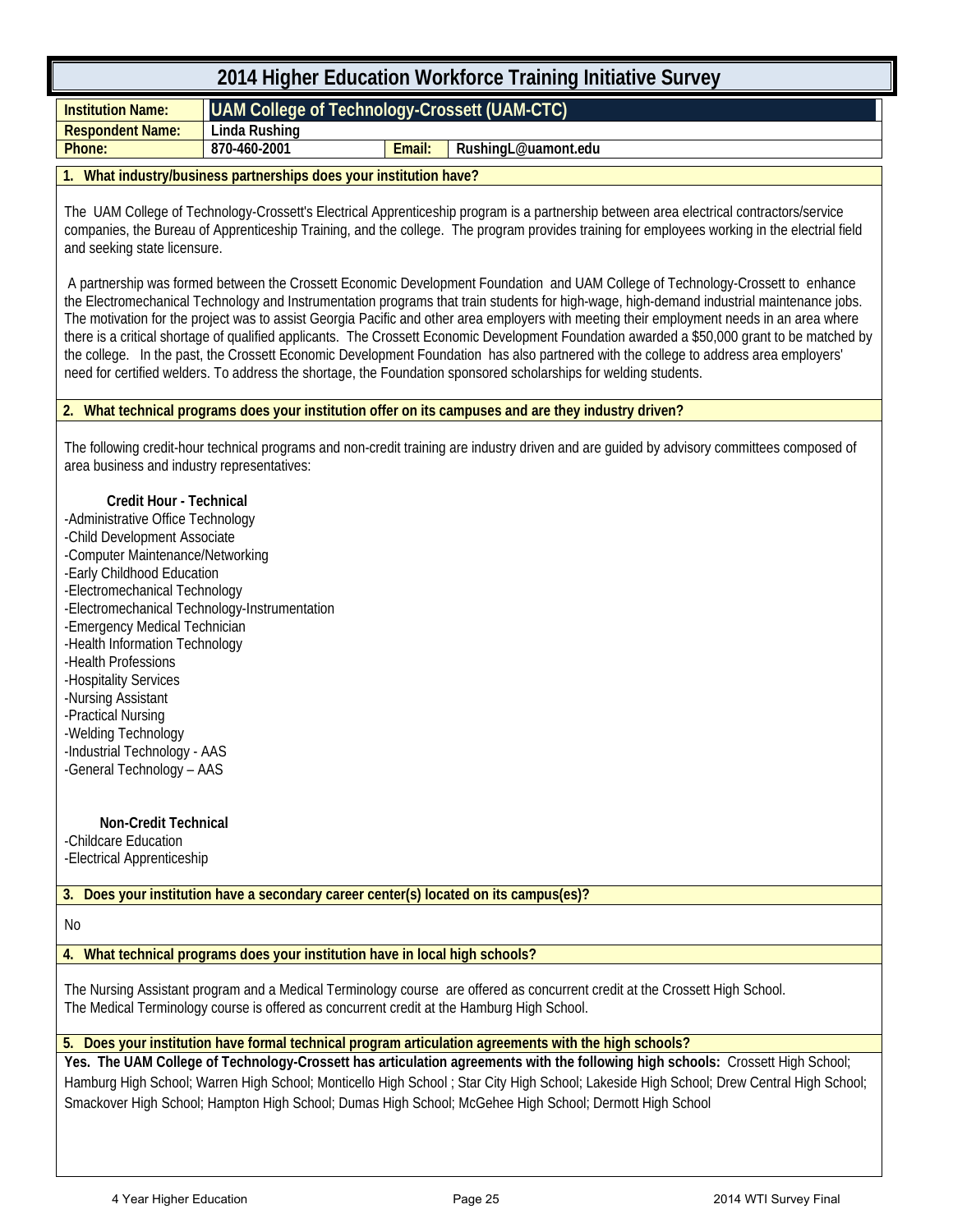#### **6. List your institution's specific programs that offer state or national certification.**

Practical Nursing: NCLEX-PN (National Council Licensure Examination-Practical Nurses) Early Childhood Education: CDA (Child Development Associate) Council for Early Childhood Professional Recognition Emergency Medical Technician: EMT Licensure--National Registry Emergency Medical Technician Nursing Assistant: CNA (Certified Nurse Assistant) CNA Registry of DHS Office of Long Term Care Division Welding Technology: Certification through American Welding Society Electrical Apprentice: Electrician's License - DOL Arkansas Board of Electrical Examiners Computer Maintenance/Networking: CCENT Certification (Cisco Certified Entry Network Technician--Cisco Academy) Hospitality Services: ServSafe National Certification

**7. How does your institution meet the employee demand needs of the business community?**

Program advisory commitiees for the technical programs are composed of representatives from business and industry in the college's service area that provide expertise and guidance to assure that the curricula of technical programs are current and will produce quality graduates equipped to meet their employment needs.

Business and industry contacts are made to stay abreast of employers' training needs. Courses are developed and customized as needed to meet the traning needs of employers and the training is provided to employees at the worksite or on campus.

A very large number of non-credit CPR/First Aid classes are done for area hospitals, health care agencies, public schools, daycare centers, and area businesses and industries.

**8. Identify your institution's industry specific Incumbent Worker Programs.**

 $\overline{\phantom{a}}$ 

Because the technical programs are driven by area businesses and industries, employers have encouraged and allowed their employees to attend selected credit-hour courses to upgrade their skills and/or advance in their jobs. Some companies pay for the cost of courses while other employers provide tuition reimbursement upon satisfactory completion of courses (especially in the Electromechanical Technology programs).

The Electrical Apprenticeship program provides non-credit training for non-licensed electrical workers that are preparing to upgrade their skills to become licensed journeyman electricians.

Early Childhood non-credit classes are provided to area public schools and daycare centers to upgrade the skills of their existing employees and earn certifications necessary to maintain and/or advance in their jobs.

**9. Provide funding expended for these programs, for each of the fiscal years FY2009-10 actual through FY2014-15 estimated, by source (State, Federal, Other) with a description of each source and required match. (Include any pass-through funding from other state agencies/institutions in the "Other" funding amounts and describe the agency source, fund type, and latest actual amount in the "Other" description section.)**

| Funding Expended: | FY2009-10    | FY2010-11    | FY2011-12    | FY2012-13    | <b>FY2013-14 Fst.</b> | <b>FY2014-15 Fst.</b> |  |  |
|-------------------|--------------|--------------|--------------|--------------|-----------------------|-----------------------|--|--|
| State             | 4.103.481.58 | 4.238.669.93 | 4.218.491.82 | 4.264.256.73 | 4.307.182.44          | 4.251.427.82          |  |  |
| Federal           | 633.901.14   | 94.415.00    | 94.284.63    | 111.587.88   | 115.944.39            | 118,573.00            |  |  |
| Other             | 677.467.00   | 875,511.00   | 1.126.949.64 | 1.601.994.41 | 1.253.251.14          | 1.767.327.35          |  |  |

| 9a. Describe State Funding, including source and required match:   |
|--------------------------------------------------------------------|
| Please see attached                                                |
| 9b. Describe Federal Funding, including source and required match: |
| Please see attached                                                |
| 9c. Describe Other Funding, including source and required match:   |
| Please see attached                                                |
|                                                                    |

| 10. Provide the total administrative expenses of these programs for each of the fiscal years FY2009-10 actual through FY2014-15<br>estimated. |            |            |            |            |                                      |            |  |  |
|-----------------------------------------------------------------------------------------------------------------------------------------------|------------|------------|------------|------------|--------------------------------------|------------|--|--|
|                                                                                                                                               | FY2009-10  | FY2010-11  | FY2011-12  | FY2012-13  | <b>FY2013-14 Est. FY2014-15 Est.</b> |            |  |  |
| <b>Admin. Expenses</b>                                                                                                                        | 541,484.97 | 520.859.59 | 543.972.61 | 597.783.90 | 567.637.80                           | 613.732.82 |  |  |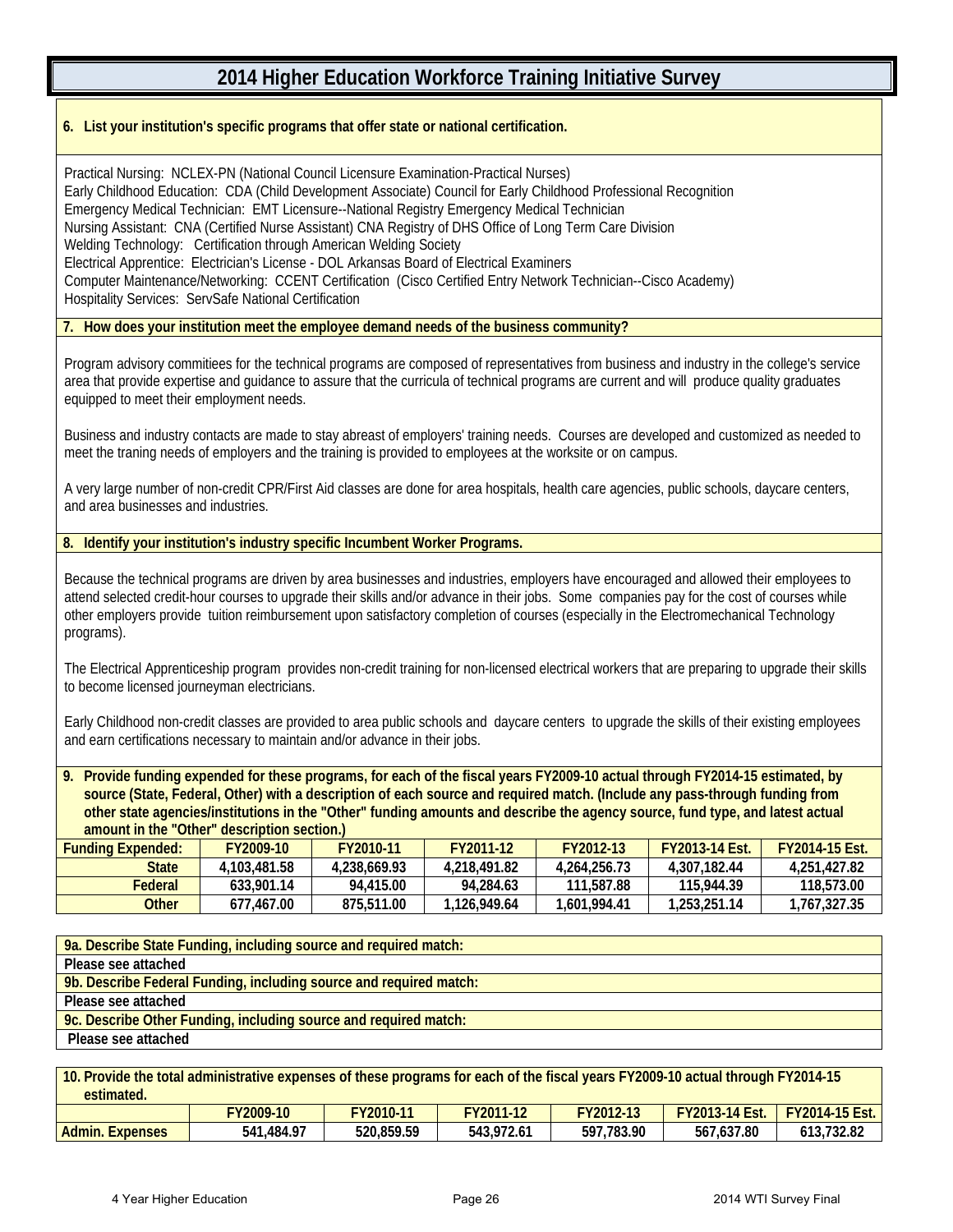| 2014 Higher Education Workforce Training Initiative Survey                                                                                                                                                                                                                                                                                                                                                                                                                                                                                                                                                                                                                                                                                                                                                                                                                                                                                                                                                                                                                                                                                                                                                                                                                                                                                                                                                                |                                                                                                                                            |              |                  |                                                                    |                |                |  |
|---------------------------------------------------------------------------------------------------------------------------------------------------------------------------------------------------------------------------------------------------------------------------------------------------------------------------------------------------------------------------------------------------------------------------------------------------------------------------------------------------------------------------------------------------------------------------------------------------------------------------------------------------------------------------------------------------------------------------------------------------------------------------------------------------------------------------------------------------------------------------------------------------------------------------------------------------------------------------------------------------------------------------------------------------------------------------------------------------------------------------------------------------------------------------------------------------------------------------------------------------------------------------------------------------------------------------------------------------------------------------------------------------------------------------|--------------------------------------------------------------------------------------------------------------------------------------------|--------------|------------------|--------------------------------------------------------------------|----------------|----------------|--|
| <b>Institution Name:</b>                                                                                                                                                                                                                                                                                                                                                                                                                                                                                                                                                                                                                                                                                                                                                                                                                                                                                                                                                                                                                                                                                                                                                                                                                                                                                                                                                                                                  |                                                                                                                                            |              |                  | University of Arkansas at Monticello College of Technology McGehee |                |                |  |
| <b>Respondent Name:</b>                                                                                                                                                                                                                                                                                                                                                                                                                                                                                                                                                                                                                                                                                                                                                                                                                                                                                                                                                                                                                                                                                                                                                                                                                                                                                                                                                                                                   | Bob G. Ware                                                                                                                                |              |                  |                                                                    |                |                |  |
| Phone:                                                                                                                                                                                                                                                                                                                                                                                                                                                                                                                                                                                                                                                                                                                                                                                                                                                                                                                                                                                                                                                                                                                                                                                                                                                                                                                                                                                                                    | 870-222-5360                                                                                                                               | Email:       | wareb@uamont.edu |                                                                    |                |                |  |
|                                                                                                                                                                                                                                                                                                                                                                                                                                                                                                                                                                                                                                                                                                                                                                                                                                                                                                                                                                                                                                                                                                                                                                                                                                                                                                                                                                                                                           |                                                                                                                                            |              |                  |                                                                    |                |                |  |
| 1. What industry/business partnerships does your institution have?<br>The UAM College of Technology - McGehee currently has partnerships with: Clearwater Paper Coorporation -McGehee, Greater Delta Alliance<br>for Health, UAM Trotter House, Holland USA,-Dumas Bradley County Medical Center -Warren Drew Memorial Hospital-Monticello, First Baptist<br>Church-Monticello, Dumas Community Center, Lake Village Fire Department, McGehee Public School Cafeteria, McGehee Boys and Girls<br>Club, C.B. King Childcare Center - McGehee, CB King Childcare Center -Eudora, Head Of the Class Childcare Center-Monticello, Jellybean<br>Junction Childcare Center-Monticello, Desha County Hospital-McGehee, Dumas EMS - Clinical Affiliate - Dumas, AR EASI - Clinical Affiliate -<br>Pine Bluff, AR East Carroll Parish Ambulance - Clinical Affiliate - Lake Providence, LA Elite Ambulance Service - Clinical Affiliate - Dermott, AR<br>FAST - Clinical Affiliate - Hamburg, AR<br>Franklin Medical Center - Clinical Affiliate - Meadville, MS MASI - Clinical Affiliate - Monticello, AR McGehee Fire and Ambulance - Clinical<br>Affiliate - McGehee, AR MEDSTAT EMS, Inc. - Clinical Affiliate - Winona, MS MEMS - Clinical Affiliate - Little Rock, AR<br>Pafford Ambulance Service - Clinical Affiliate - Hope, AR SEEMS - Clinical Affiliate - Monticello, AR, West Carroll EMS - Clinical Affiliate - Oak |                                                                                                                                            |              |                  |                                                                    |                |                |  |
| Grove, IA                                                                                                                                                                                                                                                                                                                                                                                                                                                                                                                                                                                                                                                                                                                                                                                                                                                                                                                                                                                                                                                                                                                                                                                                                                                                                                                                                                                                                 |                                                                                                                                            |              |                  |                                                                    |                |                |  |
| 2. What technical programs does your institution offer on its campuses and are they industry driven?                                                                                                                                                                                                                                                                                                                                                                                                                                                                                                                                                                                                                                                                                                                                                                                                                                                                                                                                                                                                                                                                                                                                                                                                                                                                                                                      |                                                                                                                                            |              |                  |                                                                    |                |                |  |
| Paramedic, Health Information Technology, Health Professions, Heavy Equipment Operator, Hospitality Services, Practical Nursing,<br>Welding Technology and CDL Truck driving all are industry driven                                                                                                                                                                                                                                                                                                                                                                                                                                                                                                                                                                                                                                                                                                                                                                                                                                                                                                                                                                                                                                                                                                                                                                                                                      | Administrative Office Technology, Automotive Services Technology, Early Childhood Education, Emergency Medical Technology                  |              |                  |                                                                    |                |                |  |
| 3. Does your institution have a secondary career center(s) located on its campus(es)?                                                                                                                                                                                                                                                                                                                                                                                                                                                                                                                                                                                                                                                                                                                                                                                                                                                                                                                                                                                                                                                                                                                                                                                                                                                                                                                                     |                                                                                                                                            |              |                  |                                                                    |                |                |  |
| No                                                                                                                                                                                                                                                                                                                                                                                                                                                                                                                                                                                                                                                                                                                                                                                                                                                                                                                                                                                                                                                                                                                                                                                                                                                                                                                                                                                                                        |                                                                                                                                            |              |                  |                                                                    |                |                |  |
| 4. What technical programs does your institution have in local high schools?                                                                                                                                                                                                                                                                                                                                                                                                                                                                                                                                                                                                                                                                                                                                                                                                                                                                                                                                                                                                                                                                                                                                                                                                                                                                                                                                              |                                                                                                                                            |              |                  |                                                                    |                |                |  |
|                                                                                                                                                                                                                                                                                                                                                                                                                                                                                                                                                                                                                                                                                                                                                                                                                                                                                                                                                                                                                                                                                                                                                                                                                                                                                                                                                                                                                           | None, but we do offer technical concurrent credit with the high schools.                                                                   |              |                  |                                                                    |                |                |  |
| 5. Does your institution have formal technical program articulation agreements with the high schools?                                                                                                                                                                                                                                                                                                                                                                                                                                                                                                                                                                                                                                                                                                                                                                                                                                                                                                                                                                                                                                                                                                                                                                                                                                                                                                                     |                                                                                                                                            |              |                  |                                                                    |                |                |  |
| Yes - Dumas High School and Warren High School.                                                                                                                                                                                                                                                                                                                                                                                                                                                                                                                                                                                                                                                                                                                                                                                                                                                                                                                                                                                                                                                                                                                                                                                                                                                                                                                                                                           |                                                                                                                                            |              |                  |                                                                    |                |                |  |
| 6. List your institution's specific programs that offer state or national certification.                                                                                                                                                                                                                                                                                                                                                                                                                                                                                                                                                                                                                                                                                                                                                                                                                                                                                                                                                                                                                                                                                                                                                                                                                                                                                                                                  |                                                                                                                                            |              |                  |                                                                    |                |                |  |
| EMT-Paramedic, Heavy Equipment Operator, Hospitality Services, Practical Nursing, Welding Technology, CDL                                                                                                                                                                                                                                                                                                                                                                                                                                                                                                                                                                                                                                                                                                                                                                                                                                                                                                                                                                                                                                                                                                                                                                                                                                                                                                                 |                                                                                                                                            |              |                  |                                                                    |                |                |  |
| 7. How does your institution meet the employee demand needs of the business community?                                                                                                                                                                                                                                                                                                                                                                                                                                                                                                                                                                                                                                                                                                                                                                                                                                                                                                                                                                                                                                                                                                                                                                                                                                                                                                                                    |                                                                                                                                            |              |                  |                                                                    |                |                |  |
| By offering both credit and non-credit training on demand and through grant programs and requests made by Advisory Committee members.                                                                                                                                                                                                                                                                                                                                                                                                                                                                                                                                                                                                                                                                                                                                                                                                                                                                                                                                                                                                                                                                                                                                                                                                                                                                                     |                                                                                                                                            |              |                  |                                                                    |                |                |  |
| 8. Identify your institution's industry specific Incumbent Worker Programs.                                                                                                                                                                                                                                                                                                                                                                                                                                                                                                                                                                                                                                                                                                                                                                                                                                                                                                                                                                                                                                                                                                                                                                                                                                                                                                                                               |                                                                                                                                            |              |                  |                                                                    |                |                |  |
| ClearWater training, Early Childhood education training, and CPR and CPR recertifications for current healthcare workers.                                                                                                                                                                                                                                                                                                                                                                                                                                                                                                                                                                                                                                                                                                                                                                                                                                                                                                                                                                                                                                                                                                                                                                                                                                                                                                 |                                                                                                                                            |              |                  |                                                                    |                |                |  |
| 9. Provide funding expended for these programs, for each of the fiscal years FY2009-10 actual through FY2014-15 estimated, by<br>source (State, Federal, Other) with a description of each source and required match. (Include any pass-through funding from<br>other state agencies/institutions in the "Other" funding amounts and describe the agency source, fund type, and latest actual<br>amount in the "Other" description section.)                                                                                                                                                                                                                                                                                                                                                                                                                                                                                                                                                                                                                                                                                                                                                                                                                                                                                                                                                                              |                                                                                                                                            |              |                  |                                                                    |                |                |  |
| <b>Funding Expended:</b>                                                                                                                                                                                                                                                                                                                                                                                                                                                                                                                                                                                                                                                                                                                                                                                                                                                                                                                                                                                                                                                                                                                                                                                                                                                                                                                                                                                                  | FY2009-10                                                                                                                                  | FY2010-11    | FY2011-12        | FY2012-13                                                          | FY2013-14 Est. | FY2014-15 Est. |  |
| <b>State</b>                                                                                                                                                                                                                                                                                                                                                                                                                                                                                                                                                                                                                                                                                                                                                                                                                                                                                                                                                                                                                                                                                                                                                                                                                                                                                                                                                                                                              | 4,103,481.58                                                                                                                               | 4,238,669.93 | 4,218,491.82     | 4,264,256.73                                                       | 4,307,182.44   | 4,251,427.82   |  |
| <b>Federal</b>                                                                                                                                                                                                                                                                                                                                                                                                                                                                                                                                                                                                                                                                                                                                                                                                                                                                                                                                                                                                                                                                                                                                                                                                                                                                                                                                                                                                            | 633,901.14                                                                                                                                 | 94,415.00    | 94,284.63        | 111,587.88                                                         | 115,944.39     | 118,573.00     |  |
| <b>Other</b>                                                                                                                                                                                                                                                                                                                                                                                                                                                                                                                                                                                                                                                                                                                                                                                                                                                                                                                                                                                                                                                                                                                                                                                                                                                                                                                                                                                                              | 677,467.00                                                                                                                                 | 875,511.00   | 1,126,949.64     | 1,601,994.41                                                       | 1,253,251.14   | 1,767,327.35   |  |
|                                                                                                                                                                                                                                                                                                                                                                                                                                                                                                                                                                                                                                                                                                                                                                                                                                                                                                                                                                                                                                                                                                                                                                                                                                                                                                                                                                                                                           | 9a. Describe State Funding, including source and required match:                                                                           |              |                  |                                                                    |                |                |  |
| Please see attached                                                                                                                                                                                                                                                                                                                                                                                                                                                                                                                                                                                                                                                                                                                                                                                                                                                                                                                                                                                                                                                                                                                                                                                                                                                                                                                                                                                                       |                                                                                                                                            |              |                  |                                                                    |                |                |  |
|                                                                                                                                                                                                                                                                                                                                                                                                                                                                                                                                                                                                                                                                                                                                                                                                                                                                                                                                                                                                                                                                                                                                                                                                                                                                                                                                                                                                                           | 9b. Describe Federal Funding, including source and required match:                                                                         |              |                  |                                                                    |                |                |  |
| Please see attached                                                                                                                                                                                                                                                                                                                                                                                                                                                                                                                                                                                                                                                                                                                                                                                                                                                                                                                                                                                                                                                                                                                                                                                                                                                                                                                                                                                                       |                                                                                                                                            |              |                  |                                                                    |                |                |  |
| Please see attached                                                                                                                                                                                                                                                                                                                                                                                                                                                                                                                                                                                                                                                                                                                                                                                                                                                                                                                                                                                                                                                                                                                                                                                                                                                                                                                                                                                                       | 9c. Describe Other Funding, including source and required match:                                                                           |              |                  |                                                                    |                |                |  |
|                                                                                                                                                                                                                                                                                                                                                                                                                                                                                                                                                                                                                                                                                                                                                                                                                                                                                                                                                                                                                                                                                                                                                                                                                                                                                                                                                                                                                           | 10. Provide the total administrative expenses of these programs for each of the fiscal years FY2009-10 actual through FY2014-15 estimated. |              |                  |                                                                    |                |                |  |
|                                                                                                                                                                                                                                                                                                                                                                                                                                                                                                                                                                                                                                                                                                                                                                                                                                                                                                                                                                                                                                                                                                                                                                                                                                                                                                                                                                                                                           | FY2009-10                                                                                                                                  | FY2010-11    | FY2011-12        | FY2012-13                                                          | FY2013-14 Est. | FY2014-15 Est. |  |
| <b>Admin. Expenses</b>                                                                                                                                                                                                                                                                                                                                                                                                                                                                                                                                                                                                                                                                                                                                                                                                                                                                                                                                                                                                                                                                                                                                                                                                                                                                                                                                                                                                    | 541,484.97                                                                                                                                 | 520,859.59   | 543,972.61       | 597,783.90                                                         | 567,637.80     | 613,732.82     |  |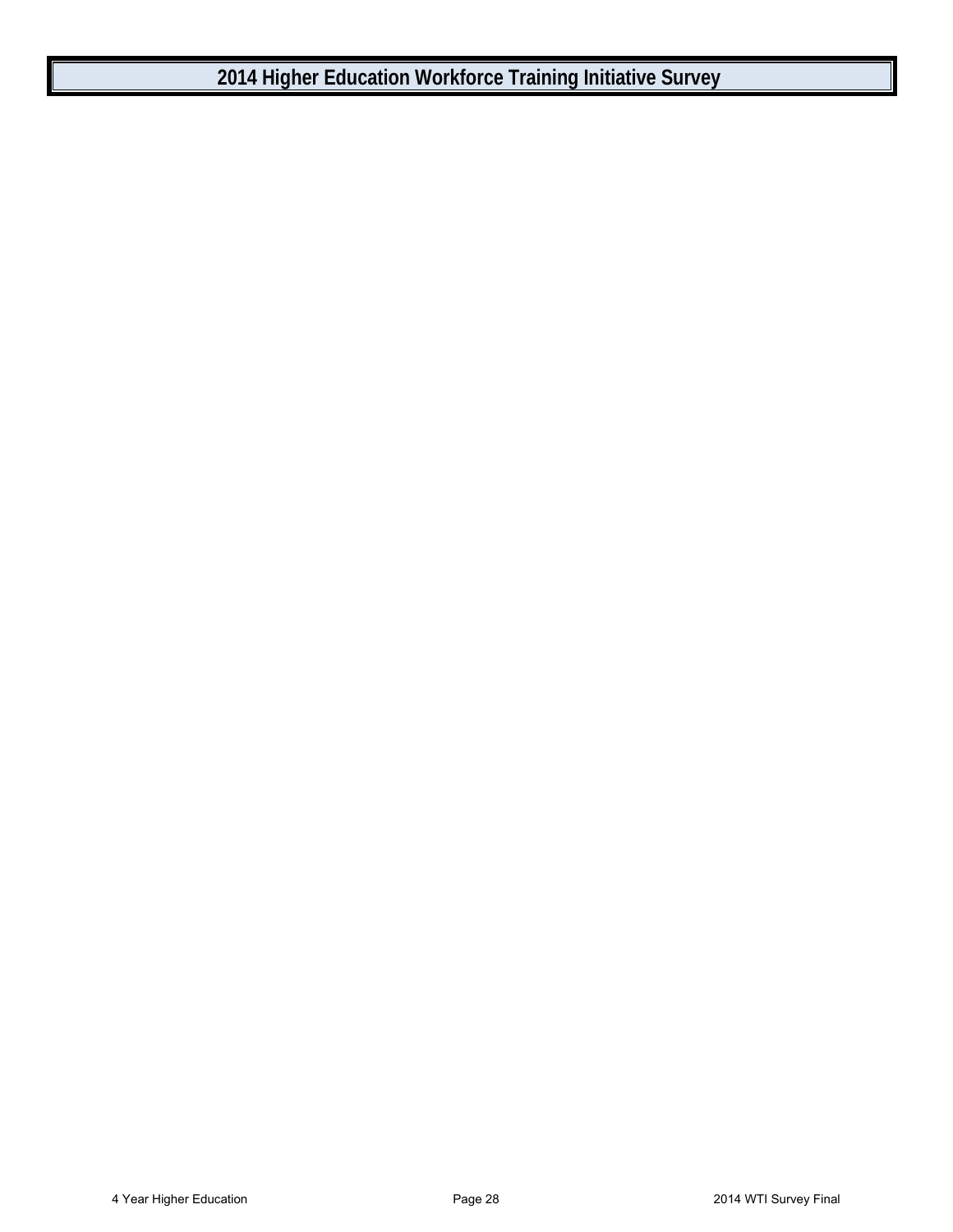| 2014 Higher Education Workforce Training Initiative Survey                                                                                                                                                                                                                                                                                                                                                                                                                                                                                                             |  |  |  |  |  |  |  |
|------------------------------------------------------------------------------------------------------------------------------------------------------------------------------------------------------------------------------------------------------------------------------------------------------------------------------------------------------------------------------------------------------------------------------------------------------------------------------------------------------------------------------------------------------------------------|--|--|--|--|--|--|--|
| <b>Monticello Campus</b><br><b>Institution Name:</b>                                                                                                                                                                                                                                                                                                                                                                                                                                                                                                                   |  |  |  |  |  |  |  |
| <b>Ranelle Eubanks</b><br><b>Respondent Name:</b><br>870-460-1233                                                                                                                                                                                                                                                                                                                                                                                                                                                                                                      |  |  |  |  |  |  |  |
| Email:<br>Phone:<br>eubanksr@uamont.edu                                                                                                                                                                                                                                                                                                                                                                                                                                                                                                                                |  |  |  |  |  |  |  |
| What industry/business partnerships does your institution have?                                                                                                                                                                                                                                                                                                                                                                                                                                                                                                        |  |  |  |  |  |  |  |
| The University of Arkansas at Monticello currently has diverse partnerships with several local and regional industry and business<br>entities. The ones listed below represent those groups with extensive cooperative efforts on multiple projects and/or UAM personnel<br>represented on the organizations' board of directors.                                                                                                                                                                                                                                      |  |  |  |  |  |  |  |
| Monticello Economic Development Commission (MEDC): An Arkansas corporation which contracts with the city of Monticello to<br>provide economic development services. Provides the city of Monticello with recruiting new businesses and industries, assistance<br>to existing businesses and industries to stabilize or expand, analyzes job training/education needs for new or existing businesses<br>and industries, facilitates workforce training programs, assists the city in development of long range planning of infrastructure and<br>other community needs. |  |  |  |  |  |  |  |
| Twenty for the Future: A nonprofit organization that supports the goals and efforts of the Monticello Economic Development<br>Commission.                                                                                                                                                                                                                                                                                                                                                                                                                              |  |  |  |  |  |  |  |
| Southeast Arkansas Cornerstone Coalition: A regional advocacy group representing the five most southeastern counties in<br>Arkansas (Drew, Chicot, Desha, Ashley and Bradley) in matters of business development, infrastructure, governmental affairs,<br>education and quality of life.                                                                                                                                                                                                                                                                              |  |  |  |  |  |  |  |
| Arkansas Small Business and Technology Development Center (ASBTDC): A university-based economic development program that<br>assists entrepreneurs, both new and seasoned. We help with every aspect of business creation, management, and operation. UAM<br>SBTDC is the local office of the ASBTDC and provides services to entrepreneurs throughout the nine counties in southeast Arkansas<br>(Arkansas, Ashley, Bradley, Chicot, Cleveland, Desha, Drew, Jefferson, Lincoln)                                                                                       |  |  |  |  |  |  |  |
| The School of Computer Information Systems at UAM partners with businesses and industries to provide student internships, such<br>as Union Bank, Clearwater Paper, and Potlatch Corp. Continuing Education partnered with Union Bank to offer a class in networking<br>for their employees.                                                                                                                                                                                                                                                                            |  |  |  |  |  |  |  |
| 2. What technical programs does your institution offer on its campuses and are they industry driven?                                                                                                                                                                                                                                                                                                                                                                                                                                                                   |  |  |  |  |  |  |  |
| None on the Monticello campus.                                                                                                                                                                                                                                                                                                                                                                                                                                                                                                                                         |  |  |  |  |  |  |  |
| 3. Does your institution have a secondary career center(s) located on its campus(es)?                                                                                                                                                                                                                                                                                                                                                                                                                                                                                  |  |  |  |  |  |  |  |
| No.                                                                                                                                                                                                                                                                                                                                                                                                                                                                                                                                                                    |  |  |  |  |  |  |  |
| What technical programs does your institution have in local high schools?<br>4.                                                                                                                                                                                                                                                                                                                                                                                                                                                                                        |  |  |  |  |  |  |  |
| Monticello campus does not offer technical programs.                                                                                                                                                                                                                                                                                                                                                                                                                                                                                                                   |  |  |  |  |  |  |  |
| 5. Does your institution have formal technical program articulation agreements with the high schools?                                                                                                                                                                                                                                                                                                                                                                                                                                                                  |  |  |  |  |  |  |  |
| UAM College of Technology at Crossett and McGehee have provided this information.                                                                                                                                                                                                                                                                                                                                                                                                                                                                                      |  |  |  |  |  |  |  |
| List your institution's specific programs that offer state or national certification.<br>6.                                                                                                                                                                                                                                                                                                                                                                                                                                                                            |  |  |  |  |  |  |  |
| Teacher licensure through the Dept. of Education; RN licensure by the National Council of State Boards of Nursing; the AS in Land<br>Surveying does not offer certification but graduates can sit for the Fundamentals of Surveying exam to become Surveyor Interns.                                                                                                                                                                                                                                                                                                   |  |  |  |  |  |  |  |
| 7. How does your institution meet the employee demand needs of the business community?                                                                                                                                                                                                                                                                                                                                                                                                                                                                                 |  |  |  |  |  |  |  |
| The AS in Land Surveying prepares students to work with Licensed Professional Surveyors (LPS) and ultimately to become LPS<br>themselves. Continuing Education classes are held in Word, Excel, Basic Computer Skills, Social Media Marketing, Photoshop and<br>Networking; these classes are attended by incumbent workers. The School of Education offers two courses each fall and spring<br>terms that count toward continuing education hours required by the Division of Human Services for pre-school workers.                                                  |  |  |  |  |  |  |  |
| 8. Identify your institution's industry specific Incumbent Worker Programs.                                                                                                                                                                                                                                                                                                                                                                                                                                                                                            |  |  |  |  |  |  |  |
| None for the Monticello campus.                                                                                                                                                                                                                                                                                                                                                                                                                                                                                                                                        |  |  |  |  |  |  |  |

4 Year Higher Education **Page 29** Page 29 2014 WTI Survey Final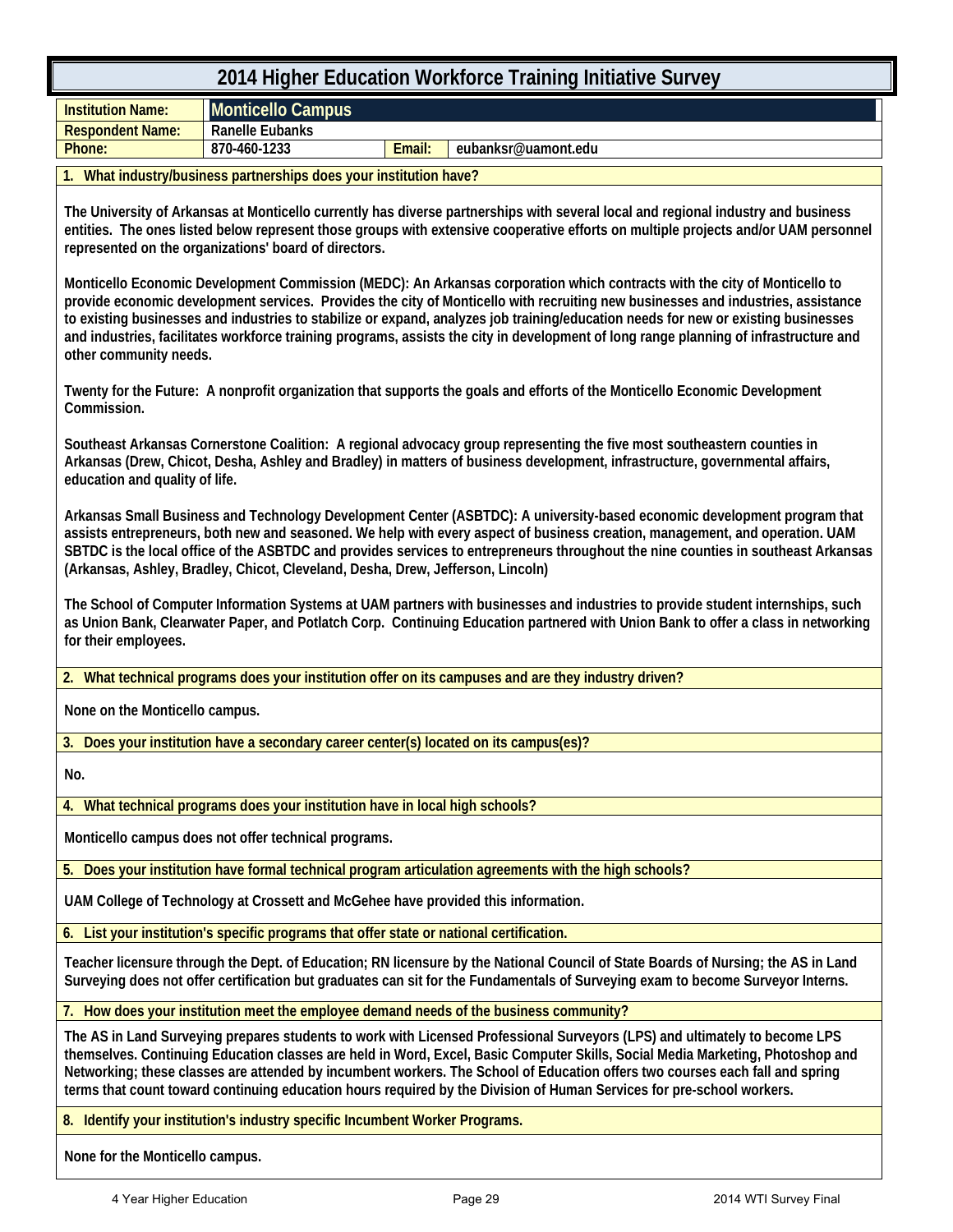**9. Provide funding expended for these programs, for each of the fiscal years FY2009-10 actual through FY2014-15 estimated, by source (State, Federal, Other) with a description of each source and required match. (Include any pass-through funding from other state agencies/institutions in the "Other" funding amounts and describe the agency source, fund type, and latest actual amount in the "Other" description section.)**

| Funding Expended: | FY2009-10    | FY2010-11    | FY2011-12    | FY2012-13    | <b>FY2013-14 Fst.</b> | <b>FY2014-15 Fst.</b> |
|-------------------|--------------|--------------|--------------|--------------|-----------------------|-----------------------|
| <b>State</b>      | 4.103.481.58 | 4.238.669.93 | 4.218.491.82 | 4.264.256.73 | 4.307.182.44          | 4.251.427.82          |
| Federal           | 633.901.14   | 94.415.00    | 94.284.63    | 111.587.88   | 115.944.39            | 118,573.00            |
| Other             | 677.467.00   | 875,511.00   | 1.126.949.64 | 1.601.944.41 | 1,253,251.14          | 1,767,327.35          |

**9a. Describe State Funding, including source and required match: Please see attached 9b. Describe Federal Funding, including source and required match: Please see attached 9c. Describe Other Funding, including source and required match: Please see attached**

| 10. Provide the total administrative expenses of these programs for each of the fiscal years FY2009-10 actual through FY2014-15<br>estimated. |            |                                                                                       |            |            |            |            |  |  |  |  |
|-----------------------------------------------------------------------------------------------------------------------------------------------|------------|---------------------------------------------------------------------------------------|------------|------------|------------|------------|--|--|--|--|
|                                                                                                                                               | FY2009-10  | FY2011-12<br>FY2012-13<br><b>FY2013-14 Est.</b><br>FY2010-11<br><b>FY2014-15 Est.</b> |            |            |            |            |  |  |  |  |
| Admin.<br><b>Expenses</b>                                                                                                                     | 541.484.97 | 520.859.59                                                                            | 543,972.61 | 597.783.90 | 567.637.80 | 613.732.82 |  |  |  |  |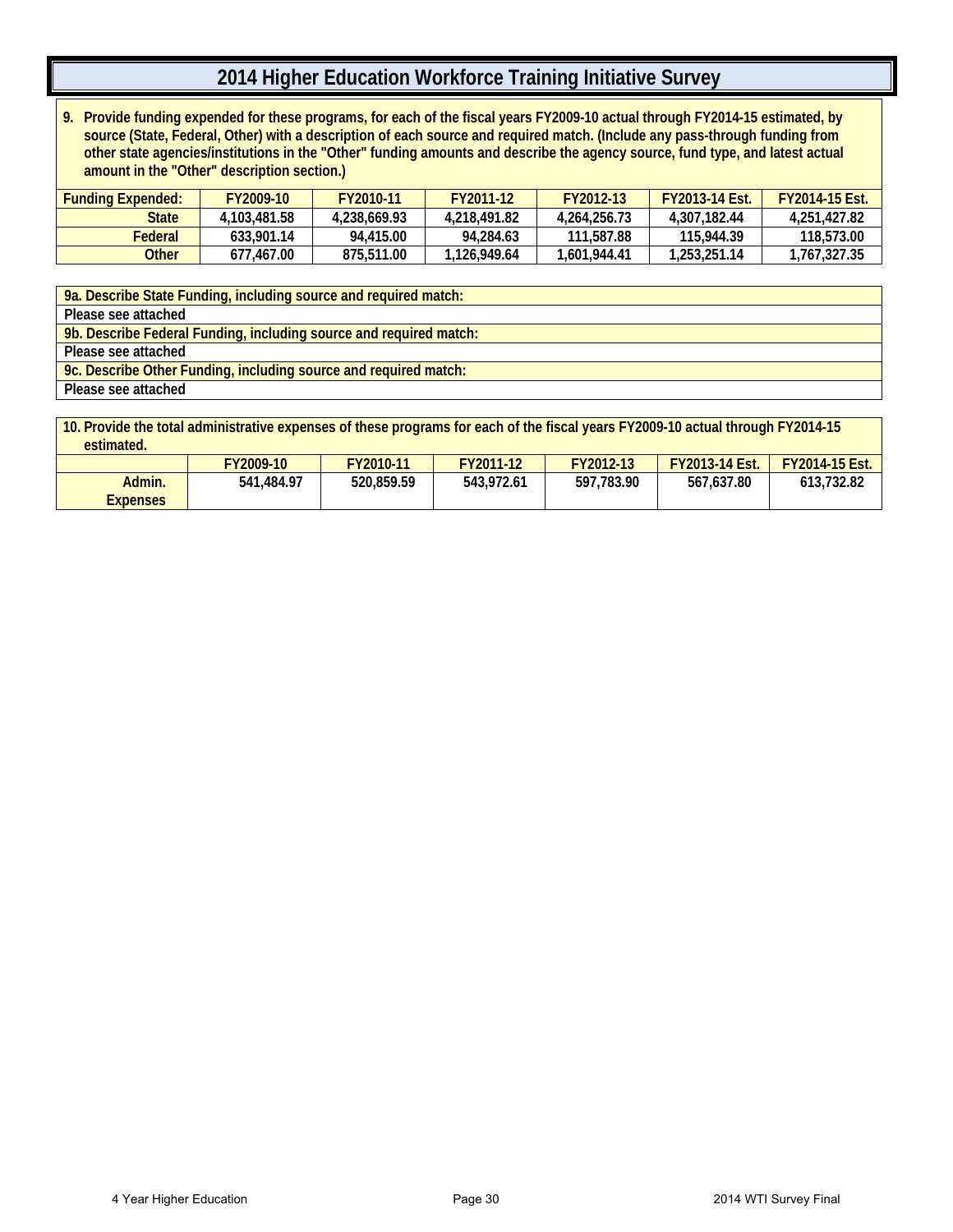| <b>State Funding Expended</b>                |    | FY2009-10       |         | FY2010-11      |                         | FY2011-12      |                                 | FY2012-13      |                         | FY2013-14 Est. |                         | FY2014-15 Est. |
|----------------------------------------------|----|-----------------|---------|----------------|-------------------------|----------------|---------------------------------|----------------|-------------------------|----------------|-------------------------|----------------|
| <b>Crossett Const Crafts Educ Program</b>    |    |                 | S       |                | S                       | 18,225.94      | S                               |                |                         |                |                         |                |
| <b>Crossett Electrical Apprenticeship</b>    |    | 10,798.17       | \$      | 10,068.93      | \$                      | 12,474.69      | \$                              | 13,646.73      | \$                      | 12,697.44      | ς                       | 8,023.96       |
| McGehee Electrical Apprenticeship            |    | 5,081.86        | Ŝ.      | 4,481.83       | Ŝ                       | 7,445.19       | S                               | 5,180.00       | Ś                       | 8,232.00       | Ś                       | 2,064.86       |
| McGehee ABC for School Success               |    | 81,744.06       | Ś.      | 37,847.17      |                         |                |                                 |                |                         |                |                         |                |
| <b>McGehee Construction Training</b>         |    | 24,799.28       | Ś       |                |                         |                |                                 |                |                         |                |                         |                |
| Millwright/Maintenance Apprenticeship        |    | $210.21$ \$     |         |                |                         |                |                                 |                |                         |                |                         |                |
| Crossett State Funds Workforce 2000          |    | 566,125.00      | \$      | 630,157.00     |                         | 614,355.00     |                                 | 658,996.00     |                         | 657,024.00     |                         | 657,024.00     |
| <b>Crosstt State Funds RSA</b>               |    | 1,114,685.00    | -Ś      | 1,154,190.00   |                         | 1,169,812.00   | S                               | 1,154,300.00   | Ś                       | 1,154,300.00   | Ś                       | 1,154,300.00   |
| <b>Crossett State Funds GIF Operating</b>    |    | 10,572.00       |         |                |                         |                |                                 |                |                         |                |                         |                |
| <b>Crossett State Funds GIF Grant</b>        |    |                 |         |                |                         |                |                                 |                |                         | 22,500.00      |                         |                |
| McGehee State Funds Workforce 2000           | \$ | 608,923.00 \$   |         | 677,765.00 \$  |                         | 660,795.00     | -S                              | 708,216.00     | \$.                     | 706,097.00 \$  |                         | 706,097.00     |
| McGehee State Funds RSA                      | Ś  | 1,664,754.00 \$ |         | 1,724,160.00   | Ś                       | 1,735,384.00   | \$                              | 1,723,918.00   | Ś                       | 1,723,918.00   | \$                      | 1,723,918.00   |
| McGehee State Funds GIF Operating            |    | 15,789.00       |         |                |                         |                |                                 |                |                         |                |                         |                |
| McGehee State Funds GIF Grant                |    |                 |         |                |                         |                |                                 |                | \$                      | 22,414.00      |                         |                |
| Total State Funding Expended: \$4,103,481.58 |    |                 |         | \$4,238,669.93 |                         | \$4,218,491.82 |                                 | \$4,264,256.73 |                         | \$4,307,182.44 |                         | \$4,251,427.82 |
| <b>Federal Funding Expended</b>              |    | FY2009-10       |         | FY2010-11      |                         | FY2011-12      |                                 | FY2012-13      |                         | FY2013-14 Est. |                         | FY2014-15 Est. |
| <b>Crossett Pre-K ELLA</b>                   |    |                 | 3       | 1,132.65       | ऽ                       |                |                                 |                | Ś                       | 1,356.39       |                         |                |
| McGehee Pre-K ELLA                           |    | 3,449.22        | \$      | 959.68         | \$                      | 204.21         | \$                              | 2,591.13       | Ś                       |                |                         |                |
| McGehee Frameworks Index                     |    | 3,130.47        | $\zeta$ | 664.28         | \$                      | 2,974.77       | \$                              | 2,621.28       | ς                       |                |                         |                |
| McGehee Frameworks Pre-K FH                  |    | 6,029.44        | \$      | 348.46         | Ś                       | 2,183.88       | \$                              | 1,178.49       | Ś                       |                |                         |                |
| McGehee CCOT                                 |    | 5,254.82        | \$      | 4,177.94       | \$                      | 132.93         | Ś.                              | 887.72         | Ś                       |                |                         |                |
| McGehee Pre-K SEL                            |    | 4,012.64        | \$      | 402.59         | Ś                       | 1,512.29       | \$                              | 3,410.14       | \$                      |                |                         |                |
| <b>McGehee Childcare Grants</b>              |    |                 |         |                |                         |                |                                 |                |                         | 2,553.24       |                         |                |
| <b>McGehee Carl Perkins</b>                  |    | 98,294.52       | \$      | 82,855.85      | \$                      | 75,041.55      | \$                              | 90,925.12      | Ś                       | 103,568.76     | -\$                     | 111,443.00     |
| McGehee EMS & Trauma                         |    | 1,588.92        | $\zeta$ | 3,873.55       | \$                      | 12,235.00      | Ś                               | 9,974.00       | \$                      | 8,466.00       | \$                      | 7,130.00       |
| McGehee AHEOTA Timber                        |    | 512,141.11      | -\$     |                |                         |                |                                 |                |                         |                |                         |                |
| <b>Total Federal Funding Expended: \$</b>    |    | 633,901.14      | \$      | 94,415.00      | \$                      | 94,284.63      | \$                              | 111,587.88     | \$.                     | 115,944.39     | \$                      | 118,573.00     |
| <b>Other Funding Expended</b>                |    | FY2009-10       |         | FY2010-11      |                         | FY2011-12      |                                 | FY2012-13      |                         | FY2013-14 Est. |                         | FY2014-15 Est. |
| McGehee Clearwater Millwright                | Ś  |                 | Ś       |                | \$                      | 6,491.96       | \$                              |                | \$                      | 16,362.80      | \$                      | 7,820.64       |
| McGehee Clearwater Machinist                 |    |                 |         |                |                         | 8,068.09       | \$                              | 7,534.99       | \$                      |                |                         |                |
| McGehee Clearwater Electronic                |    |                 |         |                |                         | 25,372.09      | \$                              | 10,513.92      | -Ś                      | 10,963.34      | Ŝ.                      | 1,440.71       |
| <b>Crossett Tuition and Fees</b>             | \$ | 316,327.00      | Ŝ.      | 410,394.00     |                         | 450,179.00     | \$                              | 745,859.00     | Ŝ.                      | 549,919.00     | -Ś                      | 843,070.00     |
| Crossett Economic Development                |    |                 |         |                |                         | 37,610.00      |                                 |                |                         |                |                         |                |
| <b>Foundation Gift</b>                       |    |                 |         |                |                         |                |                                 |                |                         |                |                         |                |
| McGehee Tuition and Fees                     | \$ | 361,140.00 \$   |         | 465,117.00     | Ŝ.                      | 598,175.00     | \$                              | 836,370.00     | -\$                     | 675,894.00 \$  |                         | 914,996.00     |
| Monticello Continuing Education              |    |                 |         |                |                         | 1,053.50       | \$                              | 1,716.50       | $\zeta$                 | 112.00         |                         |                |
| Total Other Funding Expended: \$             |    | 677,467.00      | ॱ\$     | 875,511.00     | Ś                       | 1,126,949.64   | \$                              | 1,601,994.41   | \$                      | 1,253,251.14   | \$.                     | 1,767,327.35   |
| <b>Admin Expenses</b>                        |    | FY2009-10       |         | FY2010-11      |                         | FY2011-12      |                                 | FY2012-13      |                         | FY2013-14 Est. |                         | FY2014-15 Est. |
| <b>10% Administrative Costs</b>              | \$ | $541,484.97$ \$ |         | 520,859.59     | $\overline{\mathsf{s}}$ | 543,972.61     | $\overline{\boldsymbol{\zeta}}$ | 597,783.90     | $\overline{\mathbf{v}}$ | 567,637.80     | $\overline{\mathsf{s}}$ | 613,732.82     |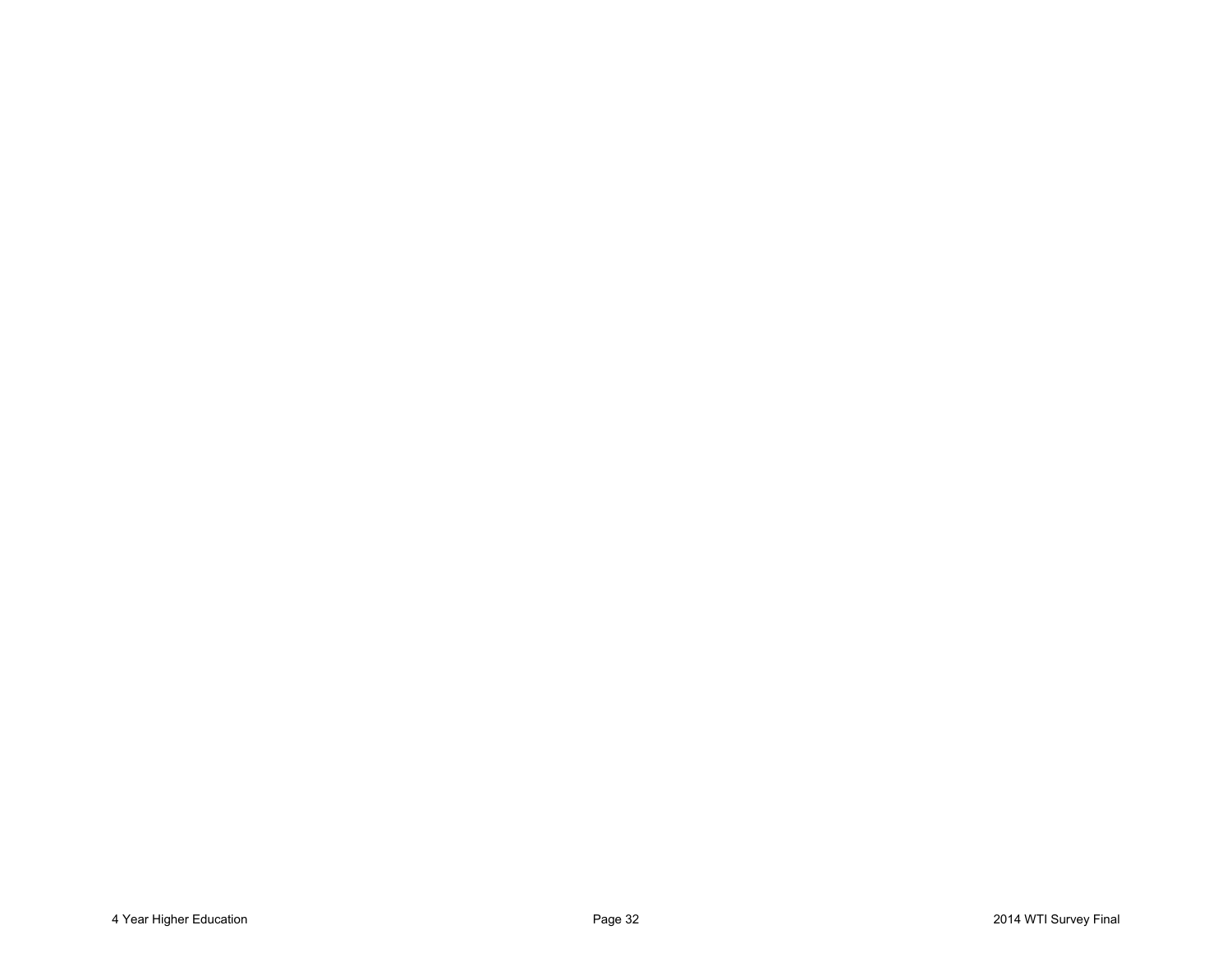| 2014 Higher Education Workforce Training Initiative Survey                                                                                                                                                                                                                                                                                                                                                                                   |                      |                                      |                  |           |                |                |  |  |  |
|----------------------------------------------------------------------------------------------------------------------------------------------------------------------------------------------------------------------------------------------------------------------------------------------------------------------------------------------------------------------------------------------------------------------------------------------|----------------------|--------------------------------------|------------------|-----------|----------------|----------------|--|--|--|
| <b>Institution Name:</b>                                                                                                                                                                                                                                                                                                                                                                                                                     |                      | University of Arkansas at Pine Bluff |                  |           |                |                |  |  |  |
| <b>Respondent Name:</b>                                                                                                                                                                                                                                                                                                                                                                                                                      | <b>Bonita Corbin</b> |                                      |                  |           |                |                |  |  |  |
| Phone:                                                                                                                                                                                                                                                                                                                                                                                                                                       | 870-575-8317         | Email:                               | corbinb@uapb.edu |           |                |                |  |  |  |
| 1. What industry/business partnerships does your institution have?<br>Aquaculture industry, Delta Nature Center, JRMC Wellness Center, Pine Bluff School District, Watson Chapel Schools, Dollarway<br>Schools, White Hall Schools, Eaton, Nucor Steel, Evergreen (pending), Georgia Pacific (pending), and Condensed Curriculum<br>International (CCI)                                                                                      |                      |                                      |                  |           |                |                |  |  |  |
| 2. What technical programs does your institution offer on its campuses and are they industry driven?                                                                                                                                                                                                                                                                                                                                         |                      |                                      |                  |           |                |                |  |  |  |
| N/A                                                                                                                                                                                                                                                                                                                                                                                                                                          |                      |                                      |                  |           |                |                |  |  |  |
| 3. Does your institution have a secondary career center(s) located on its campus(es)?                                                                                                                                                                                                                                                                                                                                                        |                      |                                      |                  |           |                |                |  |  |  |
| N/A                                                                                                                                                                                                                                                                                                                                                                                                                                          |                      |                                      |                  |           |                |                |  |  |  |
| What technical programs does your institution have in local high schools?<br>4.                                                                                                                                                                                                                                                                                                                                                              |                      |                                      |                  |           |                |                |  |  |  |
| N/A                                                                                                                                                                                                                                                                                                                                                                                                                                          |                      |                                      |                  |           |                |                |  |  |  |
| 5. Does your institution have formal technical program articulation agreements with the high schools?                                                                                                                                                                                                                                                                                                                                        |                      |                                      |                  |           |                |                |  |  |  |
| N/A                                                                                                                                                                                                                                                                                                                                                                                                                                          |                      |                                      |                  |           |                |                |  |  |  |
| 6. List your institution's specific programs that offer state or national certification.                                                                                                                                                                                                                                                                                                                                                     |                      |                                      |                  |           |                |                |  |  |  |
| N/A                                                                                                                                                                                                                                                                                                                                                                                                                                          |                      |                                      |                  |           |                |                |  |  |  |
| 7. How does your institution meet the employee demand needs of the business community?                                                                                                                                                                                                                                                                                                                                                       |                      |                                      |                  |           |                |                |  |  |  |
| Offering workshops, or Professional Development courses                                                                                                                                                                                                                                                                                                                                                                                      |                      |                                      |                  |           |                |                |  |  |  |
| 8. Identify your institution's industry specific Incumbent Worker Programs.                                                                                                                                                                                                                                                                                                                                                                  |                      |                                      |                  |           |                |                |  |  |  |
| N/A                                                                                                                                                                                                                                                                                                                                                                                                                                          |                      |                                      |                  |           |                |                |  |  |  |
| 9. Provide funding expended for these programs, for each of the fiscal years FY2009-10 actual through FY2014-15 estimated, by<br>source (State, Federal, Other) with a description of each source and required match. (Include any pass-through funding from<br>other state agencies/institutions in the "Other" funding amounts and describe the agency source, fund type, and latest actual<br>amount in the "Other" description section.) |                      |                                      |                  |           |                |                |  |  |  |
| <b>Funding Expended:</b>                                                                                                                                                                                                                                                                                                                                                                                                                     | FY2009-10            | FY2010-11                            | FY2011-12        | FY2012-13 | FY2013-14 Est. | FY2014-15 Est. |  |  |  |
| <b>State</b>                                                                                                                                                                                                                                                                                                                                                                                                                                 |                      |                                      |                  |           |                | N/A            |  |  |  |
| Federal                                                                                                                                                                                                                                                                                                                                                                                                                                      |                      |                                      |                  |           |                | N/A            |  |  |  |
| <b>Other</b>                                                                                                                                                                                                                                                                                                                                                                                                                                 |                      |                                      |                  |           |                | N/A            |  |  |  |
| 9a. Describe State Funding, including source and required match:<br>N/A                                                                                                                                                                                                                                                                                                                                                                      |                      |                                      |                  |           |                |                |  |  |  |
| 9b. Describe Federal Funding, including source and required match:                                                                                                                                                                                                                                                                                                                                                                           |                      |                                      |                  |           |                |                |  |  |  |
| N/A                                                                                                                                                                                                                                                                                                                                                                                                                                          |                      |                                      |                  |           |                |                |  |  |  |
| 9c. Describe Other Funding, including source and required match:                                                                                                                                                                                                                                                                                                                                                                             |                      |                                      |                  |           |                |                |  |  |  |
| N/A                                                                                                                                                                                                                                                                                                                                                                                                                                          |                      |                                      |                  |           |                |                |  |  |  |

| 10. Provide the total administrative expenses of these programs for each of the fiscal years FY2009-10 actual through FY2014-15 |           |           |           |           |                       |                       |  |  |
|---------------------------------------------------------------------------------------------------------------------------------|-----------|-----------|-----------|-----------|-----------------------|-----------------------|--|--|
| estimated.                                                                                                                      |           |           |           |           |                       |                       |  |  |
|                                                                                                                                 | FY2009-10 | FY2010-11 | FY2011-12 | FY2012-13 | <b>FY2013-14 Est.</b> | <b>FY2014-15 Est.</b> |  |  |
| <b>Admin. Expenses</b>                                                                                                          |           |           |           |           |                       | N/A                   |  |  |